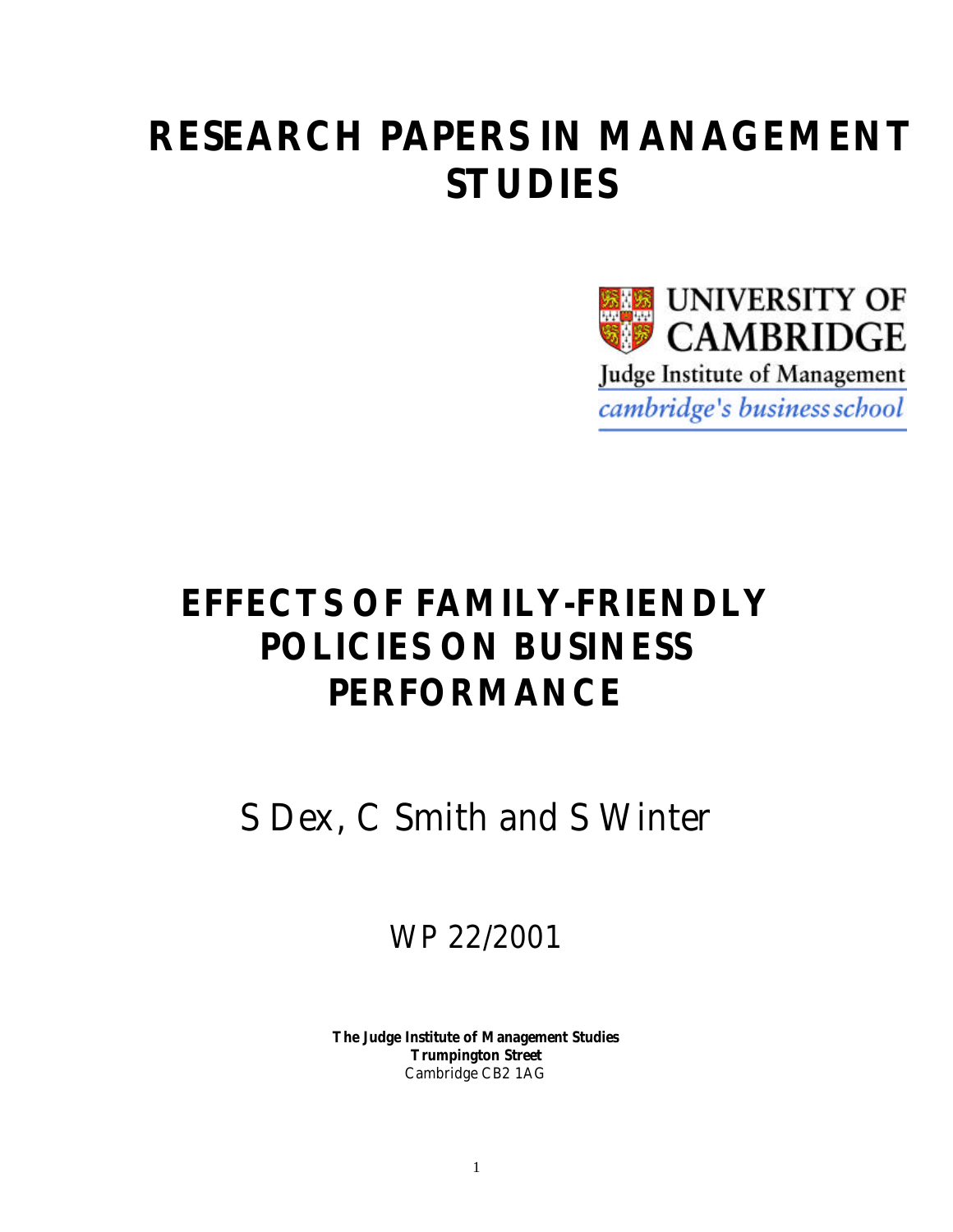## **Effects of family-friendly policies on business performance**

**Shirley Dex\* Colin Smith\*\* Sally Winter +**

## **\* Judge Institute of Management Studies University of Cambridge**

## **\*\* Centre for Business Research /Geography Department, University of Cambridge**

## **+ Rathbone Investment Management Ltd.(Ethical Investment Team), Bristol**

## **November 2001**

#### **Acknowledgments**

The research contained in this paper was funded by the Joseph Rowntree Foundation Work and Family Life Programme. Joseph Rowntree Foundation will be publishing an overview Report covering the results of this and several other papers on aspects of our analyses. This paper is one of a number, therefore, intended to provide technical details to the overview Report. We wish to thank the Data Archive at the University of Essex for supplying the Workplace Employee Relations Survey data and the funders of the data, for giving us permission to use the data for the analyses contained in this Report; namely the Department of Trade and Industry, the Economic and Social Research Council, the (former) Employment Department and the Advisory, Conciliation and Arbitration Service. We are grateful to the Ethical Investment Team at Rathbone Investment Management Ltd. for permission to carry out further analyses on the FTse100 survey data they collected and transmitted to us in an anonymised form. We also thank participants of the Family Policy Studies Centre seminar in November 2000 for useful suggestions. In addition Peter Nolan, Mark Beatson, Frank Wilkinson, Ceridwen Roberts and John Evans provided helpful comments on an earlier version of this material. We are, of course, responsible for these analyses and any interpretations attached to them.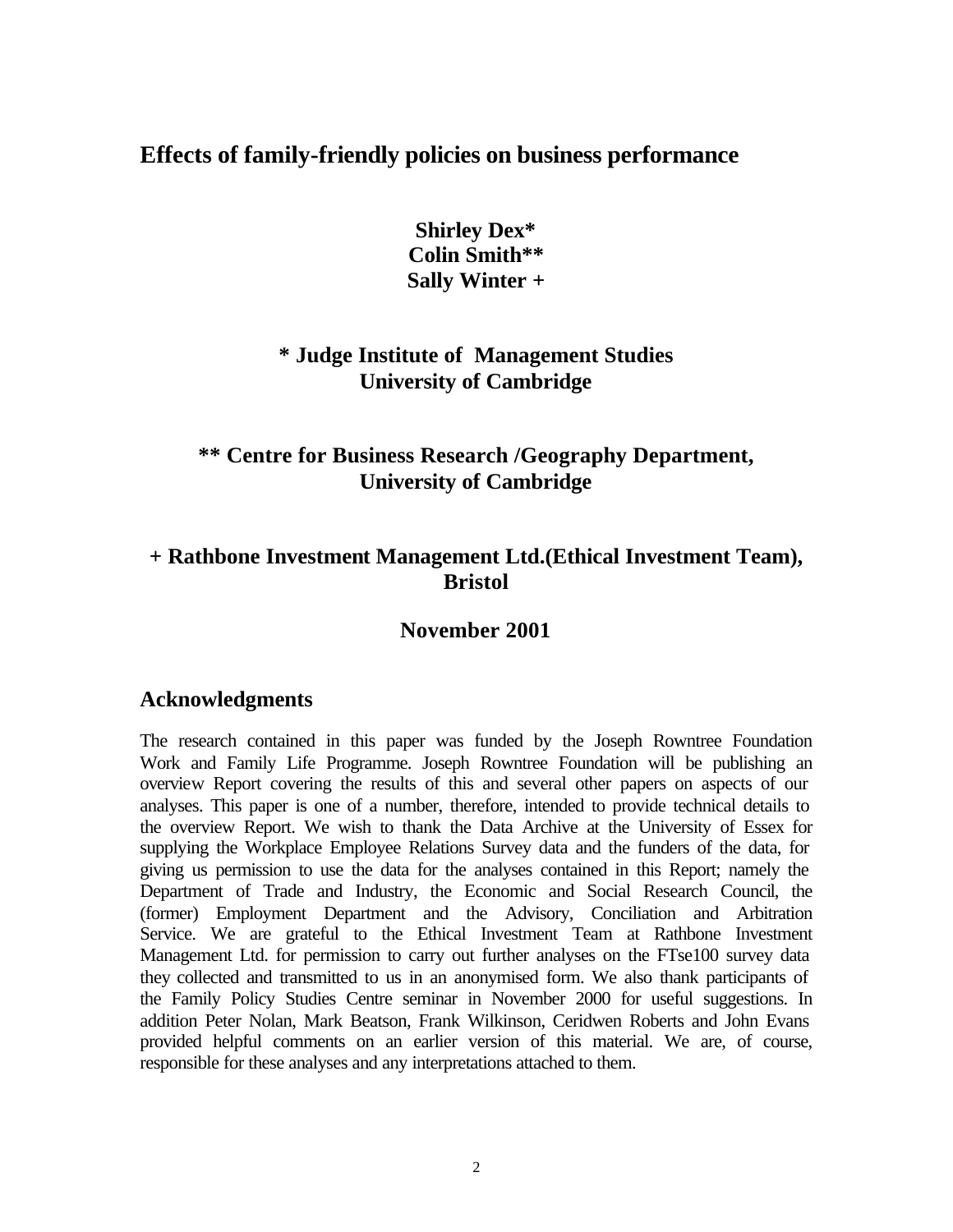#### **ABSTRACT**

## **Effects of family-friendly policies on business performance? An analysis of the Workplace Employee Relations Survey**

## **Shirley Dex, Colin Smith and Sally Winter**

This paper uses the new questions in the manager's questionnaire of the 1998 Workplace Employee Relations Survey (WERS) to examine the effects on establishment performance associated with establishments giving their employees an entitlement to any one of 10 family-friendly or flexible working arrangements in 1998, after controlling for other influences. The paper uses logistic regression, ordered probit or OLS regression to estimate models of labour productivity, quality performance, financial productivity, rising sales, turnover and absence data. A data set of FTse100 data from 1998 is also examined. The results for the FTse1000 data were inconclusive. However, analysis of the WERS data found some significant effects on performance for private sector organisations associated with having certain family-friendly practices or ethos.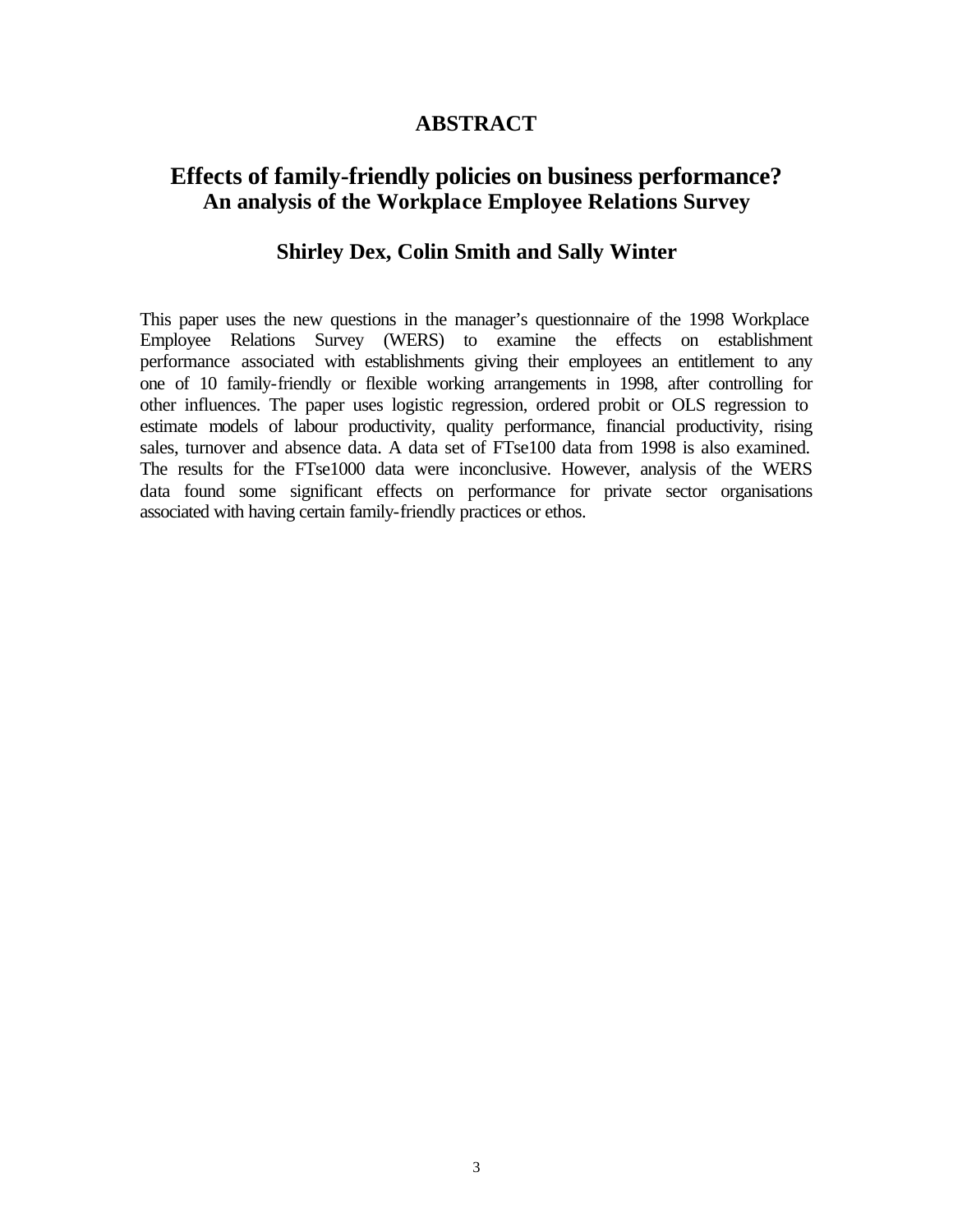## **1. Introduction**

Whether organizations that have family-friendly policies perform better than those who do not have such policies and practices is an important issue. It has been discussed by policy makers who want to advocate flexible working arrangements in companies and by academics. It is often discussed under the heading of the business case for flexibility. The evidence on this question has been assembled in a number of documents covering US econometrics studies and case studies from Britain and the USA. Up to 1998, Britain, unlike the USA, lacked large-scale survey data on British employers' performance through which to model the determinants of performance and examine the effects of family-friendly policies. In this paper we have the opportunity to examine the question of the impact of family-friendly working arrangements on organizations' performance using two relatively new British sources of data from the Workplace Employee Relations Survey (WERS) collected in 1997/98 and data collected from and collated about the FTse100 companies in 1998.

The performance measures available in the Workplace Employee Relations Survey (WERS) data are limited in scope and based mostly on subjective manager assessments. The FTse100 companies' performance data are published financial figures although available for relatively few companies and over a short time period. Nonetheless, this was felt to be an important opportunity for a British statistical examination of these issues. This paper reports on our research and its findings and contains a separate analysis of each data set. We concentrate here on the performance measures used in business case arguments having explored outcomes like employee commitment in an earlier paper (Dex and Smith, 2001a). From the data available, the case for family-friendly arrangements affecting business performance in the private sector is encouraging.

In the rest of this paper we first review some of the relevant literature (Section 2) followed by a discussion of our model (Section 3). We then describe the data (Section 4) and report the analyses of the WERS data (Section 5). In the following Sections, 6 and 7, we describe and report our findings from the analyses of the FTse100 data. Finally Section 8 contains our conclusions.

## **2. Effects on performance literature.**

There is a general literature on the determinants of workplace performance as well as more focused reviews of the effects human resource practices have on performance. Here, we summarize the main findings of the review of human resources and flexible working arrangements on business performance but do not cover the much wider literature on the determinants of performance in general.

Richardson and Thompson (1999) reviewed the studies of the effects on performance of human resource practices. They noted that different researchers used quite different measures of human resources practices and strategies. In addition, a range of performance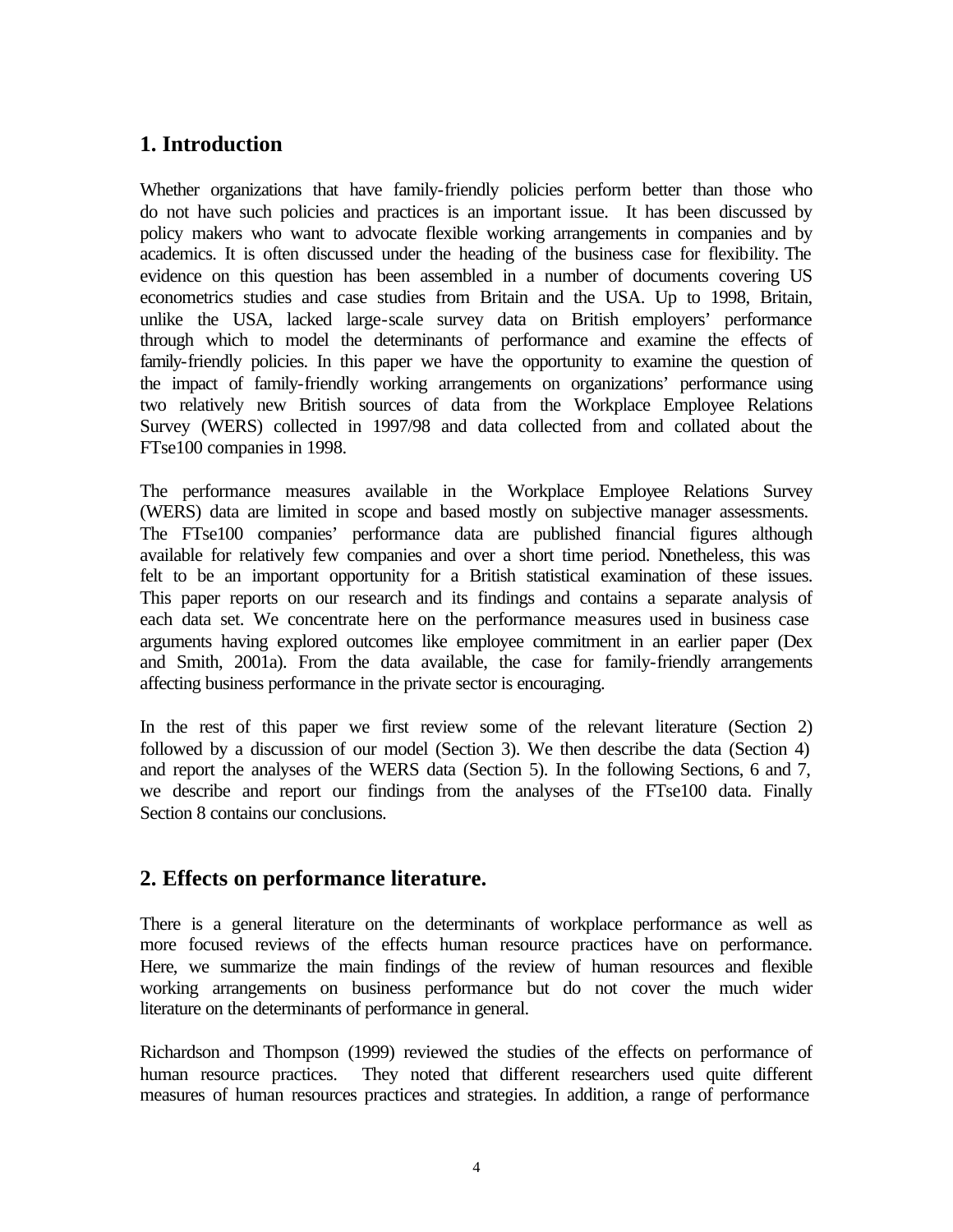measures has also been used. Not surprisingly studies have often reached different conclusions. This is an area fraught with conceptual difficulties and challenges, therefore. The summary conclusions are that, on the whole, firms scoring high on what Richardson and Thompson called 'investment employment practices' (eg. benefits, training, supervision) appeared more successful than those using 'contractual employment practices' (eg. hiring strategies, flexitime, part time, labour costs). However, firms scoring well on both also tended to have higher labour productivity.

The business case arguments about the effects of family-friendly policies in companies have stressed the need to consider the benefits, compared with the costs (BIC, 1993). The 1996 Policy Studies Institute survey of employers reported that equal numbers of British employers saw advantages and disadvantages in providing family-friendly working arrangements (Forth et al, 1997; Callendar et al, 1997). Employers were most likely to perceive benefits for improved staff morale and loyalty together with improved staff relations. The main disadvantages related to increased administration and the disruption through having to cope with staff absences (Forth et al 1997).

Other collations of case study material have found evidence of business benefits from introducing flexible working arrangements (Dex and Scheibl, 1999; Bevan et al, 1999). A number of potential effects on performance have been noted in this case study literature; notably, improvements in turnover, retention, absenteeism, productivity and morale. In some cases precise measures have been carried out; in other cases, managers' perceptions are the basis for the claimed improvements. Earlier British case studies have not carried out controlled comparisons although US studies have had control groups for the working arrangements introduced, in some cases; most notably in a set of studies examining the effects of introducing flexi time. In the USA, case study material on the flexibility issue is also supplemented by company experiments (Bailyn and Rayman, 1998). A smaller number of US econometric studies found evidence of productivity increases associated with flexible working arrangements in a survey of US companies (eg. Shepard et al, 1996).

The first analyses of the 1998 FTse100 data (Winter, 1999) suggested that companies rated 'very good' on a range of equal opportunities and family-friendly provisions had a higher than average FTse100 share performance for five years prior to 1978, than those who did not have these policies. The chronological timing of these data mean that we cannot be sure better performance has resulted from having the policies. There is evidence from another study of British Companies House data (Hambledon Group, 2000) that companies with more than 200 employees who had Investor in People awards were performing above the median for their size of company, against most of the financial benchmarks for 1994 and 1998. There was a notable before and after rise in performance among smaller companies who gained the award. The study qualified the findings with a note about the difficulties of obtaining complete data. However, at the time of this analysis in the late 1990s, the Investor in People award did not include an evaluation of family-friendly policies.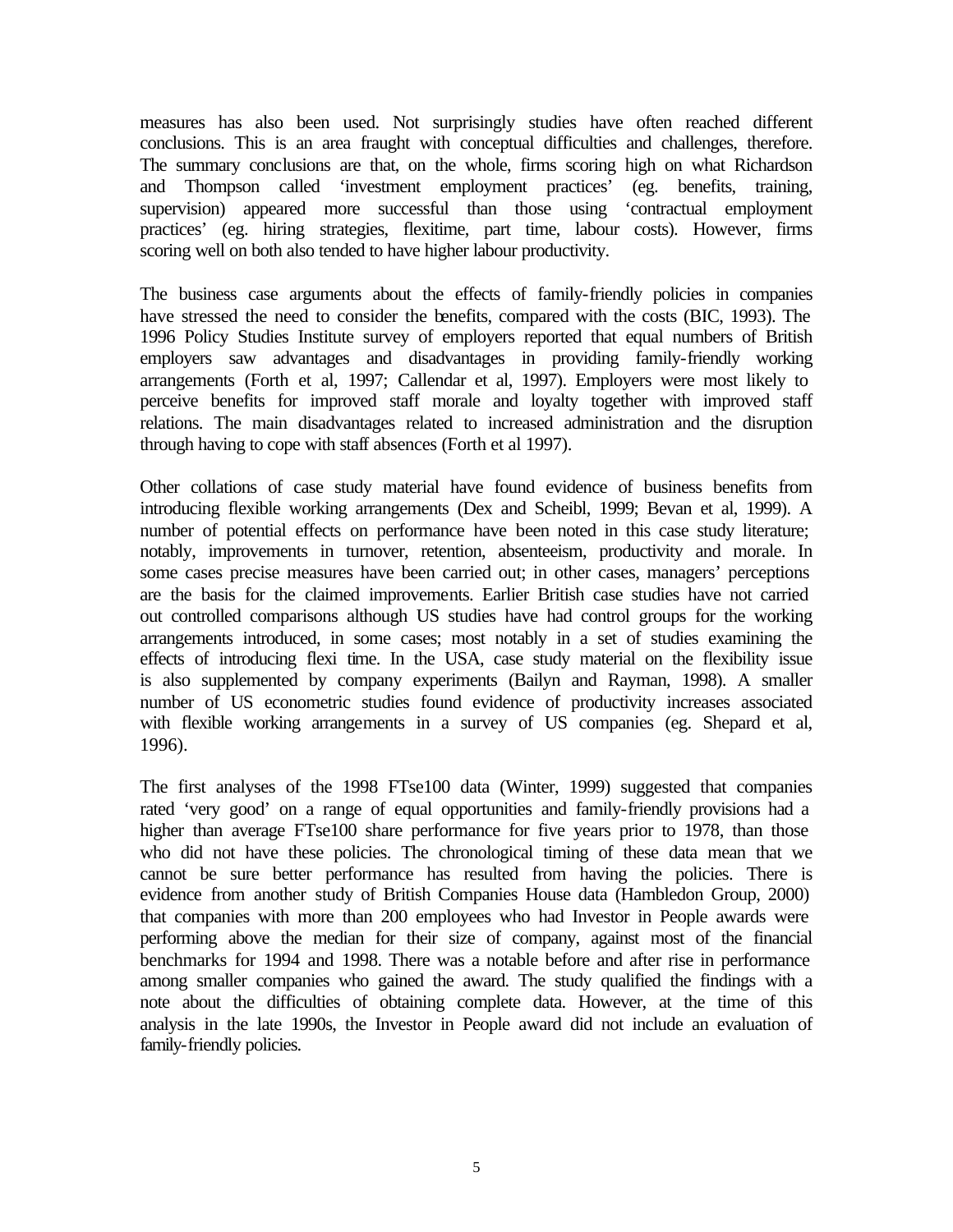IPD's (2000) survey of HR professionals about employee absence in their organizations found it varied by region, with the South East and East Anglia having the lowest values. It also varied by industry with the highest rates being in the health followed by the food and other public services sectors. Absence figures also tended to increase with the size of the organisation. Where there had been recent increases in absence they were most commonly attributable to workforce morale and workload changes. The public sector saw stress in the workforce as the major cause of increases in absence among non-manual employees. HR professionals also reported that they thought that family-friendly policies had an effect in reducing absence.

The CIPD (2000) survey of labour turnover as reported by HR professionals found that labour turnover varied by occupation group, being lowest among managers and professionals and highest in personal services and manual operative occupations. Labour turnover also varied by industry, being highest in hotels and restaurants followed by wholesale and retail and agriculture, and being lowest in the utilities, parts of the public sector and transport. Labour turnover was found to decline with organisation size for fulltime but not for part -time employees who mostly had higher turnover at all sizes of organisation. Huselid (1995), among others, found that high commitment management practices affected turnover.

Since the WERS 98 data became available and while this project was in progress, several studies have examined the performance measures available in the data. Models of the determinants of the performance measures have also been constructed and estimated. These studies have not focused on the effects of flexible working practices, although in some cases, variables capturing family-friendly policies, or those that might be expected to be correlated with family-friendly arrangements, have been entered as explanatory variables. The number of family-friendly arrangements out of 7 was not found to be a significant determinant of labour productivity by Perotin and Robinson (1999) although having equal opportunities policies was associated with above average self-assessments of labour productivity.

Summaries of the explanatory variables that have been found to affect some of the WERS performance measures in other studies are displayed in Tables 1, 2 and 3.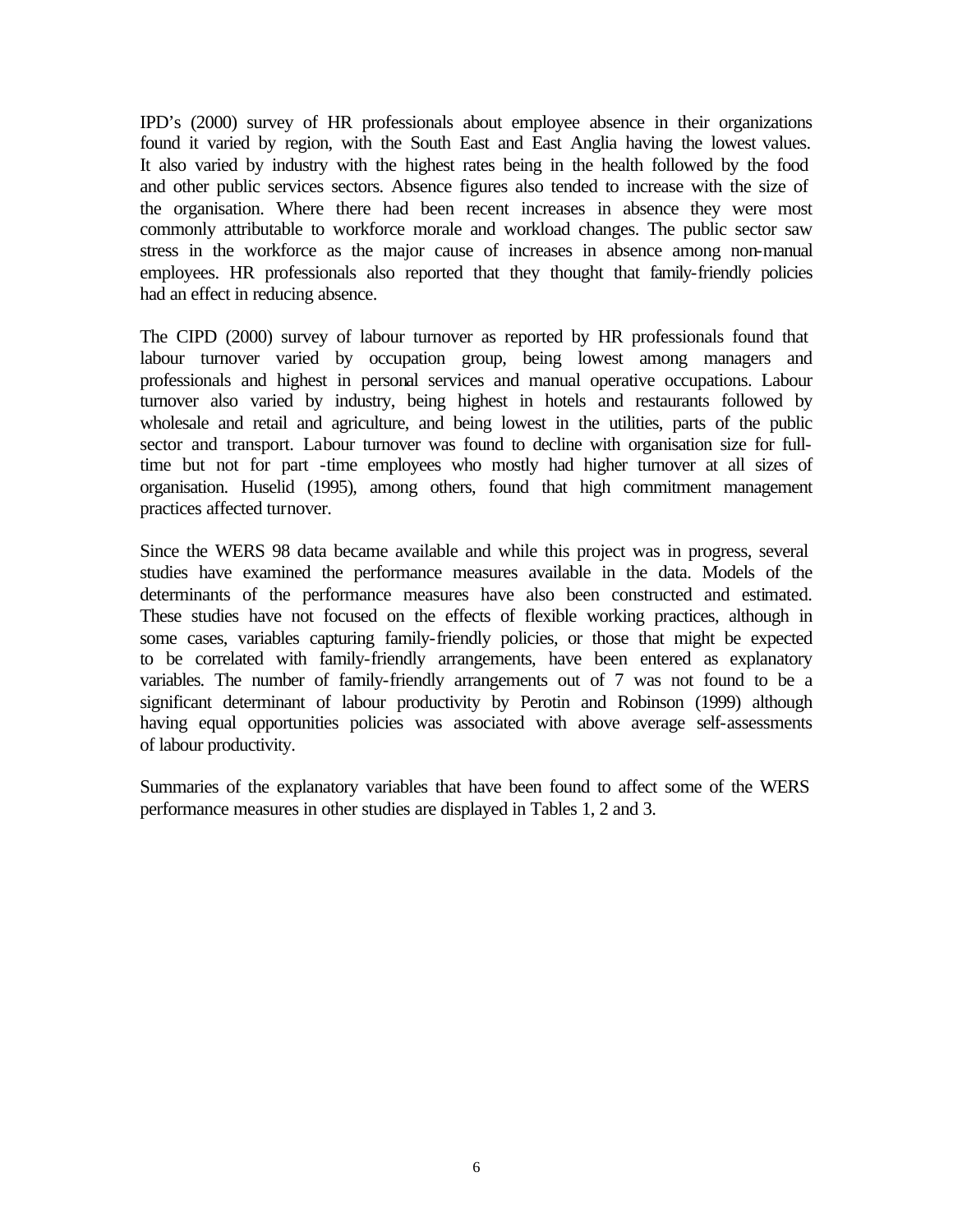| <b>Performance measures</b>            | <b>Labour productivity</b><br>associated with: | Labour productivity in<br>public or private sectors |
|----------------------------------------|------------------------------------------------|-----------------------------------------------------|
| <b>Sources</b>                         | Perotin and Robinson, 1999                     | associated with:<br>Guest et al, 2000               |
| <b>Employer/manager variables</b>      |                                                |                                                     |
| Existence of consultation or climate   | $^{+}$                                         | $+(private)$                                        |
| Level of consultation                  |                                                | -(private)                                          |
| Quality circles                        | $\hspace{0.1mm} +$                             |                                                     |
| <b>Equal Opps policies</b>             | $\ddot{}$                                      |                                                     |
| Training given to employees            | $\ddot{}$                                      |                                                     |
| Employees have more variety in their   | $\boldsymbol{+}$                               |                                                     |
| work                                   |                                                |                                                     |
| Employees have more control over their | $^{+}$                                         |                                                     |
| work                                   |                                                |                                                     |
| Employee share ownership scheme        | $^{+}$                                         |                                                     |
| Performance related pay                | $\! + \!$                                      |                                                     |
| Increased fringe benefit entitlements  | $^{+}$                                         |                                                     |
| Higher percent pay rise last           | $^{+}$                                         |                                                     |
| Use shift work                         | $\ddot{}$                                      |                                                     |
| More cases of industrial action        | $\ddot{}$                                      |                                                     |
| Higher ethnic minority<br>share<br>in  | $\boldsymbol{+}$                               |                                                     |
| workforce                              |                                                |                                                     |
| Organization size                      |                                                | - (public)                                          |
| Establishment size                     |                                                | - (public)<br>$+$ (private)                         |
| <b>Education</b> sector                |                                                | - (public)                                          |
| Line manager involvement               |                                                | $+$ (public)                                        |
| HR strategy                            |                                                | $+$ (public)                                        |
| HR practices                           |                                                | $+(private)$                                        |
| Increased employee involvement         |                                                | $+(private)$                                        |
| Single union deal                      |                                                | - (public)                                          |
| Foreign owned                          |                                                | - (private)                                         |
| Greenfield site                        |                                                | $+(private)$                                        |
| Non-union representation               |                                                | - (private)                                         |
| <b>Employee variables</b>              |                                                |                                                     |
| Job satisfaction                       |                                                | $+(private)$                                        |
| Perceived consultation                 |                                                | -(private)                                          |
| <b>Estimation method</b>               | Ordered probit                                 | OLS regression                                      |

## **Table 1 Summary of studies of the relationships between performance and other WERS questions.**

Key + associated with raised performance

- associated with reduced performance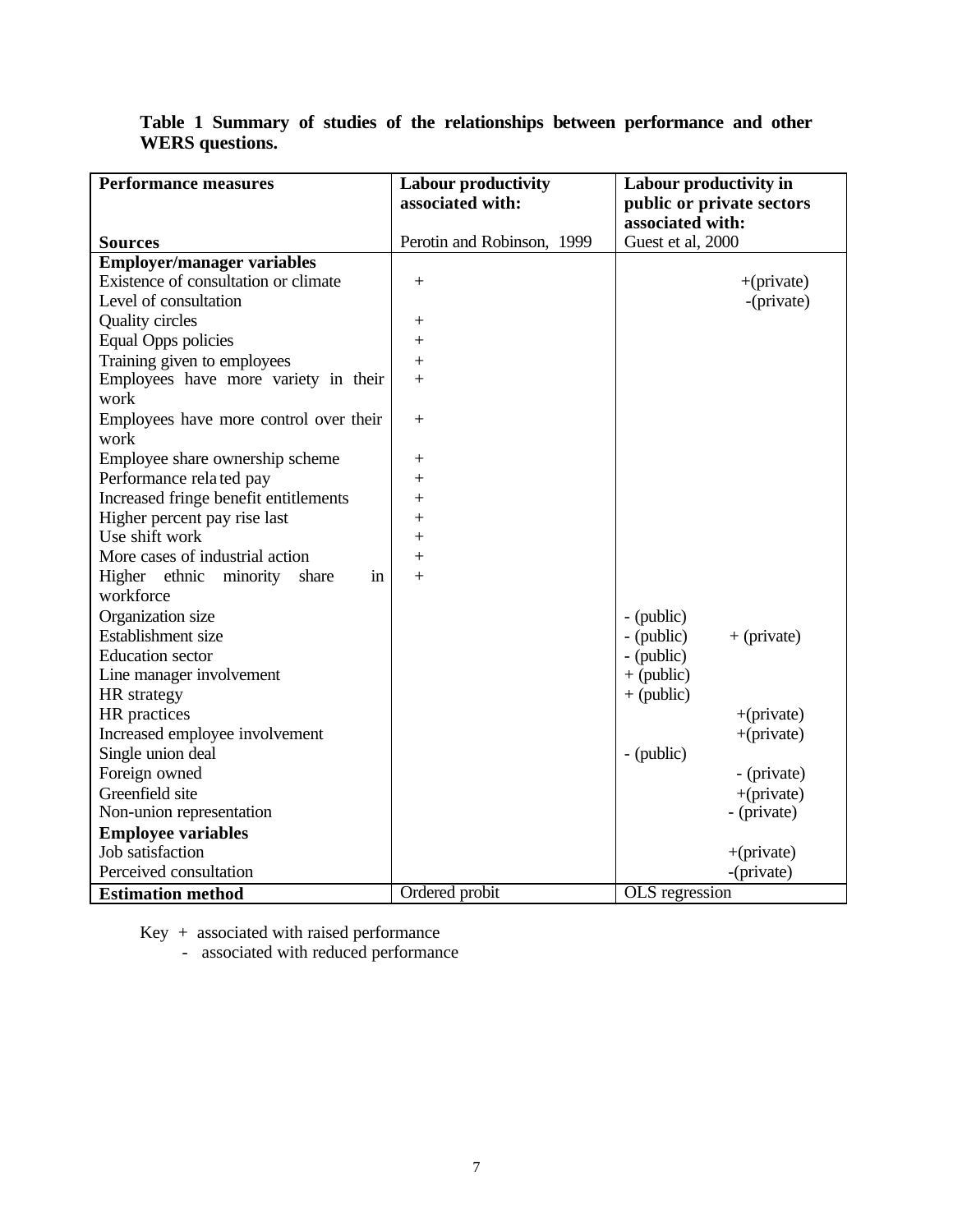| <b>Performance measures</b>             | <b>Quality of</b><br>product/service<br>performance<br>associated with: | <b>Quality of</b><br>product/service<br>performance<br>associated with: |  |  |
|-----------------------------------------|-------------------------------------------------------------------------|-------------------------------------------------------------------------|--|--|
| Sources                                 | Turner 1999                                                             | Guest et al, 2000                                                       |  |  |
| Employer/                               |                                                                         |                                                                         |  |  |
| manager variables                       |                                                                         |                                                                         |  |  |
| Rising value of main product/service    | $^{+}$                                                                  |                                                                         |  |  |
| More employee autonomy                  | $+$                                                                     |                                                                         |  |  |
| Higher degree of employment<br>security | $+$                                                                     |                                                                         |  |  |
| expected                                |                                                                         |                                                                         |  |  |
| Human resource system in place          | $^{+}$                                                                  | $+(public)$<br>$+(private)$                                             |  |  |
| More employee consultation              | $+$                                                                     | $+(public)$<br>$+(private)$                                             |  |  |
| Organization size                       |                                                                         | -(private)<br>-(public)                                                 |  |  |
| Establishment size                      |                                                                         | $+(private)$                                                            |  |  |
| <b>Education</b> sector                 |                                                                         | $-(public)$                                                             |  |  |
| Health sector                           |                                                                         | $+(public)$                                                             |  |  |
| Change of ownership                     |                                                                         | $+(private)$                                                            |  |  |
| Greenfield site                         |                                                                         | $+(private)$                                                            |  |  |
| Trade union density                     |                                                                         | -(private)<br>$+(public)$                                               |  |  |
| <b>HR</b> strategy                      |                                                                         | $+(public)$                                                             |  |  |
| HR practices                            |                                                                         | $+(private)$                                                            |  |  |
| Consultative climate                    |                                                                         | $+(private)$                                                            |  |  |
| Involvement climate                     |                                                                         | $+(private)$                                                            |  |  |
| <b>Employee variables</b>               |                                                                         |                                                                         |  |  |
| Higher employee commitment              | $^{+}$                                                                  |                                                                         |  |  |
| Job satisfaction                        |                                                                         | $+(public)$<br>$+(private)$                                             |  |  |
| Higher perceived employee influence     |                                                                         | $+(private)$                                                            |  |  |
| Perceived consultation                  |                                                                         | -(private)<br>-(public)                                                 |  |  |
| <b>Estimation method</b>                | OLS regression                                                          | OLS regression                                                          |  |  |

**Table 2 Summary of studies of the relationships between quality performance and other WERS questions.**

Key + associated with raised performance

- associated with reduced performance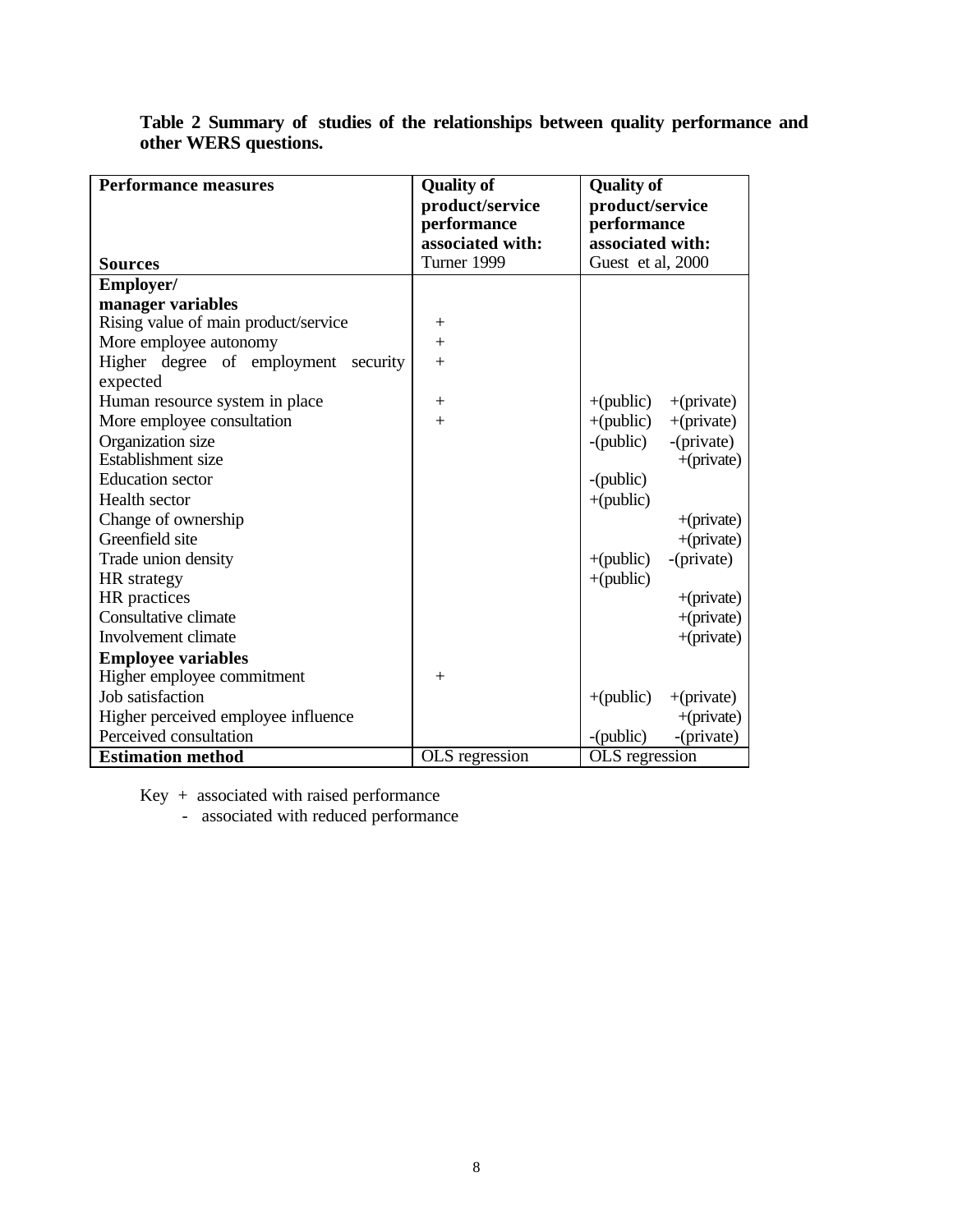|  |                                       |  |  | Table 3 Summary of studies of the relationships between financial and sales |  |  |
|--|---------------------------------------|--|--|-----------------------------------------------------------------------------|--|--|
|  | performance and other WERS questions. |  |  |                                                                             |  |  |

| <b>Performance measures</b>          | <b>Financial</b> | <b>Financial</b>        | Sales performance |
|--------------------------------------|------------------|-------------------------|-------------------|
|                                      | performance      | performance             | associated with:  |
|                                      | associated       | associated with:        |                   |
|                                      | with:            |                         |                   |
| <b>Sources</b>                       | Turner 1999      | Guest et al, 2000       | Guest et al, 2000 |
| Employer/                            |                  |                         |                   |
| manager variables                    |                  |                         |                   |
| Rising value of main product/service | $^{+}$           |                         |                   |
| More employee autonomy               | $^{+}$           |                         |                   |
| Higher degree of employment security | $^{+}$           |                         |                   |
| expected                             |                  |                         |                   |
| Human resource system in place       |                  |                         |                   |
| More employee consultation           | $+$              |                         |                   |
| Organization size                    |                  | $+(public) - (private)$ | $+(private)$      |
| Establishment size                   |                  | $+(private)$            |                   |
| Single site establishment            |                  |                         | -(private)        |
| Foreign owned                        |                  |                         | -(private)        |
| Age                                  |                  | -(private)              | -(private)        |
| Health sector                        |                  | -(public)               |                   |
| Change of ownership                  |                  |                         |                   |
| Trade union density                  |                  |                         | -(private)        |
| HR strategy                          |                  | $+(public)$             |                   |
| HR practices                         |                  | -(private)              |                   |
| Line manager involvement             |                  |                         | $+(private)$      |
| Productivity performance             |                  | $+(public) + (private)$ | $+(private)$      |
| Productivity change                  |                  | $+(public)$             |                   |
| Quality performance                  |                  | $+(private)$            |                   |
| Labour costs                         |                  | -(public)               | $+(private)$      |
| Absence                              |                  | $+(public)$             |                   |
| Employee influence                   |                  | -(public)               |                   |
| <b>Estimation method</b>             | <b>OLS</b>       | OLS regression          | OLS regression    |
|                                      | regression       |                         |                   |

Key + associated with raised performance

- associated with reduced performance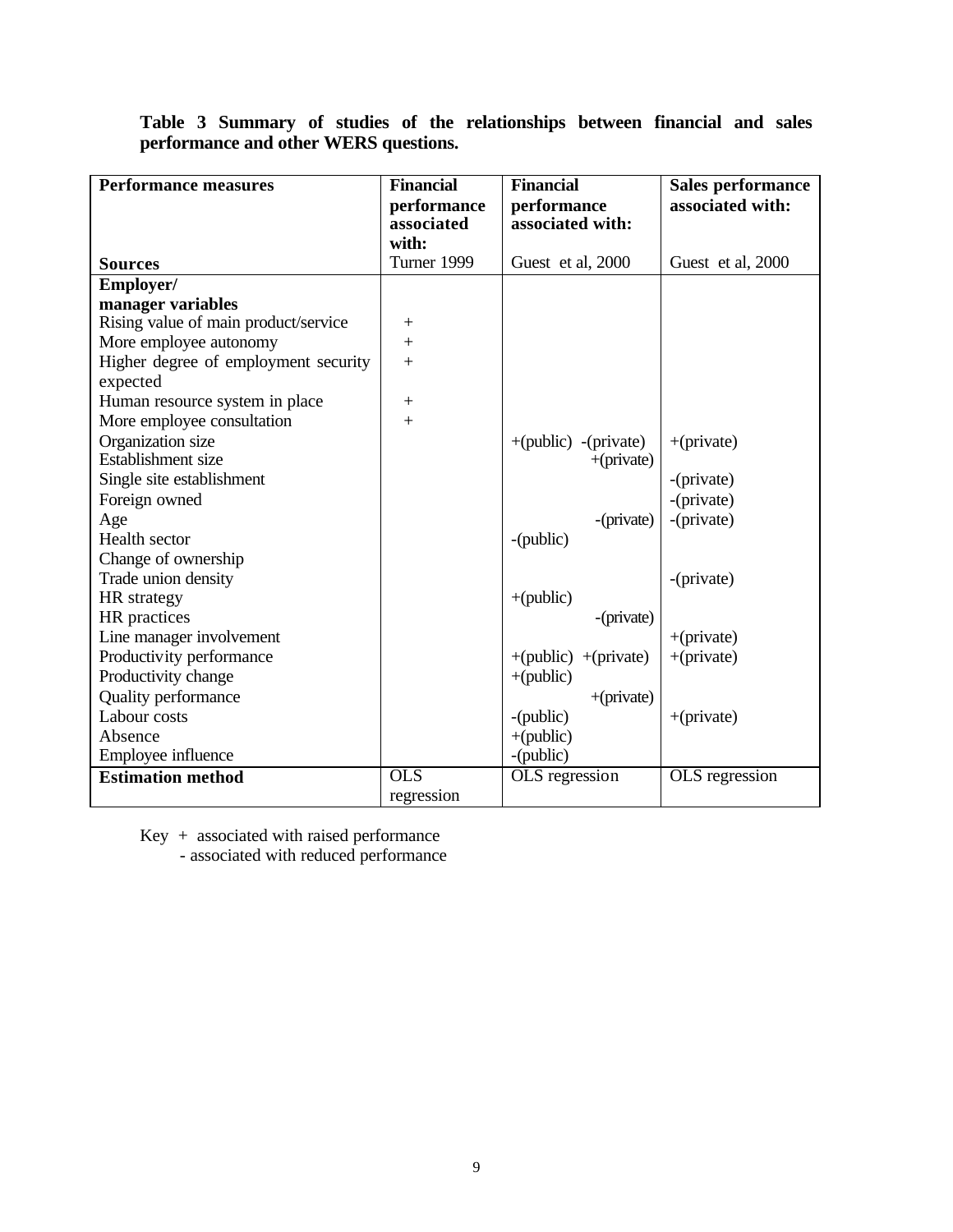## **3. Models of performance**

In this paper our model of business or establishment performance is in the form of a production function where the performance measure of establishment i is the outcome and the inputs are a set of human resource (HR) policies and practices along side a set of structural (S) and workforce characteristics (W).

Performance  $i = F(S_i, W_i, HR_i, Famfriend_i)$ 

The set of HR practices includes a set of family-friendly working arrangements (Famfriend) identified separately, along side other HR variables. The structural and workforce characteristics can be taken to represent the capital and, in the short term, relatively fixed components of the production or service process. In fact, all of the explanatory variables we consider in our model are relatively fixed over the short term since that is our main focus of interest. This means that where circumstances or inputs were important, in a transitory way, in determining the performance of these establishments in 1997/98 (the year to which the survey questions related) our model's explanation of performance will be worse because of their absence.

A strict test of these relationships should introduce a time dimension where the policies and characteristics of the organizations are lagged in time and recorded prior to the subsequent performance as follows:

Performance  $_{i}$  t<sub>+1</sub> = F ( S <sub>it</sub>, W <sub>it</sub>, HR <sub>it</sub>, Famfriend <sub>it</sub>)

It is relatively rare to have longitudinal data of this kind. In this paper, our main (WERS) data set is cross-sectional in nature with only a short period difference for the secondary (FTse100) data set.

There are of course different measures of performance and our data provide a range of such measures, as described below (Section 4). We chose to take each measure as the focus of a separate model, although recognizing that there were correlations between them. Because the variables are different in nature, different estimation procedures were used in each case, as was appropriate to the nature of each dependent performance measure variable. The same set of explanatory variables was entered into each performance model.

The earlier literature led us to expect certain relationships between our explanatory variables and the establishment's performance.

Better performance was expected from:

Smaller sized establishments and organizations; Where competitive pressures were relatively less; Where labour costs were lower (capital higher) as a proportion of total costs;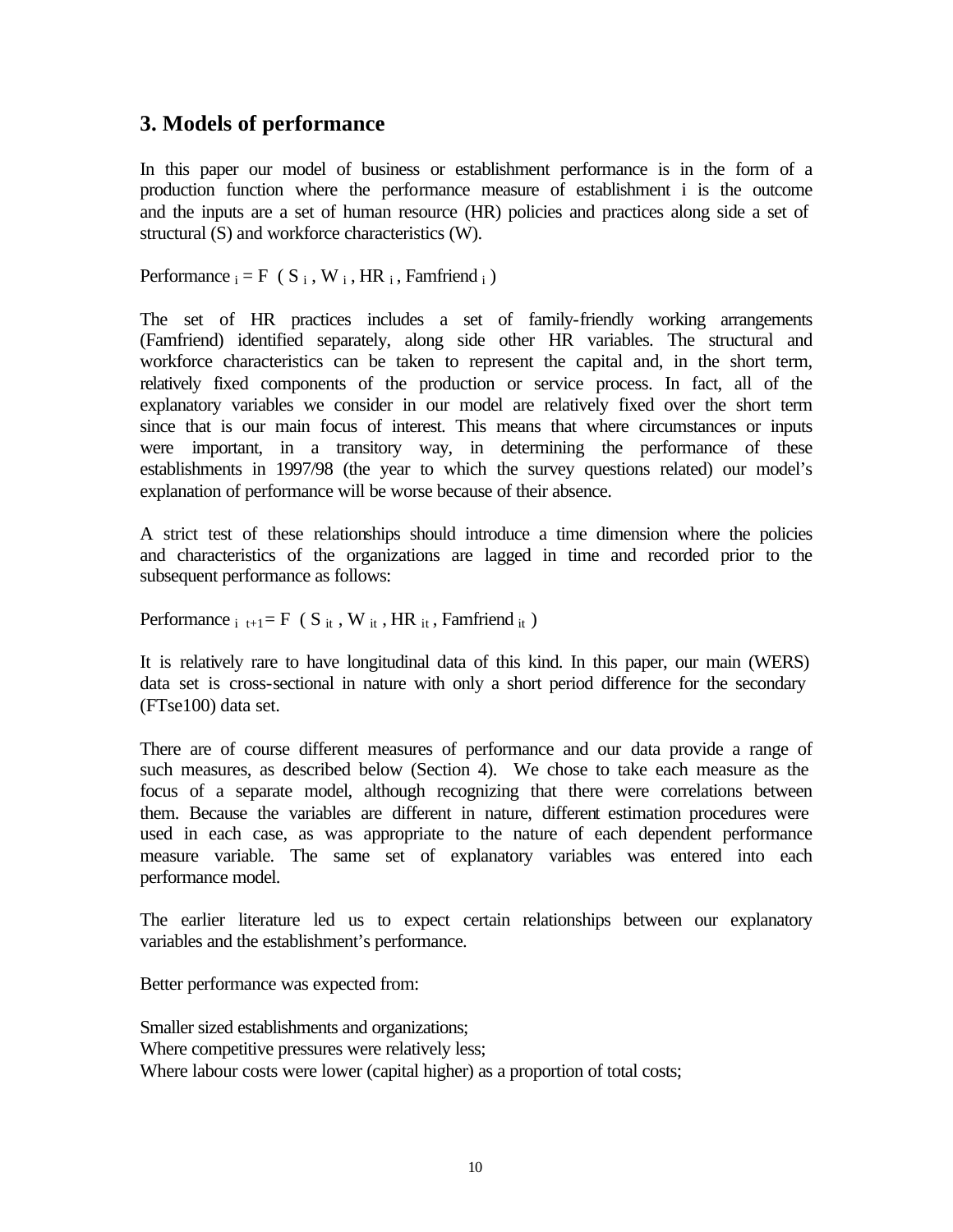Where there were higher proportions of high value added knowledge workers, with greater skill levels and more discretion in their work;

Human resource policies called high commitment management (HCM) and where investment in people had higher priority; and Employee involvement in the workplace.

Worse performance was expected from:

Certain industry sectors that were doing relatively worse than others in the 1990s (eg. manufacturing; financial services); and possibly

establishments with union recognition (to the extent that unions are successful in negotiating a wage premium that increases costs).

We might expect to see different strengths of effects on different performance measures. The HR policy variables would probably be expected to play a larger role in explaining quality performance, labour productivity, labour turnover and absenteeism than in explaining financial performance.

### **4. The WERS 98 data**

The Workplace Employee Relations Survey (WERS 98) data were collected as a nationally representative sample of establishments from October 1997 to June 1998. The data consist of interviews with managers and workers in over 2191 workplaces and questionnaires from 28,323 employees from these same workplaces.<sup>1</sup> The response rate obtained was 80 per cent. The 1998 survey had a new sampling base, as compared with earlier (WIRS) precursors of this survey. In the 1998 WERS, establishments with a minimum of 10 employees were sampled whereas earlier surveys had taken a minimum of 25 employees. This means that the survey as a whole represents 15.8 million employees or approximately three-quarters of all employees in employment in Britain in 1998. Incorporating employees into the survey was also a new innovation. The technical details of the survey are described in Airy et al (1999) and an overview of the survey findings is provided in Cully et al, (1999).

There were also new additions to the content of the 1998 survey. As well as its past coverage of the nature of collective representation and bargaining, it included new questions on equal opportunities policies, family-friendly policies, performance indicators, payment systems and performance appraisal, recruitment and training, quality improvement schemes and the individualization of employment contracts. This set of new questions, in combination with others in the WERS survey, provided a valuable opportunity to examine the determinants of business performance.

#### **WERS performance measures**

A number of organization subjective performance measures were available in the WERS 98 manager survey questionnaire.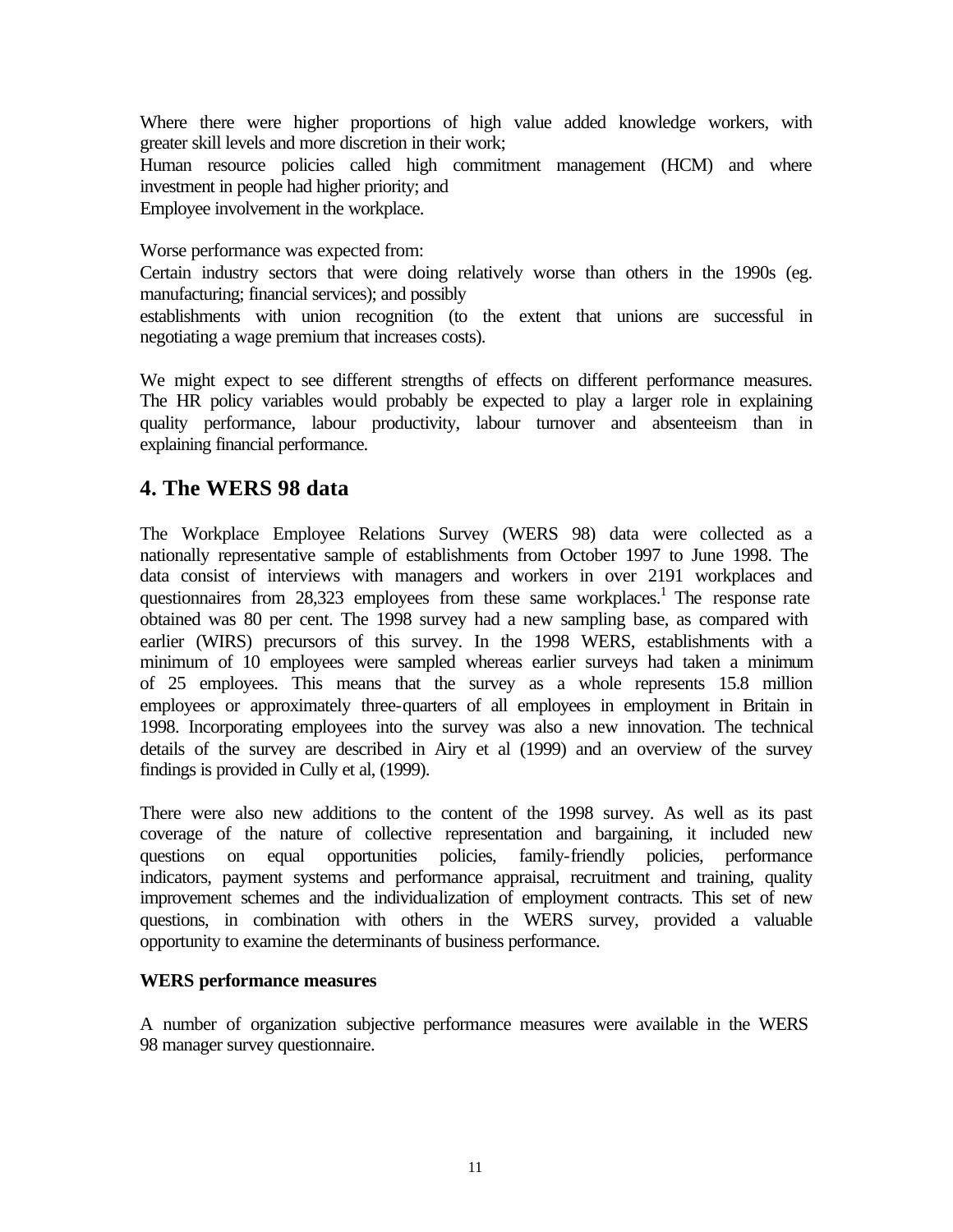*I want to ask you how your workplace is currently performing compared with other establishments in the same industry.*

*How would you assess your workplace's:*

- *Financial performance;*
- *Labour productivity;*
- *Quality of product or service*

The coded responses consisted of a 5-point scale, in each case, ranging from *a lot better than average* to *a lot below average*. 2 We do not have any authenticating data from the organization for what are manager perceptions of their performance. One might expect that, if anything, managers would tend to exaggerate the organization's performance. The results suggest that this may have occurred. All of these questions tended to elicit what is probably a bias towards positive reporting of performance as Table 4 illustrates.

In the analyses carried out in this project, a number of recoded variables were constructed and used in estimation for each of these measures. We report the results of only one of the possible measures for each variable. Financial productivity and labour productivity were used in a dichotomous form with one indicating *above average* performance. Quality was left as a 5-point scale with zero as the average performance.

| Assessment                                                        | Financial     |                |                | Labour productivity |                | Quality of product |  |
|-------------------------------------------------------------------|---------------|----------------|----------------|---------------------|----------------|--------------------|--|
|                                                                   | performance   |                |                |                     | service        |                    |  |
|                                                                   |               | Per cent       |                | Per cent            | Per cent       |                    |  |
|                                                                   | All           | <b>Private</b> | All            |                     | All            |                    |  |
|                                                                   | <b>Estabs</b> | sector         | <b>Private</b> |                     | <b>Private</b> |                    |  |
|                                                                   |               |                | <b>Estabs</b>  | sector              | <b>Estabs</b>  | sector             |  |
| A lot better than<br>average                                      | 12.8          | 14.5           | 10.4           | <b>11.0</b>         | 23.1           | <b>26.0</b>        |  |
| A little better than<br>average                                   | 35.8          | 37.9           | 32.7           | 32.3                | 47.4           | 48.2               |  |
| About average for<br>industry                                     | 31.5          | 31.0           | 36.1           | 39.3                | 19.7           | 18.0               |  |
| <b>Below</b><br>lot<br>$\mathbf{a}$<br><b>or</b><br>below average | 6.4           | 6.5            | 3.6            | 3.8                 | 1.9            | 1.6                |  |
| No comparison or<br>not relevant data                             | 13.5          | 10.1           | 17.2           | 13.6                | 7.8            | 6.2                |  |
| Total %                                                           | 100           | 100            | 100            | 100                 | <b>100</b>     | 100                |  |
| N                                                                 | 2163          | 1632           | 2143           | 1618                | 2166           | 1633               |  |
| <b>Missing</b>                                                    | 34            | 15             | 50             | 29                  | 24             | <b>16</b>          |  |

|             |  |  |  | Table 4 Summary descriptive statistics on the WERS performance measures |  |
|-------------|--|--|--|-------------------------------------------------------------------------|--|
| (weighted). |  |  |  |                                                                         |  |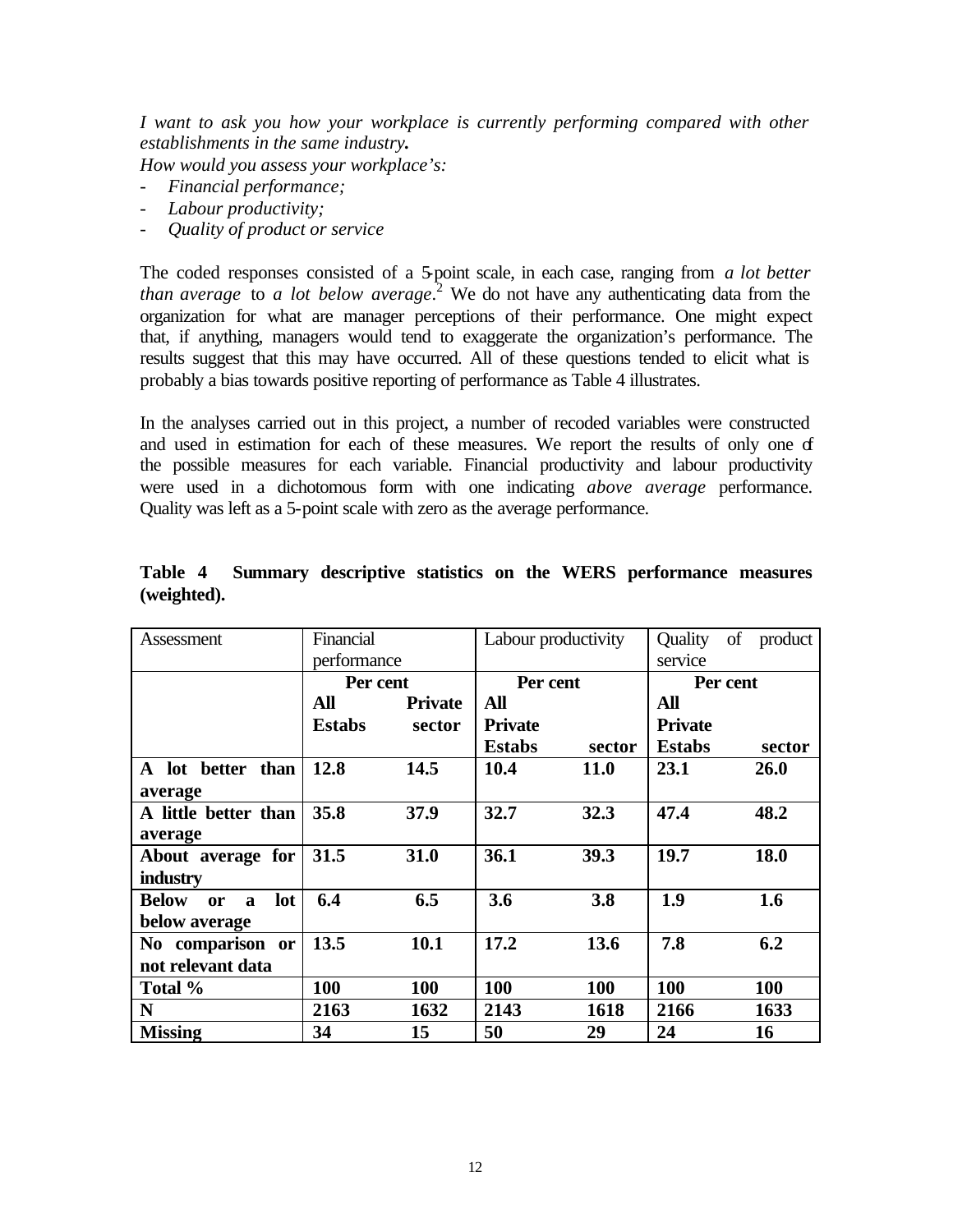Establishments were also asked about the value of their sales over the last 12 months and whether they were rising (55% of establishments), falling (13%) or stable (32%). We constructed another dichotomous performance measure from these responses, with one indicating rising sales.

Estimations were carried out on these four measures for the private sector organizations only since the questions were not thought to be relevant to most public or voluntary sector establishments.

An alternative measure of labour productivity over the past 5 years was also examined to see if any variation was noted;<sup>3</sup>  $\overline{81}$  per cent thought their labour productivity had gone up over the past 5 years. We decided, therefore, not to analyze this performance measure because of its lack of variation.

Two additional workforce or human resource performance variables were also analyzed since these have been central to the business case discussions about the effects of familyfriendly policies;

- absence days (workdays lost through employee sickness or absence not authorized) over the last 12 months, with a mean of 4.4 days;
- labour turnover; calculated as a ratio of the total number of leavers during the last 12 months to employees in employment at the survey (with a mean of 20.8%).

Since these variables were relevant to both private and public sector establishments, estimations of the models were estimated on the private sector sample as well as on the whole sample of establishments. Some comment needs to be made about the absence statistics. For purposes of contributing to the work-life debate this measure is not ideal since it conflates two concepts; sickness (which can be a genuine and necessary reason for missing work) and absenteeism which is when employees have time off for reasons that are not recognised as valid by their employer. Of course, both sickness and absenteeism may increase where work-life is not in balance. Also, in practice, these two things are difficult to separate.<sup>4</sup> In the IPD survey of absence  $(2000)$ , HR managers estimated that one third of sickness absence was not the result of ill health. Whilst there may be some overlaps, we would expect different sets of factors to influence sickness and absenteeism. Of the performance measures available in WERS, this statistic is the most problematic therefore and should be treated with the most caution .

This set of 6 performance measures consisted of 3 types of data requiring 3 types of estimation technique. Logistic regression analysis was used for the dichotomous variables (financial performance, labour productivity and rising sales); ordered probit techniques were used to estimate the ordered quality dependent variables; ordinary least squares regression (OLS) was used for the two interval data variables (turnover and absenteeism).

#### **Family-friendly working arrangements in WERS**

We were primarily interested in whether having family-friendly working arrangements were associated with improved business performance, after controlling for other potential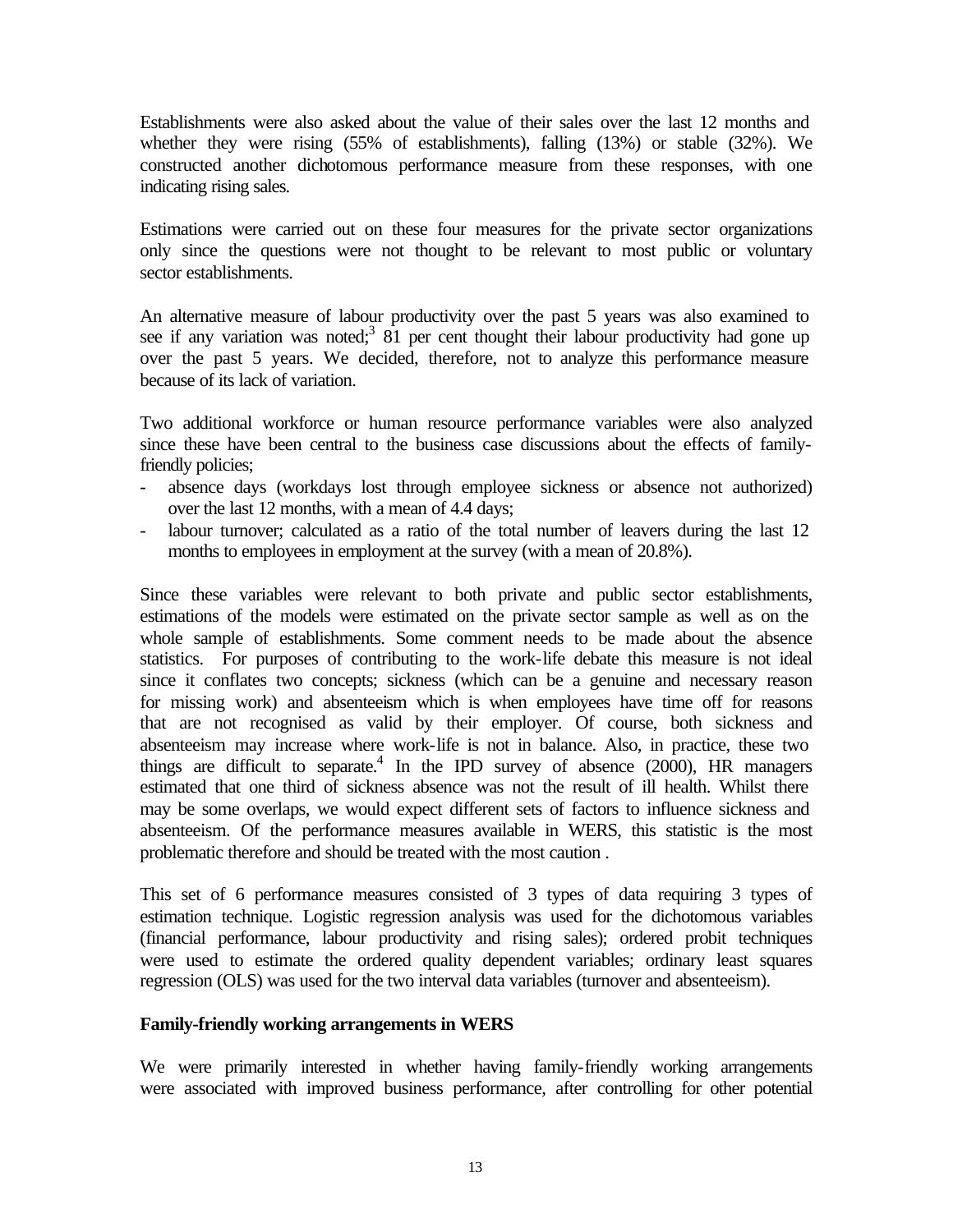effects on performance. The WERS data provided a set of family-friendly working arrangements to use as explanatory variables. The manager questionnaire asked about the working arrangements that the establishment offered as entitlements to nonmanagerial employees. The list of provisions included covered:

- Parental leave (non-statutory, since survey before the Statutory provision);
- **Job sharing:**
- Term-time only:
- **Working at or from home during normal working hours;**
- Ability to change from full- to part-time hours;
- Workplace or other nursery;
- Help with the costs of child care;
- $\blacksquare$  Flexi time.

The wording of the WERS questions is not specifically about organization policies. In this sense we might expect that answers covered both formal policies and practices of the establishments in the survey albeit only for non-managerial employees. However, the fact that the question wording used 'entitlement' implies that informal arrangements, especially if subject to a manager's discretion, would be less likely to be recorded.

In addition, another two provisions were asked about but not in a way that was restricted to non-managerial employees;

- Paternity leave; and
- Scheme for time off for emergencies.

Although this is a list of 10 arrangements, there is a risk of double counting in the case of parental leave and paternity leave.<sup>5</sup> These two arrangements were collapsed into one (either/or) arrangement.

There is also a measure of the ethos of the organization from managers' responses that can be used as a potential explanatory variable. Employers were asked to score on a 5 point scale, from 1 strongly agree to 5 strongly disagree, the following statement.

#### *It is up to individuals to balance their work and family responsibilities.*

Several recoded versions of this and other variables were tried before settling, in this case, on a dummy variable where the value one indicated disagreement with this statement.

In addition, employees were asked whether their employer made family-friendly provision available but we do not use the employee data in our analysis. We rely wholly on the managers' responses. However, a comparison of these two sources on the same policies shows that there is a large measure of inconsistency in the replies about whether employees have or do not have entitlement to the relevant policies. These findings teach us to be cautious about the managers' data. Even if we could assume that all managers' responses were error free, the employee data show that organizations are far from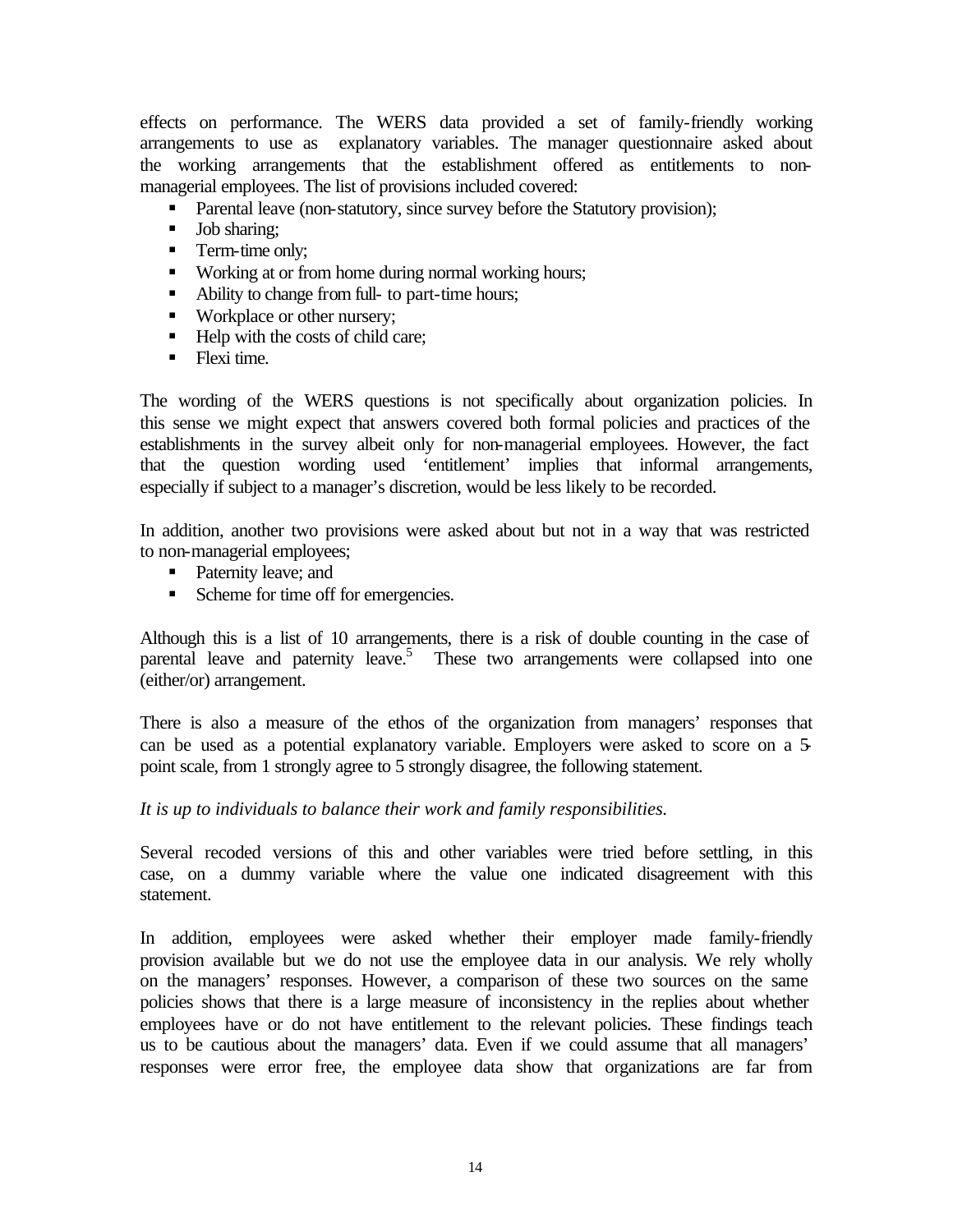offering all their employees access to family-friendly working arrangements, or communicating with all employees about the provisions they offer.

#### **Other explanatory variables**

The WERS data provided a very wide range of other explanatory variables to use as controls. The variables included are listed in Table 5 although a full list of the variables used and their definitions, means and standard deviations is provided in Appendix Table A1. At the start of our analysis, widespread bivariate correlations were calculated in order to see where potential covariates were highly correlated. Some important variables were recoded to avoid problems of multi-colinearily. Others were dropped as a result of this exercise.

The set of variables included covered measures of structural characteristics of the establishment, its workforce profile, and its human resources practices. We did not enter other performance measures into alternative performance measure models as potential explanatory variables as some other studies have done. Most of the measures were highly correlated with each other, not surprising when they were all based on managers' perceptions. <sup>6</sup>

#### **Table 5. List of explanatory variables included in the performance models**

#### **Structural characteristics**

Establishment size (set of dummies) Organization size (set of dummies) Industry groups (set of dummies) Foreign owned Owner controlled Multinational Recognised union Location of market (set of dummies) Nature of competition (set of dummies) Percent of labour to total costs (set of dummies)

#### **Workforce profile**

Percent of female to total workforce High proportion part time in female workforce Share of non-managerial/professional to total workforce Has recruitment difficulties Has policy to recruit female returners Time taken to learn job (set of dummies) High amount of discretion to learn main job High proportion of temporary workers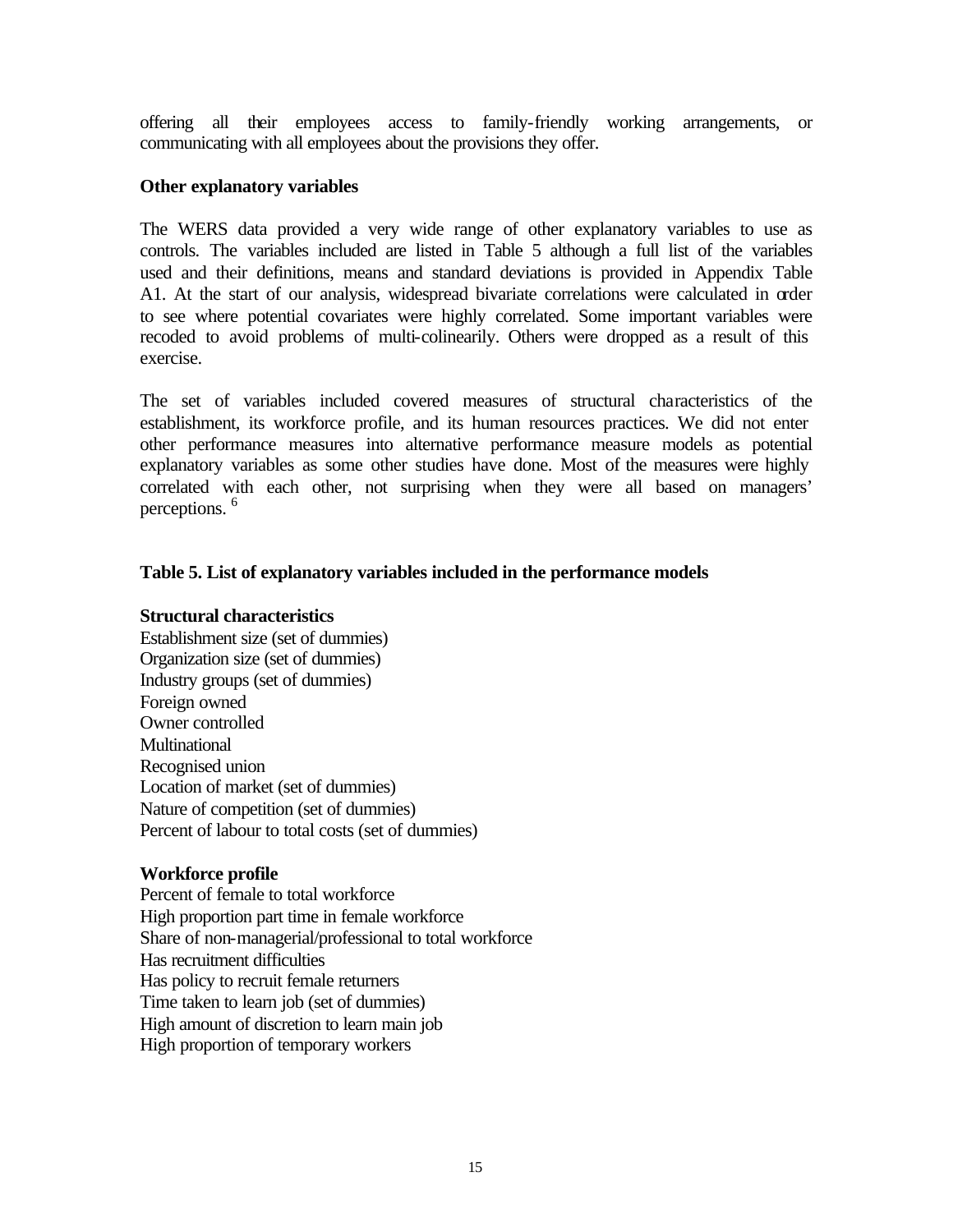#### **Human Resource practices**

Family-friendly ethos Investor in People award Performance-related-pay used Other fringe benefits offered Percent on regular overtime HR specialist at the establishment HR specialist at Head Office Consults the workforce on equal opportunities and welfare Has equal opportunities policies but little implementation Has equal opportunities policies and greater implementation Industrial relations disputes in past year High Commitment Management practices Employer thinks employees involved in decision-making

Given the many debates in the literature about the importance of high commitment management practices (HCM) we sought to have a measure of high commitment management as an explanatory variable. There are many ways in which such a measure could be constructed and differing views about what it should contain (see, for example Huselid, 1995; and Osterman, 1995). The WERS survey instrument was developed to make sure the full range of possible meanings could be explored. Developing such a measure could not be the main focus of our research. Nonetheless, we needed to include such a variable as one of our controls, given its potential importance. We took, therefore, a relatively pragmatic approach of including a broad range of the relevant variables and running them through a factor analysis. This procedure identified one factor with an eigenvalue greater than one. We used the factor score from this variable as our HCM explanatory measure. Details of the variables this factor represents are also listed in the Appendix Table A3.

\_\_\_\_\_\_\_\_\_\_\_\_\_\_\_\_\_\_\_\_\_\_\_\_\_\_\_\_\_\_\_\_\_\_\_\_\_\_\_\_\_\_\_\_\_\_\_\_\_\_\_\_\_\_\_\_\_\_\_\_\_\_\_\_\_\_\_\_\_\_\_

## **5. Results of the WERS analyses**

The full set of results from the models of performance measures available in WERS are displayed in Appendix Tables A2. Here we focus primarily on the effects of incorporating family-friendly policies into the models of performance. The most well defined models were those of sales value and labour turnover. The model of absence was the least well defined, possibly because the data are conceptually confused, as we suggested earlier.

#### **Family-friendly policies in the private sector**

The results for the coefficients on family-friendly policies added one at a time to the models are displayed in Table 6 for the private sector only. What we are able to see from these results is that, after controlling for a wide range of structural and other human resources practices, family-friendly policies are associated with small amounts of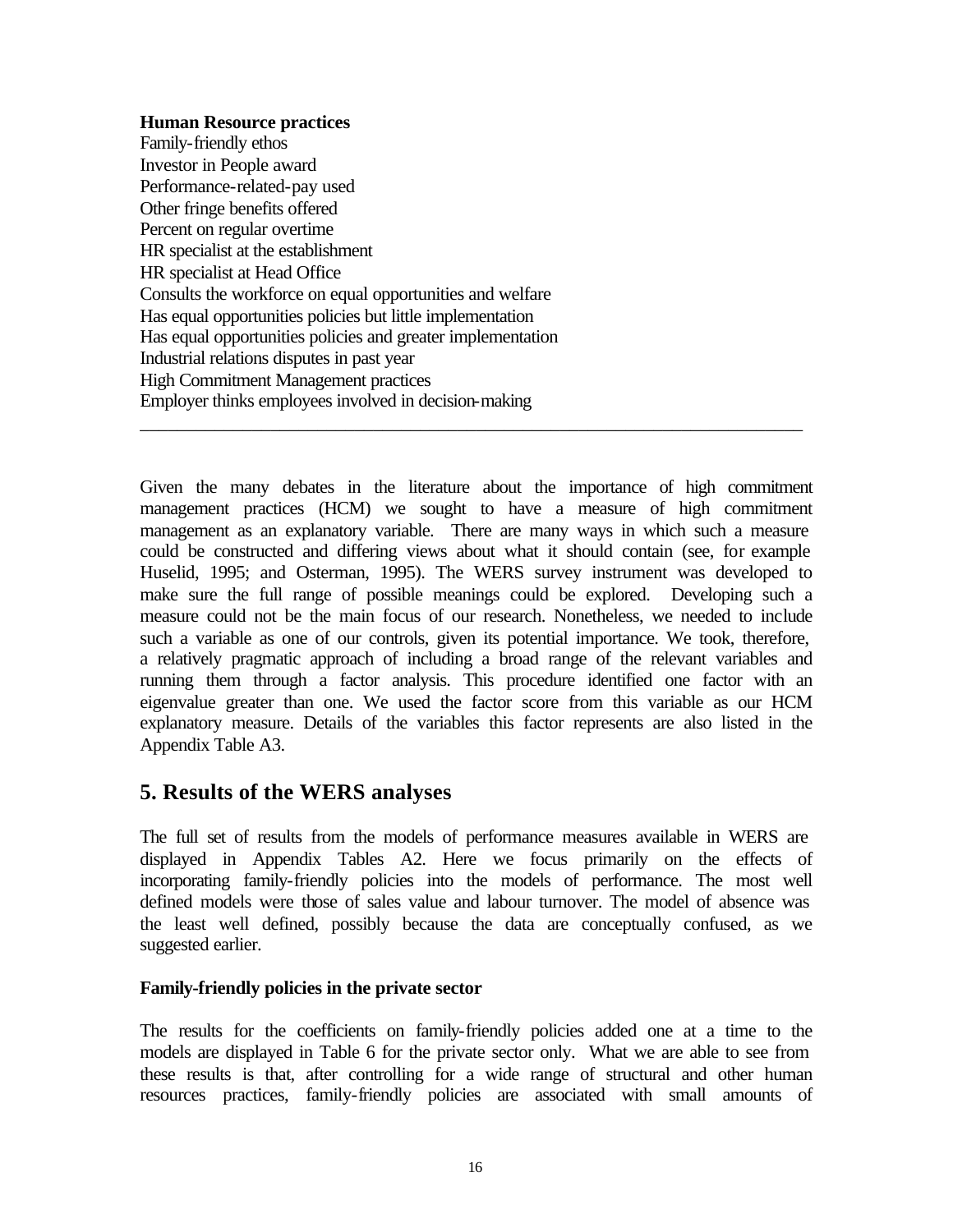improved performance. Since we are dealing with cross-sectional data we cannot be sure that the family-friendly policies have caused the improvements in performance, only that they are significantly correlated.

Above average *financial performance* was associated with:

- **•** paternity leave; and
- $\blacksquare$  job share.

Above average *labour productivity* performance was associated with:

- Parental leave (non-statutory);
- Paternity leave;
- The ability to change from full- to part-time hours; and
- Having a higher number of family-friendly policies.

Improvements in *quality performance* were associated with:

- **Term time only work;**
- The ability to change from full- to part-time hours;
- **•** Offering help with child care; and
- Having a higher number of family-friendly policies.

Rising *sales value* was associated with:

- **Job** share:
- The ability to change from full-time to part-time hours; and
- **Having a higher number of family-friendly policies**

Reduced *labour turnover* was associated with:

- **Job** share:
- Flexitime:
- Help with child care; and
- Working at or from home.

Absence did not have any benefits from family-friendly policies being present.

However, some performance measures appeared to suffer from the presence of certain family-friendly policies.

- **Flexitime was associated with a reduction in financial performance;**
- **Emergency leave was associated with increases in labour turnover; and**
- **Term-time work and possibly flexitime were associated with increases in absence.**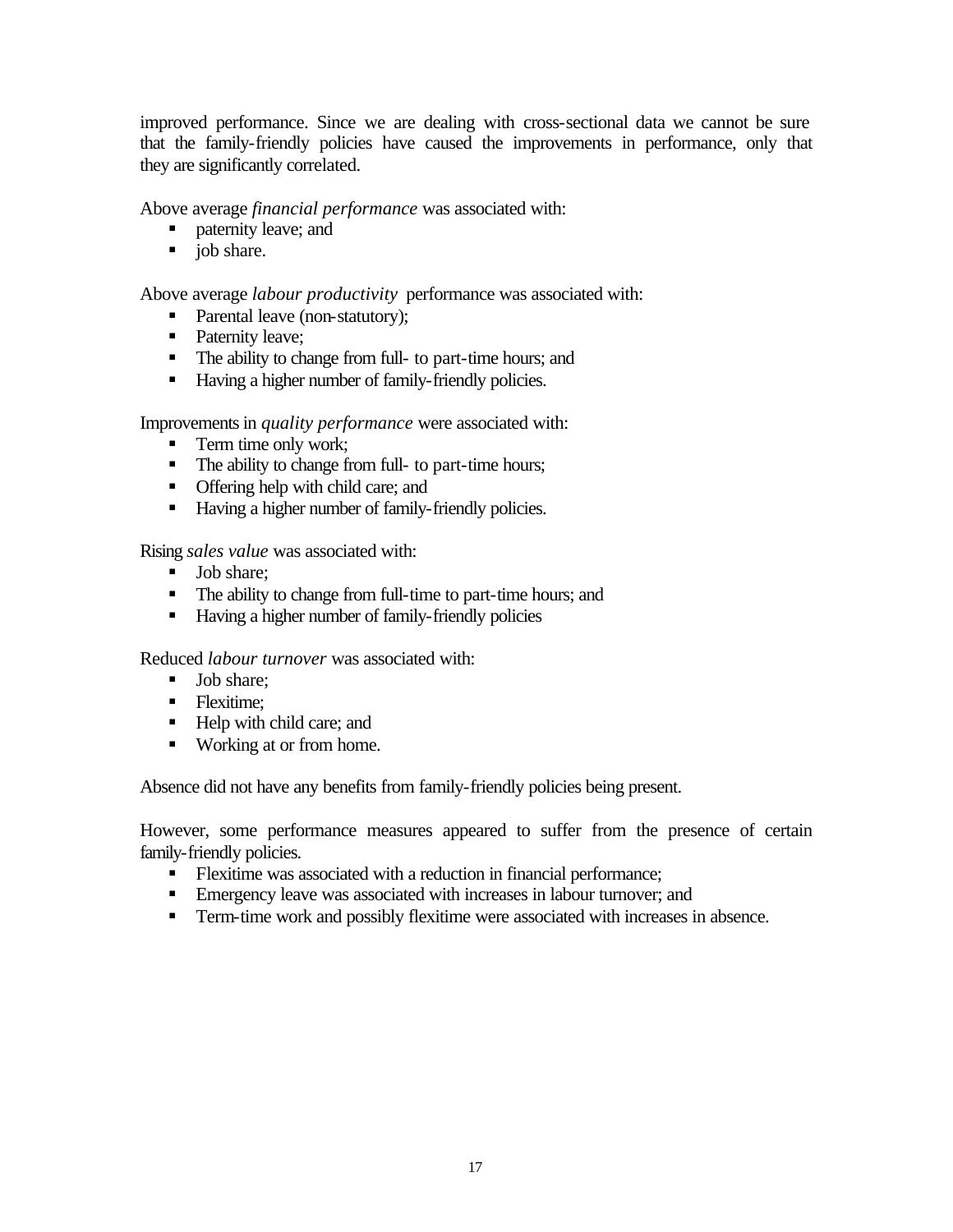| Variable entered            | <b>Financial</b><br>performance          |             | <b>Financial</b><br>performance                          |            | Labour<br>productivity            |                        | Labour<br>productivity                                   |             | <b>Quality</b><br>performance     |             | <b>Quality</b><br>performance                            |             |
|-----------------------------|------------------------------------------|-------------|----------------------------------------------------------|------------|-----------------------------------|------------------------|----------------------------------------------------------|-------------|-----------------------------------|-------------|----------------------------------------------------------|-------------|
|                             | <b>With structural</b><br>variables only |             | With structural,<br>workforce and<br><b>HR</b> variables |            | With structural<br>variables only |                        | With structural,<br>workforce and<br><b>HR</b> variables |             | With structural<br>variables only |             | With structural,<br>workforce and<br><b>HR</b> variables |             |
|                             | Coeff.                                   | P> t        | Coeff.                                                   | P> t       | Coeff.                            | P> t                   | Coeff.                                                   | P> t        | Coeff.                            | P> t        | Coeff.                                                   | P> t        |
| <b>Manager says</b><br>has: |                                          |             |                                                          |            |                                   |                        |                                                          |             |                                   |             |                                                          |             |
| Parental leave              | 0.081                                    | (0.49)      | 0.011                                                    | (0.93)     | 0.234                             | $(0.04)$ **            | 0.138                                                    | (0.28)      | 0.064                             | (0.33)      | 0.020                                                    | (0.78)      |
| Paternity leave             | 0.225                                    | $(0.05)$ *  | 0.232                                                    | $(0.07)$ * | 0.216                             | $(0.07)$ *             | 0.252                                                    | $(0.05)$ *  | $-0.051$                          | (0.44)      | $-0.126$                                                 | $(0.08)$ *  |
| Job share                   | 0.311                                    | $(0.02)$ ** | 0.266                                                    | $(0.08)$ * | 0.179                             | (0.17)                 | 0.144                                                    | (0.33)      | 0.102                             | (0.17)      | 0.033                                                    | (0.69)      |
| Term time                   | 0.045                                    | (0.80)      | $-0.086$                                                 | (0.67)     | $-0.008$                          | (0.96)                 | $-0.143$                                                 | (0.46)      | 0.316                             | $(0.00)$ ** | 0.235                                                    | $(0.03)$ ** |
| Ability to                  | 0.122                                    | (0.29)      | 0.006                                                    | (0.96)     | 0.294                             | $(0.01)$ <sup>**</sup> | 0.179                                                    | (0.17)      | 0.182                             | $(0.01)$ ** | 0.082                                                    | (0.25)      |
| change FT-PT                |                                          |             |                                                          |            |                                   |                        |                                                          |             |                                   |             |                                                          |             |
| hours                       |                                          |             |                                                          |            |                                   |                        |                                                          |             |                                   |             |                                                          |             |
| Flexi time                  | $-0.274$                                 | $(0.07)$ *  | $-0.283$                                                 | $(0.08)$ * | $-0.111$                          | (0.46)                 | $-0.158$                                                 | (0.33)      | 0.017                             | (0.84)      | $-0.071$                                                 | (0.43)      |
| <b>Nursery</b>              | $-0.030$                                 | (0.92)      | $-0.239$                                                 | (0.45)     | $-0.068$                          | (0.82)                 | $-0.238$                                                 | (0.45)      | $-0.251$                          | (0.12)      | $-0.324$                                                 | $(0.06)$ *  |
| Help with child<br>care     | 0.071                                    | (0.78)      | 0.016                                                    | (0.95)     | $-0.030$                          | (0.91)                 | $-0.076$                                                 | (0.78)      | 0.297                             | $(0.04)$ ** | 0.196                                                    | (0.20)      |
| Emergency<br>leave          | $-0.053$                                 | (0.63)      | $-0.048$                                                 | (0.69)     | 0.111                             | (0.33)                 | 0.098                                                    | (0.42)      | 0.067                             | (0.29)      | 0.091                                                    | (0.18)      |
| Home work                   | 0.073                                    | (0.63)      | 0.039                                                    | (0.81)     | 0.149                             | (0.32)                 | 0.023                                                    | (0.89)      | 0.095                             | (0.27)      | 0.037                                                    | (0.70)      |
| Number of                   | 0.036                                    | (0.31)      | 0.007                                                    | (0.86)     | 0.073                             | $(0.04)$ **            | 0.039                                                    | $(0.03)$ ** | 0.048                             | $(0.01)$ ** | 0.014                                                    | (0.52)      |
| policies                    |                                          |             |                                                          |            |                                   |                        |                                                          |             |                                   |             |                                                          |             |
|                             |                                          |             |                                                          |            |                                   |                        |                                                          |             |                                   |             |                                                          |             |
| Estimate method             | logit                                    |             | logit                                                    |            | logit                             |                        | logit                                                    |             | Ordered probit                    |             | Ordered probit                                           |             |

**Table 6. Results on selected coefficients entered into performance models – Private sector only**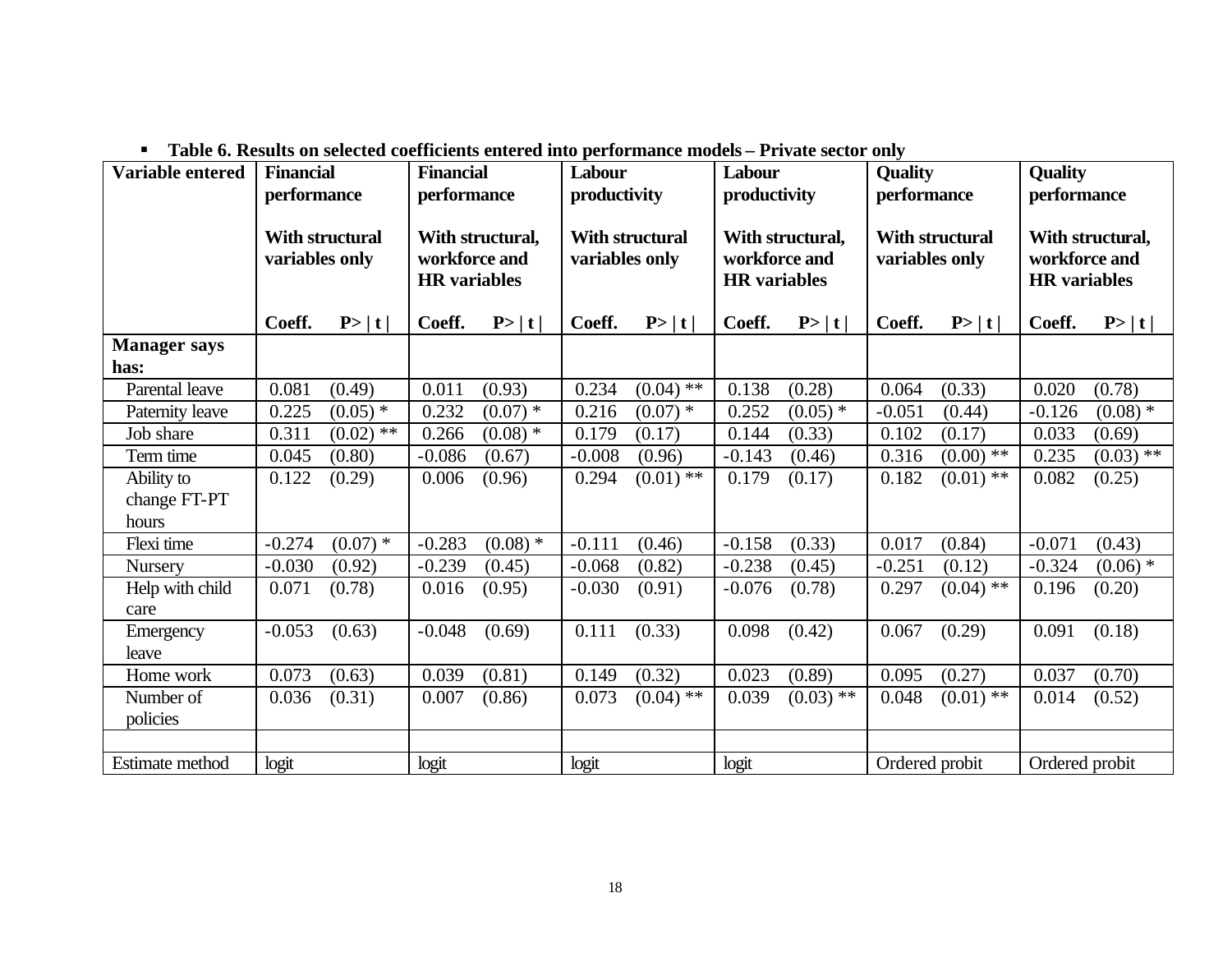In some cases of benefits from family-friendly policies, the benefit lost significance when other HR or workforce variables were added to the other structural variables included in the models. These differences are displayed by comparing the first and second columns for each set of results in Table 6. This meant that the family-friendly variable in question was related to the other HR variables entered, and multicollinearity that resulted reduced the significance of the family-friendly measure. The inclusion of interaction measures confirmed the significance of the family-friendly measures in the more extensive model.

Having a family-friendly ethos was associated significantly with above average financial, labour productivity, quality and sales performances (See Appendix Table A2).

The sizes of a selection of these effects is set out in Figures 1 and  $2^7$ . The figures display a selection of predicted probabilities of establishments having above average performance or rising sales. The effects of adding one of the family-friendly arrangements, or a number of them, to a base set of characteristics, are displayed. Adding the job share arrangement produced the largest increase in the predicted probabilities for financial performance and sales, followed by paternity leave in the case of financial performance and a workplace nursery or the ability to change from full- to part-time hours in the case of sales.

**Figure 1. Predicted probabilities of above average performance, given contribution of family-friendly policy.**

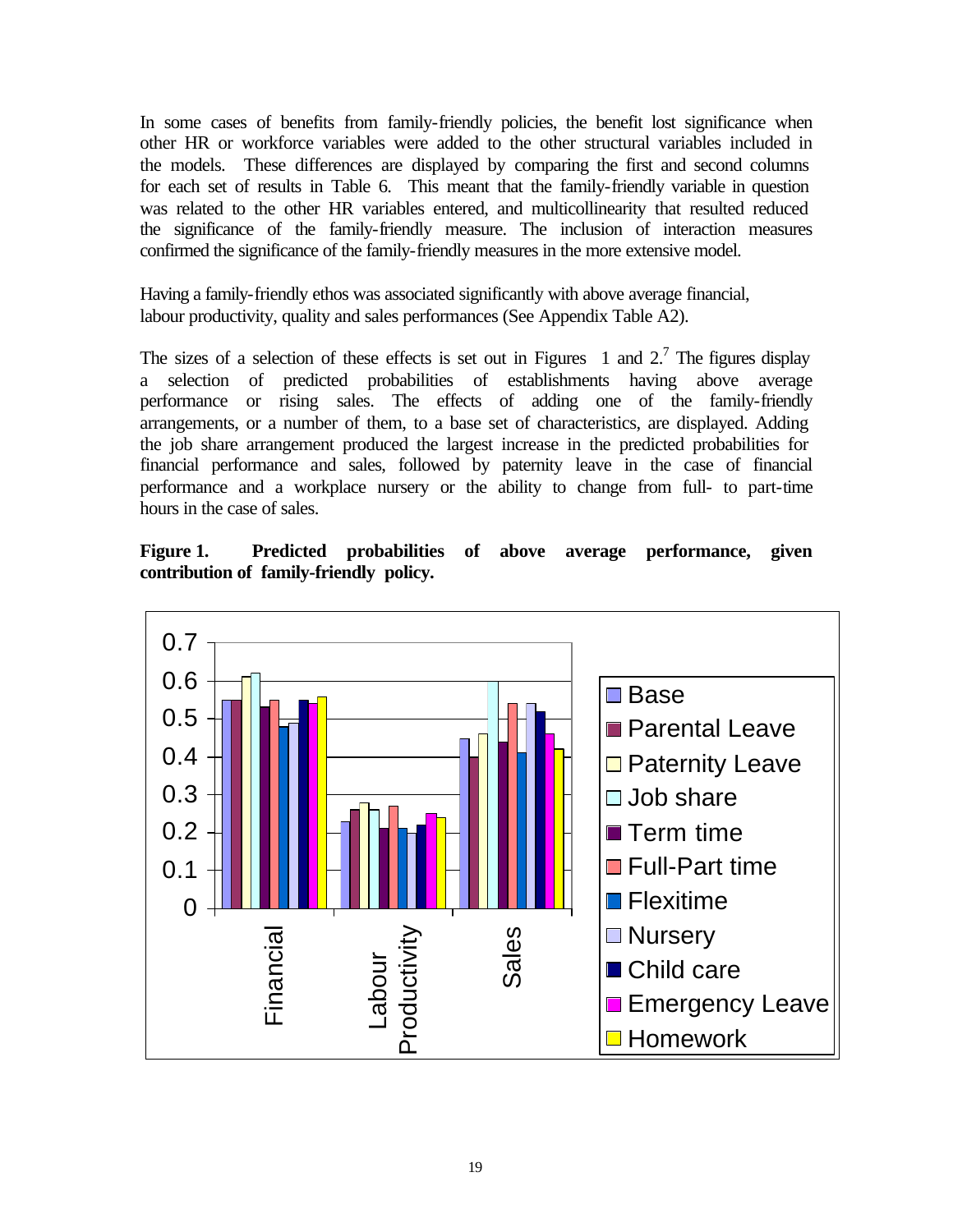

**Figure 2. Predicted probabilities of above average performance, by number of family-friendly policies.**

Offering paternity leave added the largest increase to the probability of above average performance in the case of labour productivity followed by the ability to change from full- to part-time hours. Increasing the number of policies had little effect on financial performance but did increase the probabilities of above average performance in labour productivity and rising sales.

The models for labour turnover and absence were estimated on the whole sample, as well as on the private sector samples only since it was felt these performance measures applied to all sectors, private and public (Tables 7 and 8). Some differences in the results are worth noting.

A reduction in labour turnover was associated with job share, flexitime, help with child care and working from or at home across both private and public sectors (Table 7). However, in all cases, there was interactions with other HR variables that reduced the significance of these associations when HR variables were entered. The bad effects on absence of term-time employment were not apparent in the sample covering both sectors although the bad effects of flexitime were repeated in both sectors (Table 8).

#### **Family-friendly effects and the good employer**

We needed to consider whether the effects of family-friendly policies on performance noted above are specific to these policies or a feature of some companies being good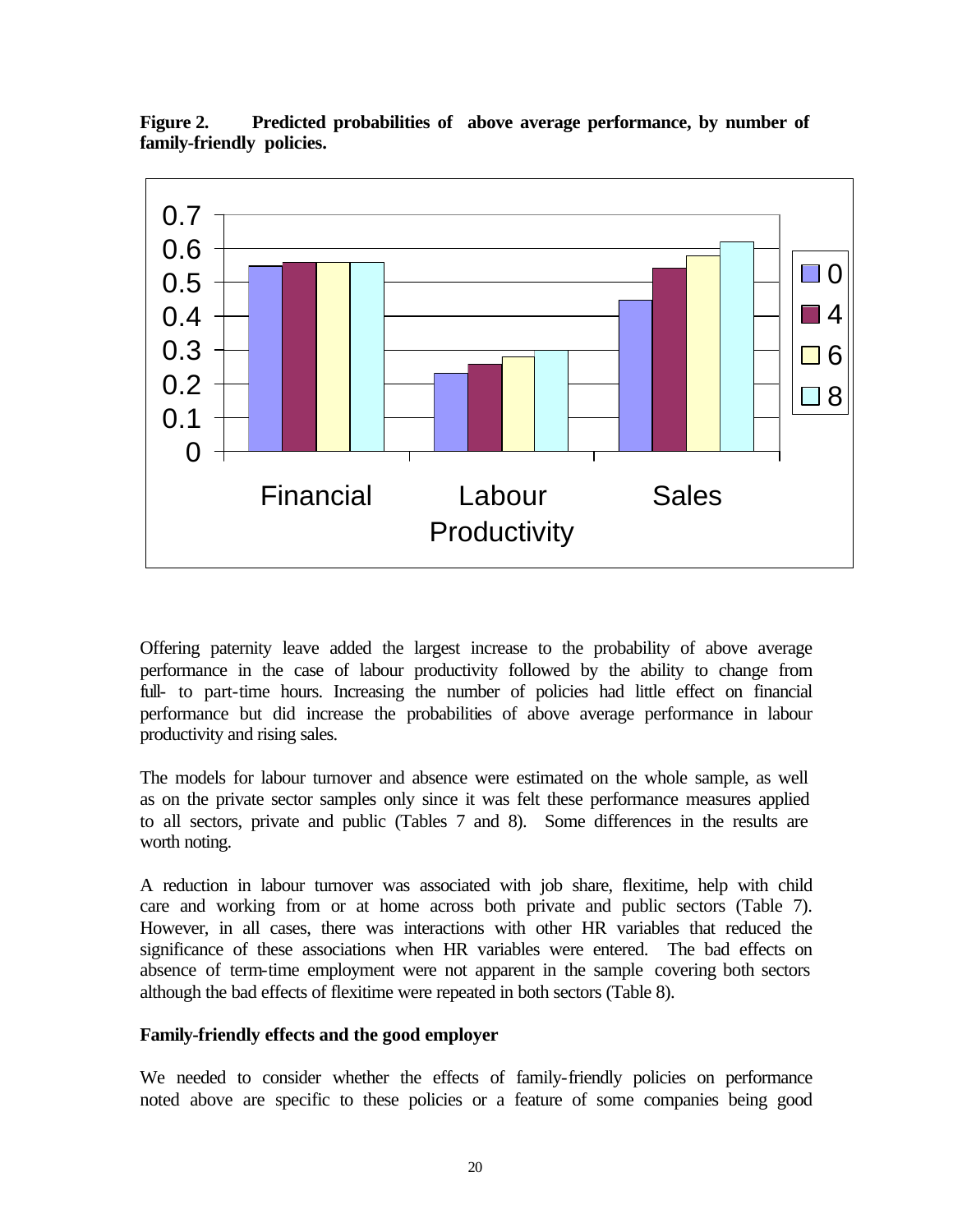employers. Separating out these possible scenarios is difficult although an attempt was made to do this in order to address this issue in our paper.

We constructed a measure of being a good employer by running a set of human resources practices through a factor analysis and identifying the resultant factors. The list of variables used and the results are described in Appendix A3. One factor with an eigenvalue greater than one was identified and the factor score for this variable was used in a set of further analyses.

The bivariate correlations of the good employer (factor score) and the individual familyfriendly policies indicated significant correlations (p<0.05) between the good employer measure and each family-friendly working arrangement except emergency leave as follows; a higher number of family-friendly policies (0.484), parental leave (0.330), flexitime (0.291), job share (0.409), homework (0.207), having a nursery (0.210), offering help with childcare (0.197), the ability to change from full to part-time hours (0.325), term-time work (0.250) and paternity leave (0.389). These results indicated initial support for the idea that good employers were also those offering family-friendly policies in British establishments. However the correlations are far from being perfect. In each case the correlations was well below one half which suggests that offering familyfriendly policies as part of being a good employer is far from being the whole explanation of these policies.

When entered into the performance models, with the structural set of independent variables only, the good employer variable was significant and positively associated with improved performance in the cases of quality performance, sales, and labour turnover. The inclusion of the good employer variable in addition to the separate family-friendly policies, affected the significance of 7 of the 18 significant family-friendly variable effects in the original estimations (Appendix Table A4). There were relatively minor changes in the sizes of the coefficients on the family-friendly set. No longer significant after entering the good employer were the following:

- The effect of flexitime on above average financial performance;

- The effect of the ability to change from full to part-time on above average labour productivity;

- The effects of a higher number of family-friendly policies on above average labour productivity;

- The effects of help with child care on quality performance;

- The effects of a higher number of family-friendly policies on rising sales;

- The effects of job share and child care in reducing labour turnover.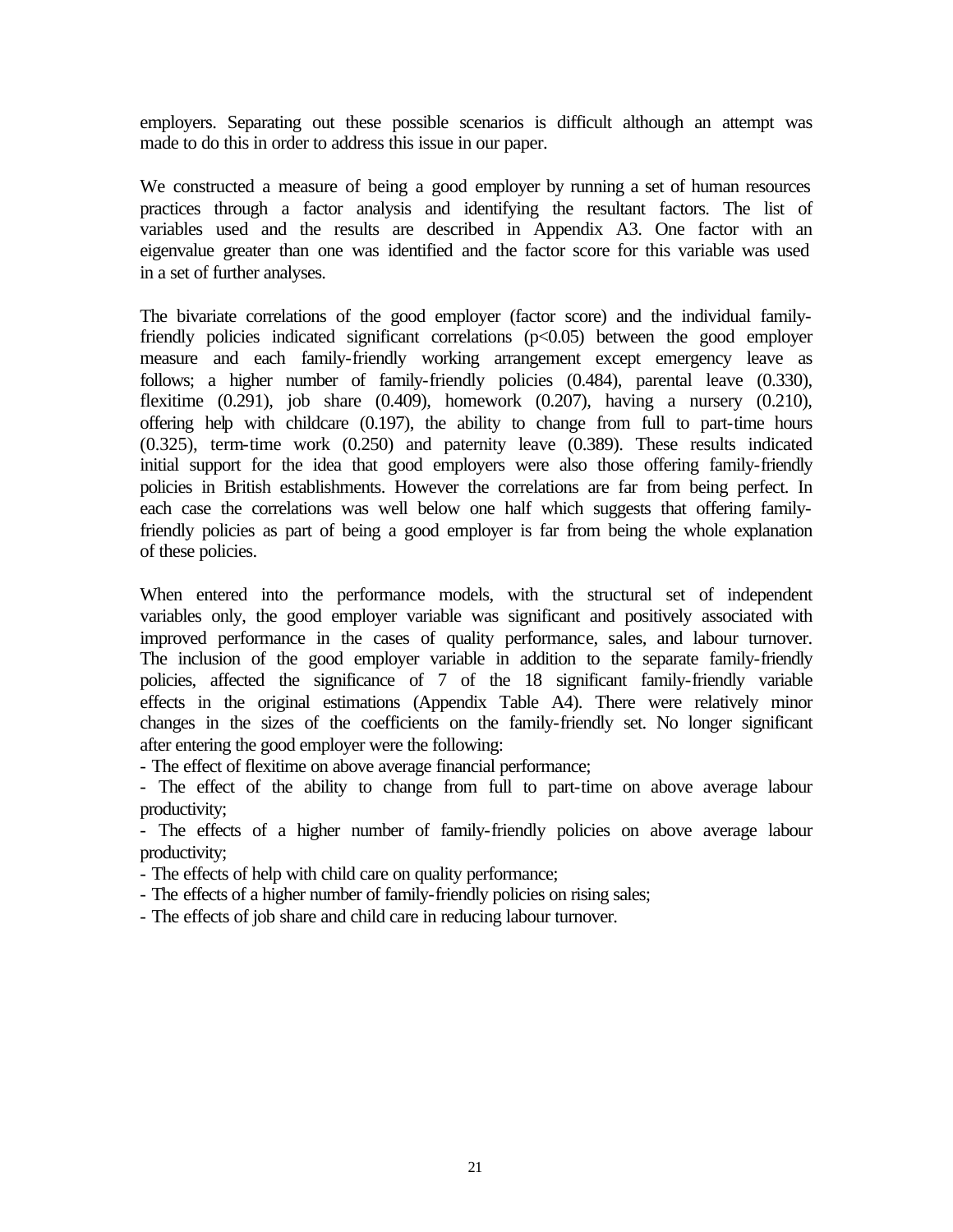**Table 7. Results on selected coefficients entered into labour turnover models. Private sector compared with all sectors**

| <b>Variable</b><br>entered | <b>Labour turnover</b><br><b>Private sector</b><br>With structural<br>variables only |                        | <b>Labour turnover</b><br>All sample<br><b>With structural</b><br>variables only |              | <b>Private sector</b><br>workforce and<br><b>HR</b> variables | <b>Labour turnover</b><br>With structural, | <b>Labour turnover</b><br>All sample<br>With structural,<br>workforce and<br><b>HR</b> variables |             |
|----------------------------|--------------------------------------------------------------------------------------|------------------------|----------------------------------------------------------------------------------|--------------|---------------------------------------------------------------|--------------------------------------------|--------------------------------------------------------------------------------------------------|-------------|
|                            | Coeff.                                                                               | P> t                   | Coeff.                                                                           | P> t         | Coeff.                                                        | P> t                                       | Coeff.                                                                                           | P> t        |
| <b>Manager</b> says        |                                                                                      |                        |                                                                                  |              |                                                               |                                            |                                                                                                  |             |
| has:                       |                                                                                      |                        |                                                                                  |              |                                                               |                                            |                                                                                                  |             |
| Parental leave             | $-0.014$                                                                             | (0.31)                 | $-0.012$                                                                         | (0.21)       | 0.004                                                         | (0.80)                                     | $-0.001$                                                                                         | (0.94)      |
| Paternity leave            | $-0.008$                                                                             | (0.56)                 | $-0.013$                                                                         | (0.20)       | 0.004                                                         | (0.77)                                     | $-0.006$                                                                                         | (0.56)      |
| Job share                  | $-0.031$                                                                             | $(0.04)$ <sup>**</sup> | $-0.024$                                                                         | $(0.02)$ **  | $-0.012$                                                      | (0.44)                                     | $-0.010$                                                                                         | (0.41)      |
| Term time                  | 0.033                                                                                | (0.11)                 | 0.017                                                                            | (0.17)       | 0.042                                                         | $(0.04)$ **                                | 0.029                                                                                            | $(0.03)$ ** |
| Ability to                 | 0.012                                                                                | (0.36)                 | 0.009                                                                            | (0.37)       | 0.014                                                         | (0.34)                                     | 0.011                                                                                            | (0.29)      |
| change FT-PT               |                                                                                      |                        |                                                                                  |              |                                                               |                                            |                                                                                                  |             |
| hours                      |                                                                                      |                        |                                                                                  |              |                                                               |                                            |                                                                                                  |             |
| Flexi time                 | $-0.043$                                                                             | $(0.01)$ **            | $-0.027$                                                                         | $(0.02)$ **  | $-0.020$                                                      | (0.26)                                     | $-0.015$                                                                                         | (0.22)      |
| <b>Nursery</b>             | $-0.042$                                                                             | (0.21)                 | $-0.013$                                                                         | (0.47)       | $-0.036$                                                      | (0.29)                                     | $-0.013$                                                                                         | (0.47)      |
| Help with child            | $-0.056$                                                                             | $(0.05)$ **            | $-0.034$                                                                         | $(0.08)^{1}$ | $-0.014$                                                      | (0.65)                                     | $-0.011$                                                                                         | (0.59)      |
| care                       |                                                                                      |                        |                                                                                  |              |                                                               |                                            |                                                                                                  |             |
| Emergency                  | 0.026                                                                                | $(0.05)$ *             | 0.014                                                                            | (0.12)       | 0.024                                                         | $(0.07)$ *                                 | 0.014                                                                                            | (0.14)      |
| leave                      |                                                                                      |                        |                                                                                  |              |                                                               |                                            |                                                                                                  |             |
| Home work                  | $-0.049$                                                                             | $(0.00)$ **            | $-0.033$                                                                         | $(0.01)$ **  | $-0.024$                                                      | (0.20)                                     | $-0.018$                                                                                         | (0.18)      |
|                            |                                                                                      |                        |                                                                                  |              |                                                               |                                            |                                                                                                  |             |
| Number of                  | $-0.005$                                                                             | (0.24)                 | $-0.004$                                                                         | (0.13)       | 0.002                                                         | (0.64)                                     | 0.001                                                                                            | (0.90)      |
| policies                   |                                                                                      |                        |                                                                                  |              |                                                               |                                            |                                                                                                  |             |
|                            |                                                                                      |                        |                                                                                  |              |                                                               |                                            |                                                                                                  |             |
| Estimation                 | <b>OLS</b>                                                                           |                        | <b>OLS</b>                                                                       |              | <b>OLS</b>                                                    |                                            | <b>OLS</b>                                                                                       |             |
| method                     |                                                                                      |                        |                                                                                  |              |                                                               |                                            |                                                                                                  |             |

**Key**: HR – human resources variables entered.

FT-PT ability to change from full- to part time hours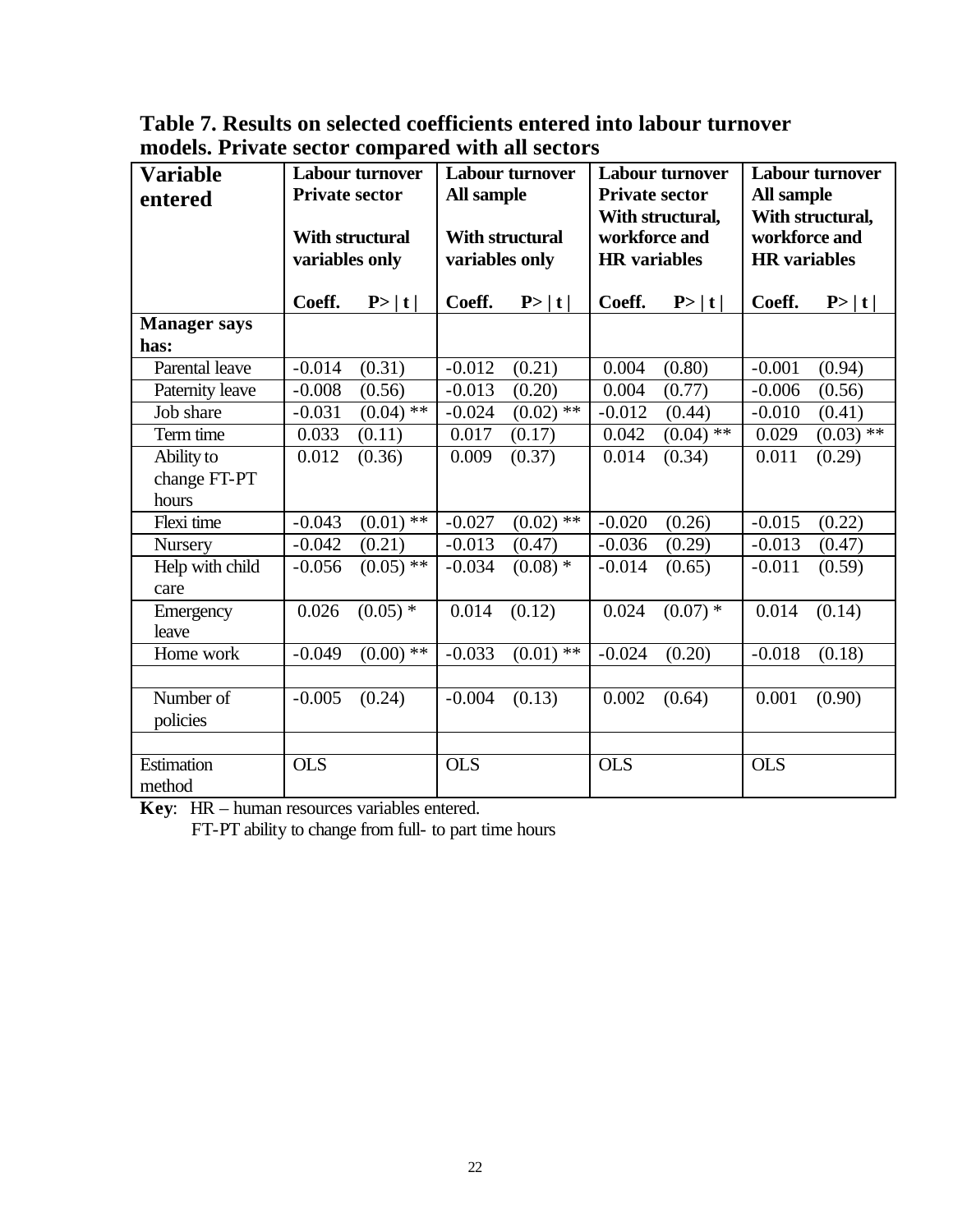**Table 8. Results on selected coefficients entered into absence models – Private sector compared with all sectors**

| <b>Variable</b><br>entered | <b>Absence</b><br><b>Private sector</b><br><b>With structural</b><br>variables only |             | <b>Absence</b><br>All sample<br>variables only | <b>With structural</b> | <b>Absence</b><br><b>Private sector</b><br><b>HR</b> variables | With structural,<br>workforce and | <b>Absence</b><br>All sample<br>With structural,<br>workforce and<br><b>HR</b> variables |             |  |
|----------------------------|-------------------------------------------------------------------------------------|-------------|------------------------------------------------|------------------------|----------------------------------------------------------------|-----------------------------------|------------------------------------------------------------------------------------------|-------------|--|
|                            | Coeff.                                                                              | P> t        | Coeff.                                         | P> t                   | Coeff.                                                         | P> t                              | Coeff.                                                                                   | P> t        |  |
| <b>Manager says</b>        |                                                                                     |             |                                                |                        |                                                                |                                   |                                                                                          |             |  |
| has:                       |                                                                                     |             |                                                |                        |                                                                |                                   |                                                                                          |             |  |
| Parental leave             | $-0.172$                                                                            | (0.57)      | 0.037                                          | (0.87)                 | $-0.197$                                                       | (0.53)                            | 0.099                                                                                    | (0.67)      |  |
| Paternity leave            | 0.329                                                                               | (0.27)      | 0.370                                          | (0.14)                 | 0.252                                                          | (0.42)                            | 0.436                                                                                    | $(0.10)$ *  |  |
| Job share                  | 0.296                                                                               | (0.38)      | 0.216                                          | (0.39)                 | 0.302                                                          | (0.40)                            | 0.373                                                                                    | (0.16)      |  |
| Term time                  | 1.053                                                                               | $(0.02)$ ** | 0.305                                          | (0.30)                 | 0.806                                                          | $(0.08)$ *                        | 0.249                                                                                    | (0.42)      |  |
| Ability to                 | 0.025                                                                               | (0.93)      | 0.042                                          | (0.85)                 | $-0.319$                                                       | (0.31)                            | $-0.058$                                                                                 | (0.81)      |  |
| change FT-PT               |                                                                                     |             |                                                |                        |                                                                |                                   |                                                                                          |             |  |
| hours                      |                                                                                     |             |                                                |                        |                                                                |                                   |                                                                                          |             |  |
| Flexi time                 | 0.567                                                                               | (0.14)      | 0.357                                          | (0.19)                 | 0.823                                                          | $(0.04)$ **                       | 0.631                                                                                    | $(0.03)$ ** |  |
| <b>Nursery</b>             | 0.073                                                                               | (0.92)      | $-0.474$                                       | (0.27)                 | 0.077                                                          | (0.92)                            | $-0.567$                                                                                 | (0.19)      |  |
| Help with child<br>care    | $-0.052$                                                                            | (0.93)      | $-0.225$                                       | (0.62)                 | 0.054                                                          | (0.93)                            | $-0.146$                                                                                 | (0.75)      |  |
| Emergency                  | 0.361                                                                               | (0.21)      | 0.254                                          | (0.25)                 | 0.145                                                          | (0.62)                            | 0.161                                                                                    | (0.47)      |  |
| leave                      |                                                                                     |             |                                                |                        |                                                                |                                   |                                                                                          |             |  |
| Home work                  | $-0.524$                                                                            | (0.18)      | $-0.468$                                       | $(0.10)$ *             | 0.041                                                          | (0.92)                            | 0.006                                                                                    | (0.98)      |  |
|                            |                                                                                     |             |                                                |                        |                                                                |                                   |                                                                                          |             |  |
| Number of                  | 0.117                                                                               | (0.21)      | 0.054                                          | (0.41)                 | 0.103                                                          | (0.28)                            | 0.098                                                                                    | (0.18)      |  |
| policies                   |                                                                                     |             |                                                |                        |                                                                |                                   |                                                                                          |             |  |
|                            |                                                                                     |             |                                                |                        |                                                                |                                   |                                                                                          |             |  |
| <b>Estimation</b> method   | <b>OLS</b>                                                                          |             | <b>OLS</b>                                     |                        | <b>OLS</b>                                                     |                                   | <b>OLS</b>                                                                               |             |  |

**Key**: HR – human resources variables entered.

FT-PT ability to change from full- to part time hours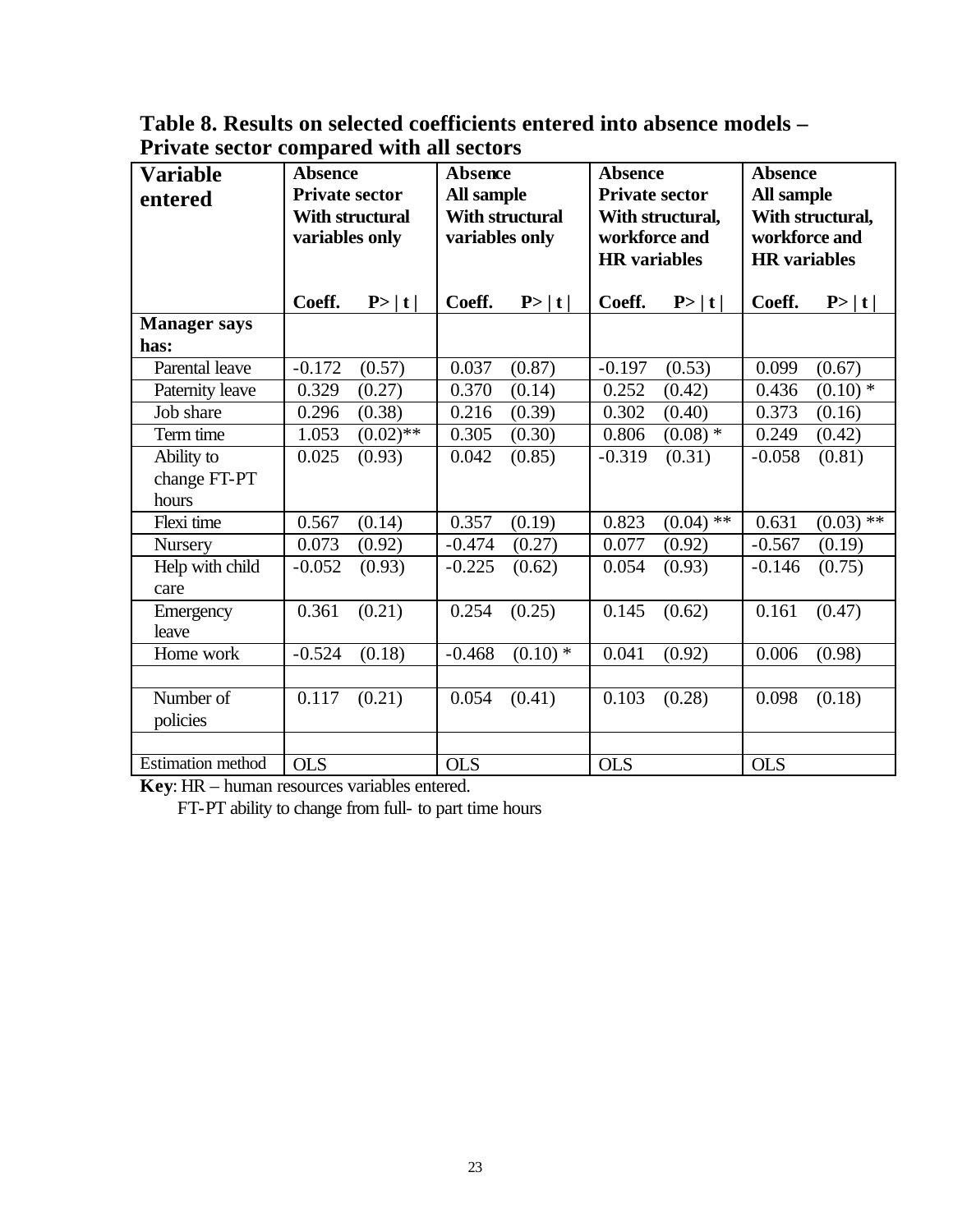The log likelihood or adjusted R squared values (Appendix Table A5) for the set of models containing good employer with and without family-friendly policies allowed us to examine the extent to which family-friendly policies added to the explanatory power of each model, as compared to the good employer variable. The addition of the good employer variable to the structural set of variables added most to the explanation in all performance measures except labour turnover. However, the addition of each familyfriendly policy, either before the good employer variable was entered, or after it was entered, still added to the explanatory power of the model. Family-friendly policies added, therefore, to the explanation of performance over and above controlling for being a good employer.

#### **Other controlling variables**

We need to be reasonably confident that our model contained most of the relevant explanatory variables and that reasonable results were obtained if we are to have confidence in the conclusions about the effects or associations found between performance and family-friendly policies. The full results of the model with all structural, workforce and HR variables entered are displayed in Appendix Table A2.<sup>8</sup> Size was significant in improving the performance in the case of financial performance and labour turnover. It was the size of the establishment that was important and generally not the size of the organisation (Figure 3) $\degree$ .

#### **Figure 3 Predicted probabilities of above average performance, by size of establishment.**



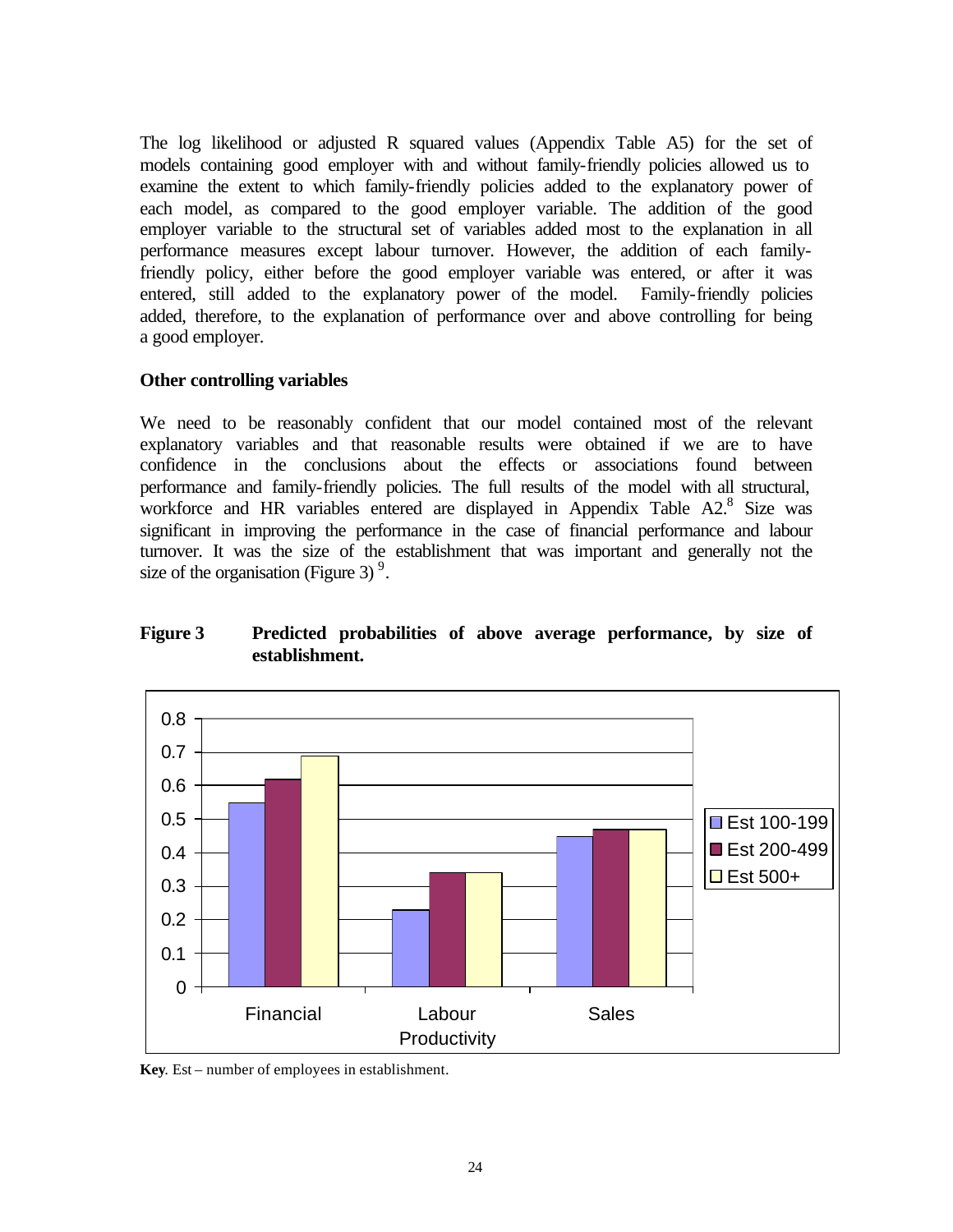Increasing size had the largest impact on financial performance. This is to be expected given that the question wording asked managers to rate their *workplace's* performance against some notional average. Financial performance tended to be best in the largest size of establishment (500+ employees) and next best in the establishments with 200-499 employees but also in those with 50-99 employees. Multinationals also had better financial performance. On the whole these are the larger organizations. Labour turnover was lowest in the establishments with 100-199 employees, rising in the smaller and the larger establishments. Labour productivity was greatest in the largest establishments (500+). Size of establishment (and organisation) were not significant influences on quality performance or absence. In the case of sales value, increases in establishment size was a significant factor determining rising sales, but one which was made insignificant by entering variables capturing the workforce profile. In all these cases, our findings did not entirely match the expectation that smaller size would be associated with better performance through the reputed faster growth of smaller businesses. Again we suspect that the nature of the questions was at least in part responsible for this finding. The questions directed managers to create a notional average with which to compare themselves; managers might well have conceived of this *average* applying to establishments of the same size as the respondent's establishment.

The performance of some industry groups was distinguishable. Financial services stood out as being more likely to have average or below average financial performance and labour productivity. Rising sales were less likely in manufacturing, energy and utilities, wholesale/retail, transport and health sectors. In part these results reflect some of the difficulties facing these industries in the late 1990s. Labour turnover was higher than other industries in the hotel and catering sector, a well known problem for this sector, given its relatively low wages and seasonal and casual employment. Absence was also higher in business services and in the health sector. The problems of the health sector and the low morale of many of its workers that underlie the absence statistic are also well known (eg. Lapido et al, 1999 on midwives).

The competitive nature and location of markets were not significant influences on establishment performance in these results. High proportions of labour to total costs were associated with lower financial and sales performance.

A higher proportion of females in the labour force was associated with above average financial and quality performance but higher rates of absence. However, a high percentage of part time hours in the female workforce was associated with below average financial performance. Given the low-skilled, low-wage nature of many part-time jobs in Britain, this result supports the view that better financial performance is associated with the high-skill knowledge work, rather than low wage economies. The fact that better performance was associated with the higher skill dummy variables in all performance measures except absence, and having greater discretion was also associated with better performance on many measures (all except financial and sales), further supports this conclusion. The results for the share of non-managerial workers are counter evidence to this thesis, since better quality and sales performances were associated with higher shares on non-managerial, non-professional workers.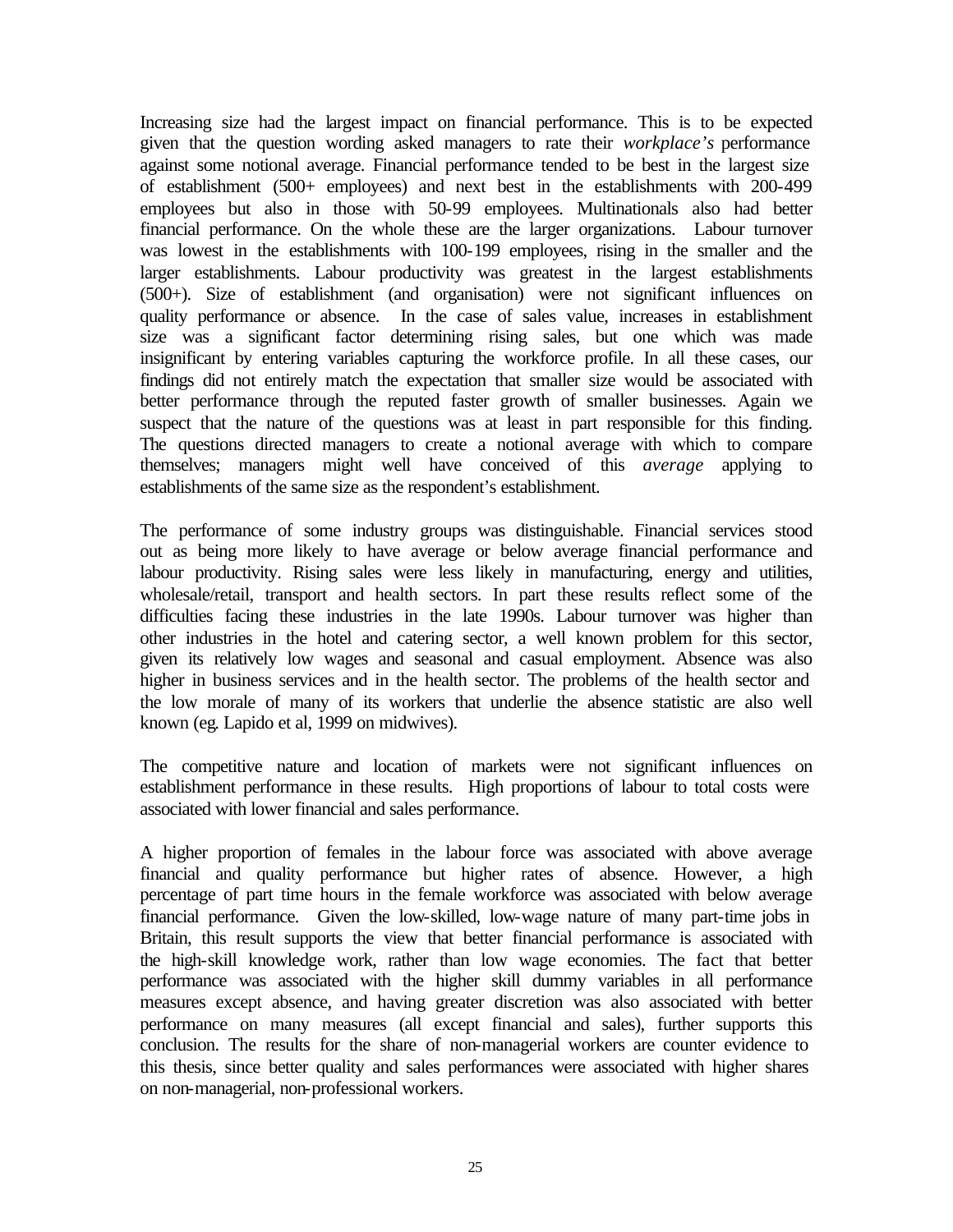Performance-related-pay (PRP) and higher proportions of regular overtime were significantly associated with rising sales but not with other performance measures. This result makes intuitive sense from the incentives PRP and overtime provide to sales workers to increase their earnings. PRP was also associated with lower levels of absence, presumably through these reward systems having the same supervisory and control functions. Recruitment difficulties made above average quality performance less likely but were associated with rising sales. In the latter case this is probably a consequence of success rather than its cause.

High commitment management practices were associated significantly with above average or better performance in all performance measures except absence (Figure 4). Equally managers attaching greater importance to employee involvement was associated with better turnover and above average quality performance. Having a recognised union in the establishment was a significant factor reducing performance in terms of the quality of the product or services and sales. This overlaps with the expectations of the high commitment management theories. However, union recognition was a factor associated with lower labour turnover. Recent bad industrial relations made it less likely to have above average financial performance. However, some of the usual accompaniments to these HR policies were not always associated with better performance. Having an HR specialist in the establishment was associated with worse labour turnover and below average labour productivity, possibly as a response rather than a cause. Similarly having stronger equal opportunities policies was associated with higher labour turnover.

**Figure 4 Predicted probabilities of above average performance, by union or high commitment management practices (HCM) contribution**



**Key**: HCM – high commitment management practices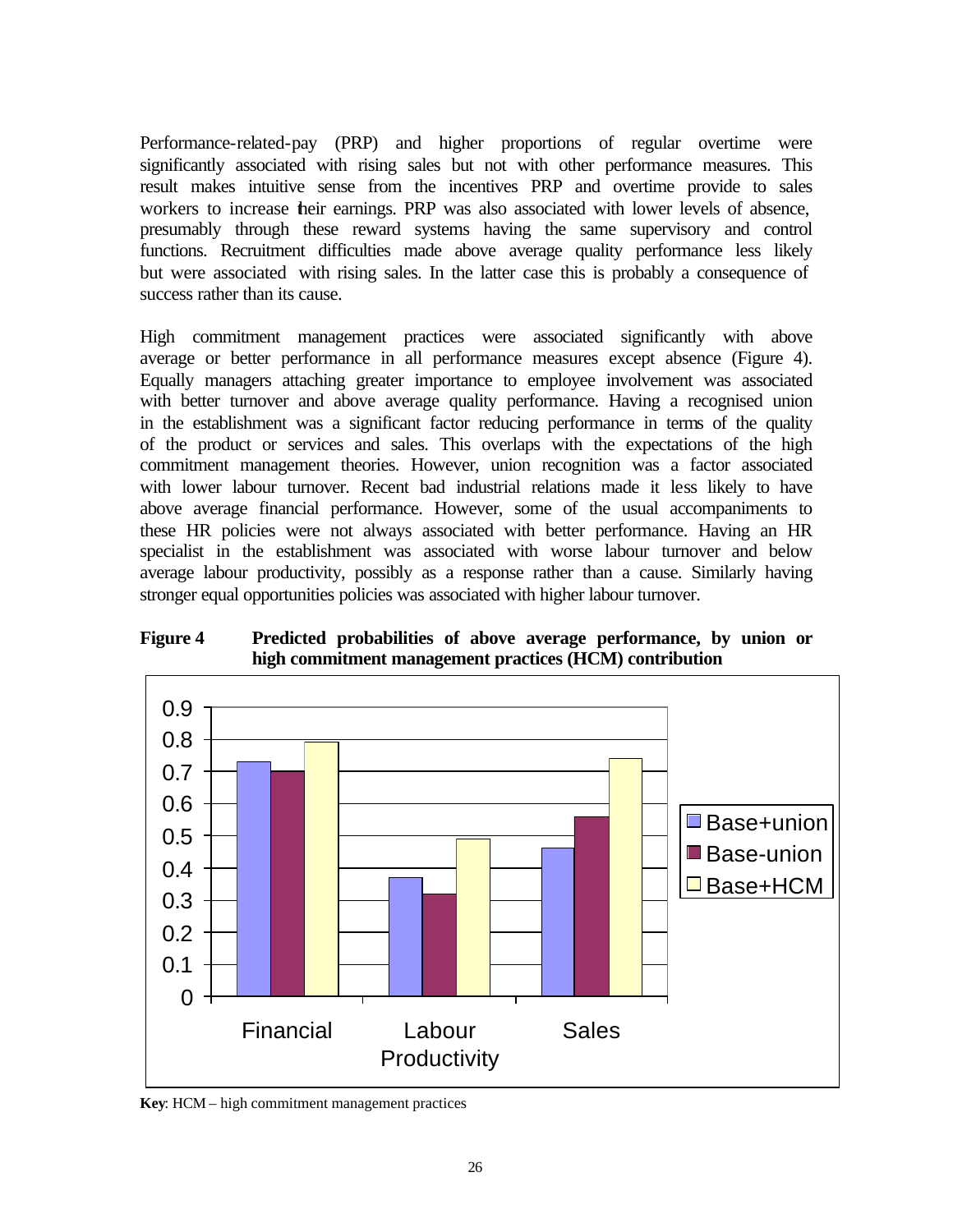Most of these results were reasonable and intuitively plausible although not wholly in accord with our expectations. While support was gained, from some performance measures, for the hypotheses about the effects of size, knowledge workers, and HR practices, the picture was shown to be more complicated, partly by considering a range of performance measures along side each other. The predicted probabilities displayed in Figure 4 show that high commitment management strategies had a larger impact on improving financial and labour productivity performances than did the addition of a recognised union.

## **6. The FTse100 data (Financial Times Stock Exchange companies)***.*

In order to satisfy the need for information by ethical investors, the Ethical Investment Team at the stock broking firm Rathbone Investment Management Ltd. (Bristol) contacted FTse100 companies to ask them to complete a structured questionnaire about their policies. When completed, a telephone follow up was carried out to clarify data or to request further information. Dr. Sally Winter collected these data. Survey questions that asked about family-friendly policies were included in 1996 and in a follow- up survey of the same companies in 1998. In 1998, the companies were also asked to provide information about policies to deal with harassment and work-related stress. Of the 100/104 companies represented at the two dates, data were successfully collected in 1998 from 51 companies. A summary of the initial findings was published in Rathbone Neilson and Cobbold (1999) from a Report by Winter (1999). The Ethical Investment Team at Rathbone Investment Management Ltd. kindly gave us permission to use an anonymous version of the existing data to use in carrying out further multivariate analysis. We have also attempted to make the data more complete. Telephone interviews were carried out with the 53 non-responders in 1998 to find out about their policies in 1998. In some cases it was not possible to obtain this information for a variety of reasons. However, in 30 cases we are convinced that reasonably reliable information has been obtained from this exercise. To this survey data we have linked a set of company-specific performance measures obtained from their Annual Accounts, as deposited in DATASTREAM. In total we had information from 81 of the 1998 FTse100 companies on which to carry out analysis.

#### **FTse100 performance measures**

The performance measures for the FTse100 companies were obtained from DATASTREAM. In principle, this source contains a large range of public and mostly financial measures of performance based on company accounts although in practice the records are far from being complete year on year. In some cases this is because of mergers, takeovers or sale and ownerships changes in companies that make the data incomparable over time. As indicated earlier, where available, these performance measures were merged with the policy data obtained from a telephone survey of the companies.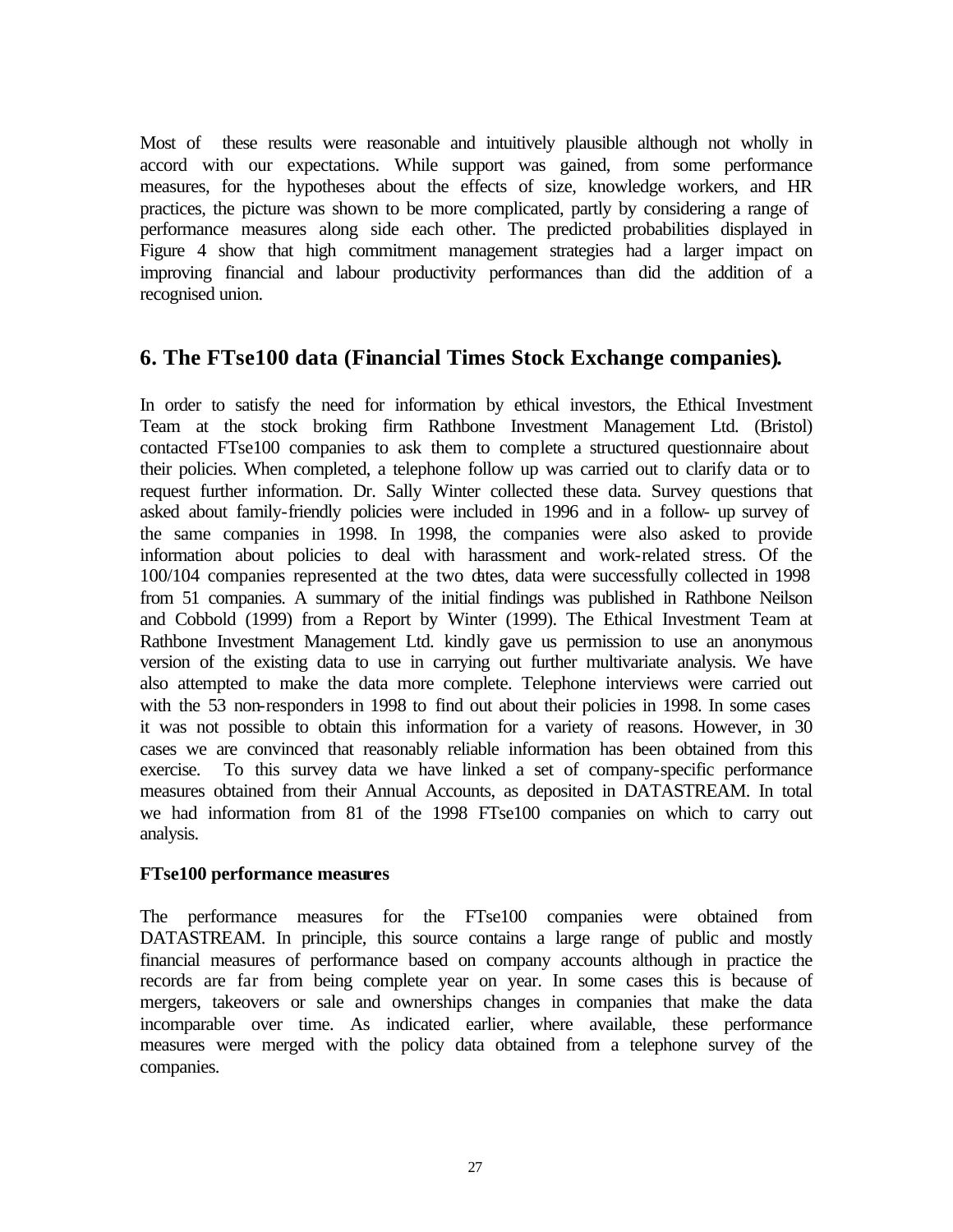A selection of cross-sectional and change measures have been derived to use as dependent variables. A separate model was estimated on each performance measure. The measures of change are related to the period after the FTse100 survey about company policies was carried out. We are attempting to ask, therefore, to what extent do policies current in 1998 influence future performance of these large companies.

We set out hoping to consider longer term performance measures. However, we found that were unable to construct even three year averages from the database information for a sufficient number of companies to keep up a small sample size. We constructed some quasi productivity measures by using the per capita/employee version of the performance measure in some cases. The *dependent variable* performance measures obtained are listed below.

- Operating profit per employee in 1998;
- Average operating profit per employee 1998, 1999;
- **•** Percentage change in operating profit 1998 to 1999;
- Return on capital in 1998;
- Average return on capital 1998 and 1999;
- **•** Percentage change in book value of share 1998 to 1999;
- Dividend per share in 1998;
- **•** Percentage change in dividend per share from 1998 to 1999;
- **•** Percentage return to shareholder equity 1998; and
- **•** Percentage change in value added 1998 to 1999.

#### **FTse100 explanatory variables**

The explanatory variables available to enter into these models are limited, compared with those available in the WERS data. DataStream variables were able to supplement the set of variables from the survey to a limited extent. Measures of the following company variables were obtained from DataStream:

- Total employees in 1998;
- **•** Percentage change in total employment 1997 to 1998;
- Capital per employee in 1998;
- Average salary per employee in 1998;
- **•** Percentage change in average salary 1997 to 1998;
- Labour intensity; and
- Industry categories.

Independent variables available from the survey included:

- Measures of nature and extent of Equal Opportunities policies in 1998;
- **•** Percentages of women in management in 1998;
- Indicator of involvement of the workforce in devising policies in 1998;
- Details about existence of policy on 13 family-friendly policies in 1998; namely, part time hours, job share, flexi time, term time hours, teleworking, enhanced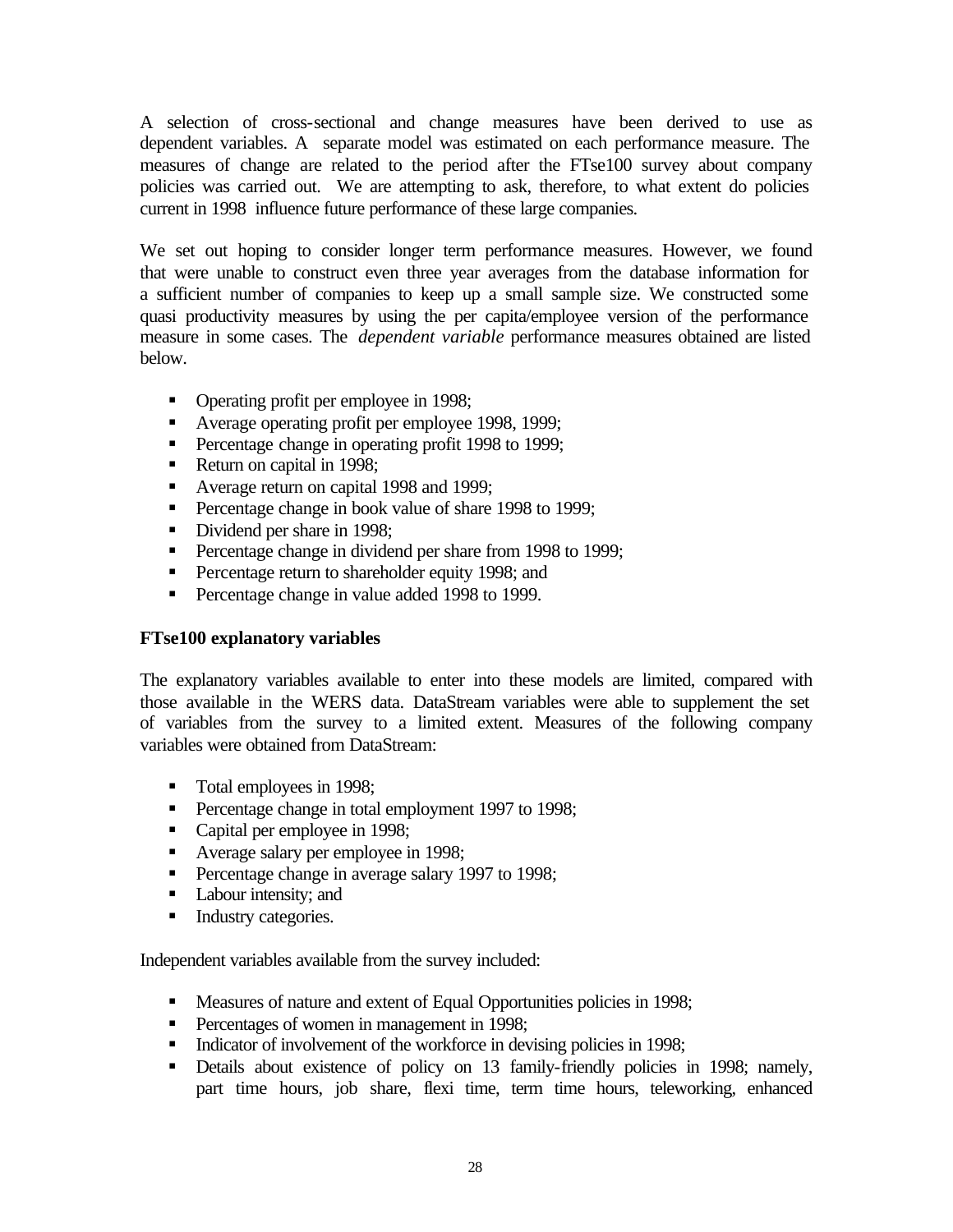maternity leave or pay, paternity leave, compassionate leave, emergency leave, family leave, workplace nursery, other help with child care, and finally, elder care leave or information about elder care assistance; and

■ Extent to which company took action on stress in 1998.

## **7. FTse100 Results**

A breakdown of the means of the performance measures available revealed that operating profit per capita and changes in added value increased significantly as the overall assessment of the extent of family-friendliness of FTse100 companies increased (Table 9). Other measures did not show any relationship with the extent of being family-friendly for this group of companies.

#### **Table 9 Means of performance measures as related to extent of overall assessment of family-friendly policies of Ftse100 companies in 1998.**

| <b>Level of family-friendly</b> | <b>Operating</b>          | profit<br>per |             | Percent change in value |
|---------------------------------|---------------------------|---------------|-------------|-------------------------|
|                                 | capita, $\pounds$ in 1998 |               | added 98-99 |                         |
| Low                             | 20.7                      | (20)          | 17.9        | 20                      |
| Medium                          | 33.8                      | (32)          | 18.6        | (32)                    |
| High                            | 76.4                      | (23)          | 27.2        | 23                      |
| Total sample N                  |                           | 75            |             |                         |

**Key**: Low/medium/high were classified by the researcher who carried out the interviews on the basis of the number of policies offered but also the quality of the implementation and follow through.

In the models, relatively few of the independent variables were found to be significantly correlated with any of the financial performance measures although this varied by performance measure. The model explaining the change in added value had the best fit (R square approx. 0.5 and higher in some models). Operating profit had the second best model fit. A few results are displayed in Table 10. A full summary of significant results is set out in Appendix A6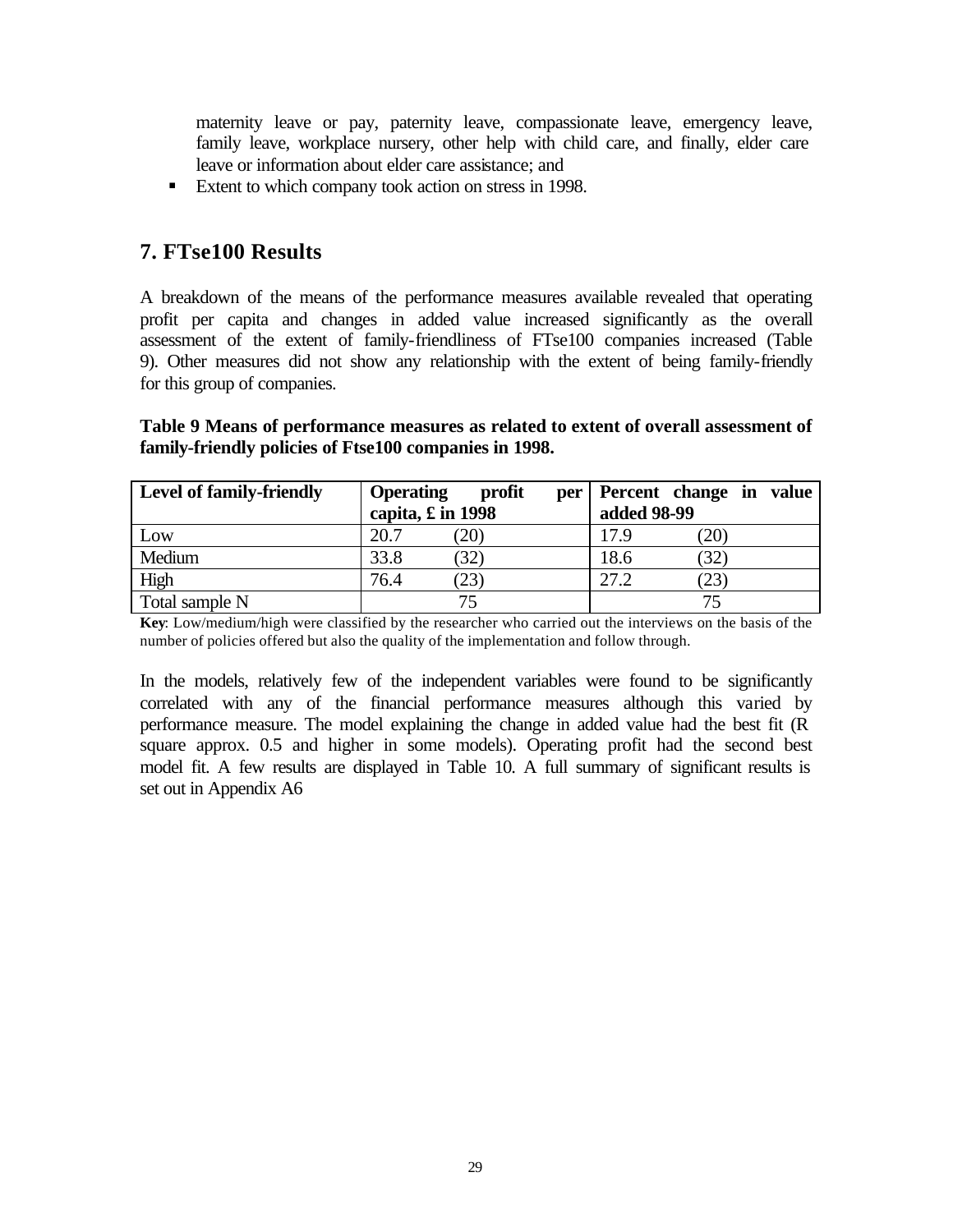| <b>Performance measure</b>          | Significant results (p less than or equal to $0.1$ )* |
|-------------------------------------|-------------------------------------------------------|
| Average 98/99 return on capital     | lower in energy industry                              |
|                                     | lower in transport and distribution sector            |
|                                     | Increased with higher number of women non-exec        |
|                                     | directors                                             |
|                                     | Lower with stronger EO policies                       |
|                                     | Increased with part time employment<br>$(p=0.1)$      |
|                                     | Increased with term time employment<br>п              |
|                                     | Reduced with compassionate leave<br>٠                 |
|                                     | Reduced with workplace nursery<br>п                   |
|                                     | Reduced with emergency leave $(p=0.1)$<br>п           |
| % change in value added             | Increases with increases in average salary            |
|                                     | Reduced by higher changes in average salary 97 to     |
|                                     | 98                                                    |
|                                     | Increased by increased labour intensity@              |
|                                     | Higher in energy sector                               |
|                                     | Higher in transport and distribution sector           |
|                                     | Higher in finance sector (on margins)                 |
|                                     | Increased with part time employment@<br>п             |
|                                     | Increased with telework@<br>■                         |
|                                     | Increased with compassionate leave@<br>п              |
|                                     | Increased with emergency leave@<br>п                  |
| Key:                                |                                                       |
| @ Labour intensity and separate     | + significant in some models only, again through      |
| policy measures interact and affect | interactions.                                         |
| each other's significance.          | * results also indicated at the border of the         |
|                                     | significance level of 10%.                            |

#### **Table 10. Summary results of determinants of financial performance 1998 FTse100**.

There were some significant correlations with separate family-friendly policy measures. However, in most cases these interacted with labour intensity and often became insignificant when the measure of labour intensity was included. There were insufficient cases to extend the model to include interaction terms. Family-friendly policies appeared to have most influence and a positive affect in explaining percentage changes in value added.

When the alternative summary measures were entered (ie. number of policies, or the constructed overall assessment of the companies family-friendliness), these more general measures were largely insignificant. These overall summary measures were also highly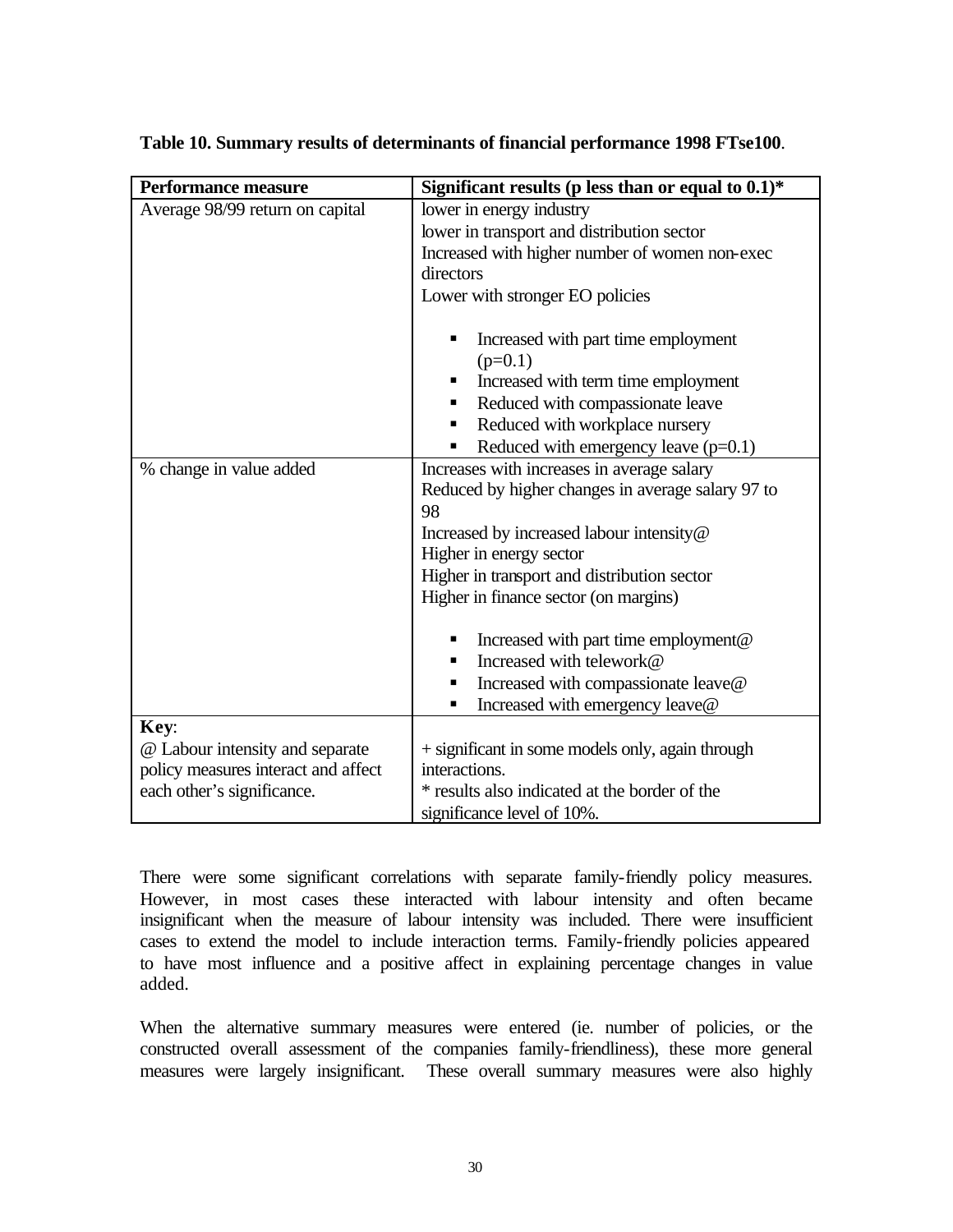correlated with the strength of equal opportunities policies, but EO policies were equally lacking in significance in the results when entered separately or with other variables.

By comparison with the other determinants of business performance, the contribution of family-friendly working arrangements was relatively weak and often insignificant. In the case of percentage changes in value added and per capita operating profit, there was some evidence that pointed to family-friendly policies being associated with good performance. However, the evidence on whether family-friendly policies affect the financial or productivity performance of FTse100 companies is not strong. The FTse100 data are interesting and important for their influence in the British economy but nonetheless small in numbers of cases and variation to be explained. Also the performance measure data did not capture important longer-term performance of these companies. It is perhaps not surprising that many of the models were not well specified. Further investigation would be required, when future years of performance data are available, in order to obtain more robust conclusions.

## **8. Conclusions**

This paper set out to address some important policy questions with newly available British data. The British discussion about how far there is a business case for employers to introduce family-friendly policies has been waiting for larger scale survey data to complement the case study material that has accumulated. Representative data are important in order to test whether any potential benefits from family-friendly policies are restricted to certain organizations where conditions are favourable. Our analysis, in the cross-section, of whether various components of private sector business performance are affected by employers offering family-friendly policies to their employees has suggested that some benefits do exist after controlling for a wide range of other determinants. In particular the WERS data found associations between a family-friendly ethos in the establishment and most aspects of the performance of private sector establishments. Also small but significant associations were noted between particular performance measures and some of the range of family-friendly working arrangements for 5 of the 6 performance measures available. In all cases, the effects noted were over and above those attributable to good employers having a bundle of policies, family-friendly policies being just one of the raft. Absence did not appear to benefit from family-friendly policies being available. However, that the statistics on absence are conceptually confused and probably the least satisfactory of the WERS performance measures. Drawing robust conclusions about the FTse100 companies will have to await a longer run of performance data becoming available.

A lot of emphasis has been placed on the business case for having flexible working arrangements. These results offer some support for the business case for flexibility, but at the same time, the effects are small. Is this bad news? Well for those hoping for greater effects, the results might be disappointing. On the other hand, the lack of sizeable negative effects from offering employees more flexibility has notable policy implications. If it helps employees, and they like it, as other evidence suggests is the case, the absence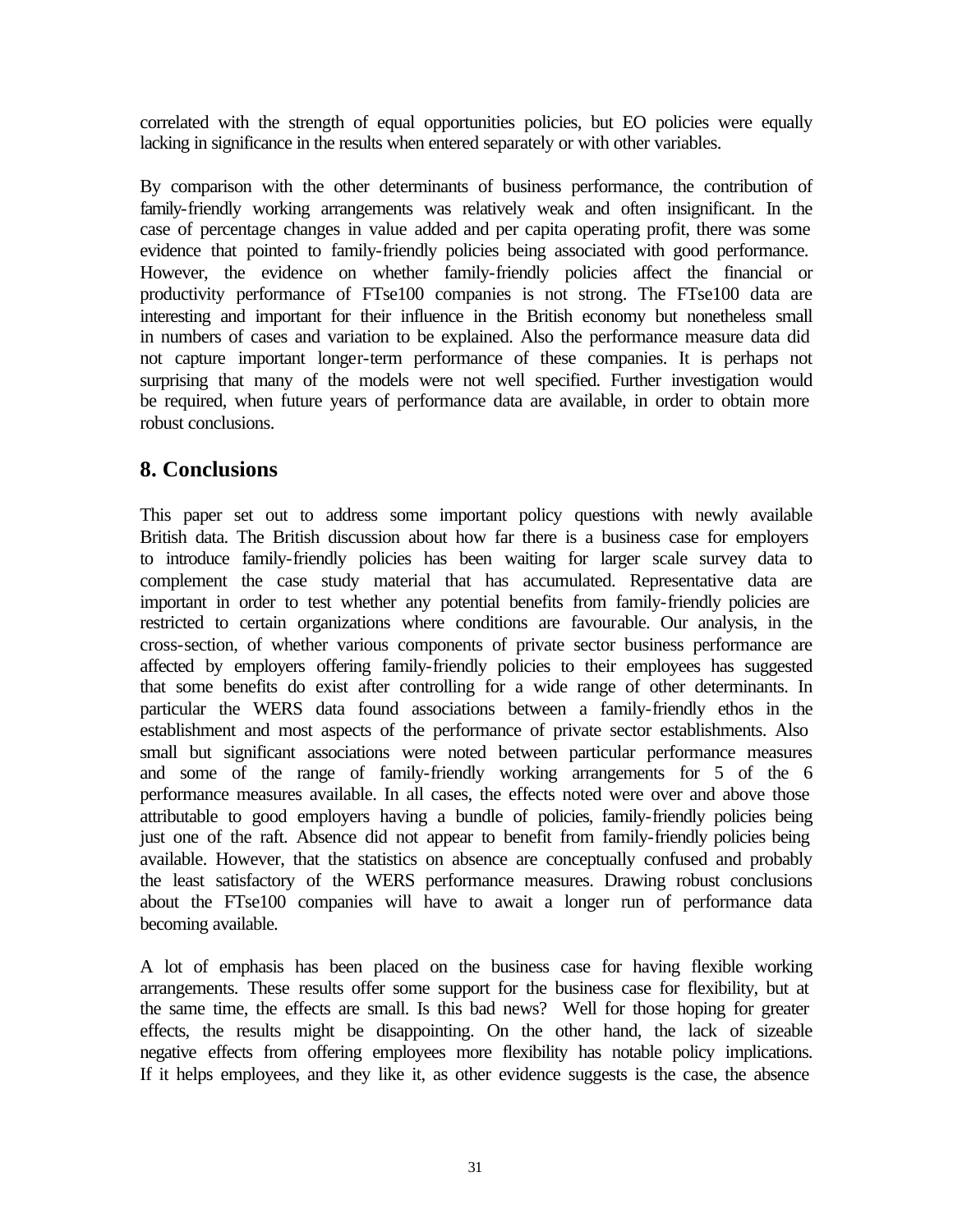of bad effects on performance is a good reason for pressing ahead. The public sector is the one area where some caution may need to be exercised.

## **References**

Airy ,C. Hales, J. Hamilton, R. Korovessis, C. McKernana, A. and Purdon, S. (1999*) The Workplace Employee Relations Survey (WERS) 1997-98 Technical Report*, London: National Centre for Social Research.

Bailyn, L. and Rayman, P. (1998) *The Radcliffe-Fleet Project: Creating Work and Life Integration Solutions*. Cambridge, Mass. *Radcliffe Public Policy Institute.* (Report of action research that introduced flexible arrangements to benefit both employee workfamily balance and employer performance. )

Bevan,S. Dench,S. Tamkin,P. Cummings,J. (1999) *Family-friendly employment: The Business Case*, Department for Education and Employment Research Report RR136.

Business in the Community (1993) *Corporate Culture and Caring*: *The Business Case for family-friendly provision.* Business in the Community, with Institute of Personnel and Development.

Callendar, C. Millward,N. Lissenburgh,S. and Forth,J. (1997) *Maternity rights and benefits in Britain*, London: Policy Studies Institute.

CIPD (2000) *Labour turnover*, London: Chartered Institute of Personnel Development.

Cully, M. Woodland,S. O'Reilly,A. and Dix,G. (1999) Britain at Work: As depicted by the 1998 Workplace Employee Relations Survey, Routledge.

Dex,S. and Scheibl,F. (1999) 'Business Performance and Family Friendly Policies' in *Journal of General Management*, 24,4, pp 22-37.

Forth, J. Lissenburgh, S. Callender, C. Millward, N. (1996) *Family Friendly Working Arrangements in Britain,* London: Department for Education and Employment Research Report No 16.

Guest,D. Michie,J. Sheelan,M. and Conway,N. (2000) *Employment relations, HRM and Business Performance*, London; Institute for Personnel and Development, now CIPD.

Hambledon Group (2000) *Corporate financial performance observed before and after Investor in People recognition*, Department for Education and Employment Research Paper series RR.222.

Huselid, M. (1995) 'The impact of human resource management practices on turnover, productivity, and corporate financial performance,' *Academy of Management Journal* 38(3), pp.635-72.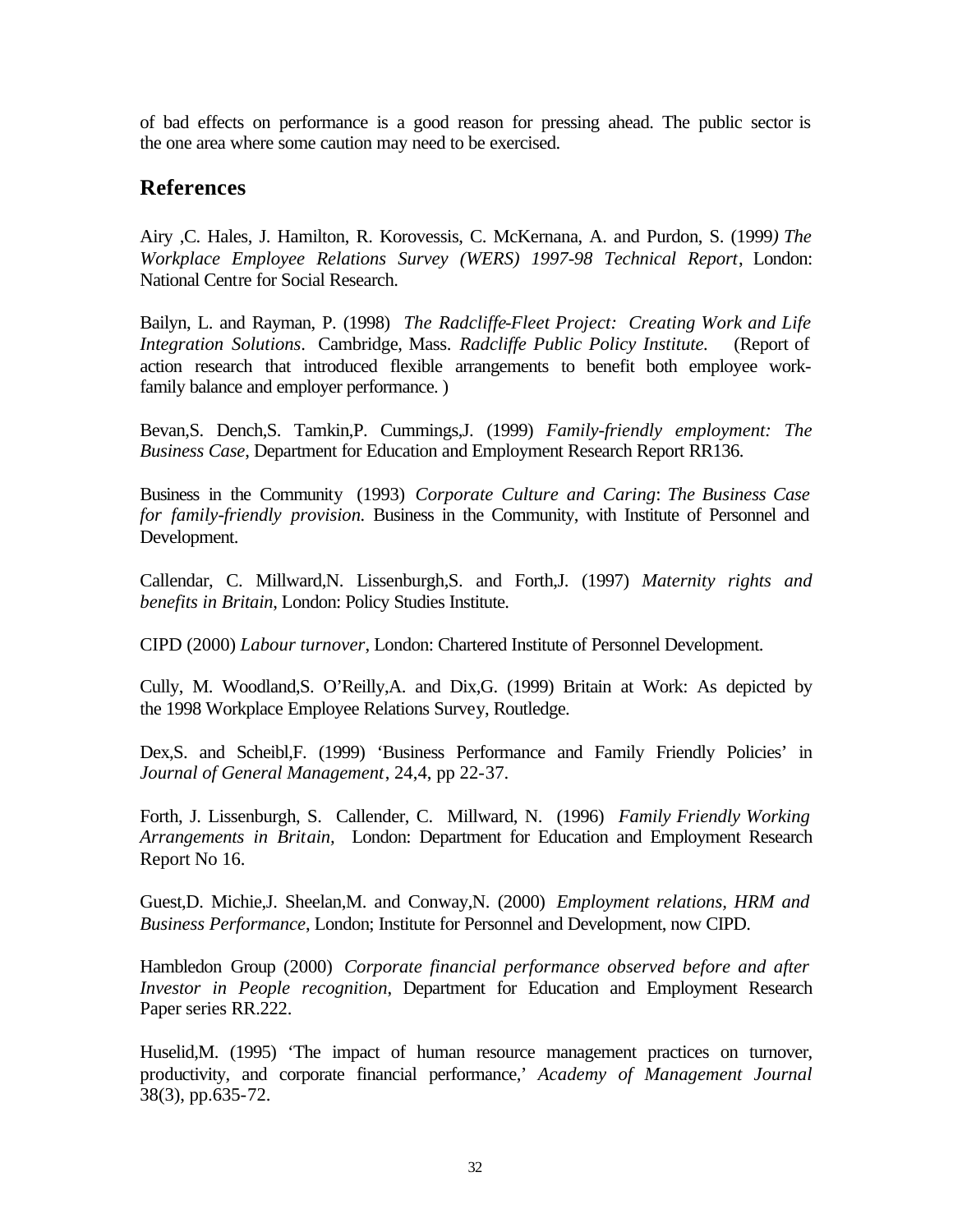IPD (2000) *Employee Absence*, IPD Survey Report 13, London: Institute of Personnel Development, now CIPD.

Lapido,D. Reed,H. and Wilkinson,F. (1999) 'Changing midwifery: Working conditions and the quality of care', Working Paper 136, ESRC Centre for Business Research.

Osterman, P. (1995) 'Work/family programs and the employment relationship'. *Administrative Science Quarterly.* 40: 681-700.

Perotin,V. and Robinson,A. (1999) 'Employee participation and equal opportunities practices: Performance effects and potential complementarities' Paper given at BJI/WERS 98 Conference, Cumberland Lodge, Sept. 1999.

Rathbone Neilson Cobbold (1999) *Family-friendly employment survey 1998: The ethical view*, Special Report. Bristol: Rathbone Neilson Cobbold Ltd.

Richardson,R. and Thompson,M. (1999) *The Impact of People Management Practices on Business Performance*: *A Literature Review*, London: Institute of Personnel and Development, now CIPD.

Scholaris,D. Ramsay,H. Harley,B. (1999) 'High noon on the high road: Testing inside the black box of 'high performance' work systems', Paper given at BJIR/WESR98 Conference, Cumberland Lodge, 2021, Sept. 1999.

Shepard,E.M. Clifton,T.J. and Kruse, D. (1996) 'Flexible work hours and productivity: Some evidence from the pharmaceutical industry' in *Industrial Relations*, Vol.35, No.1 1996, p. 123-39l..

Turner (1999) 'Strategic Human resource management, employee voice and organizational performance', Paper given at BJIR/WESR98 Conference, Cumberland Lodge, 2021, Sept. 1999.

Winter,S. (1999) *Family-friendly employment survey*, Bristol: Rathbone Neilson Cobbold.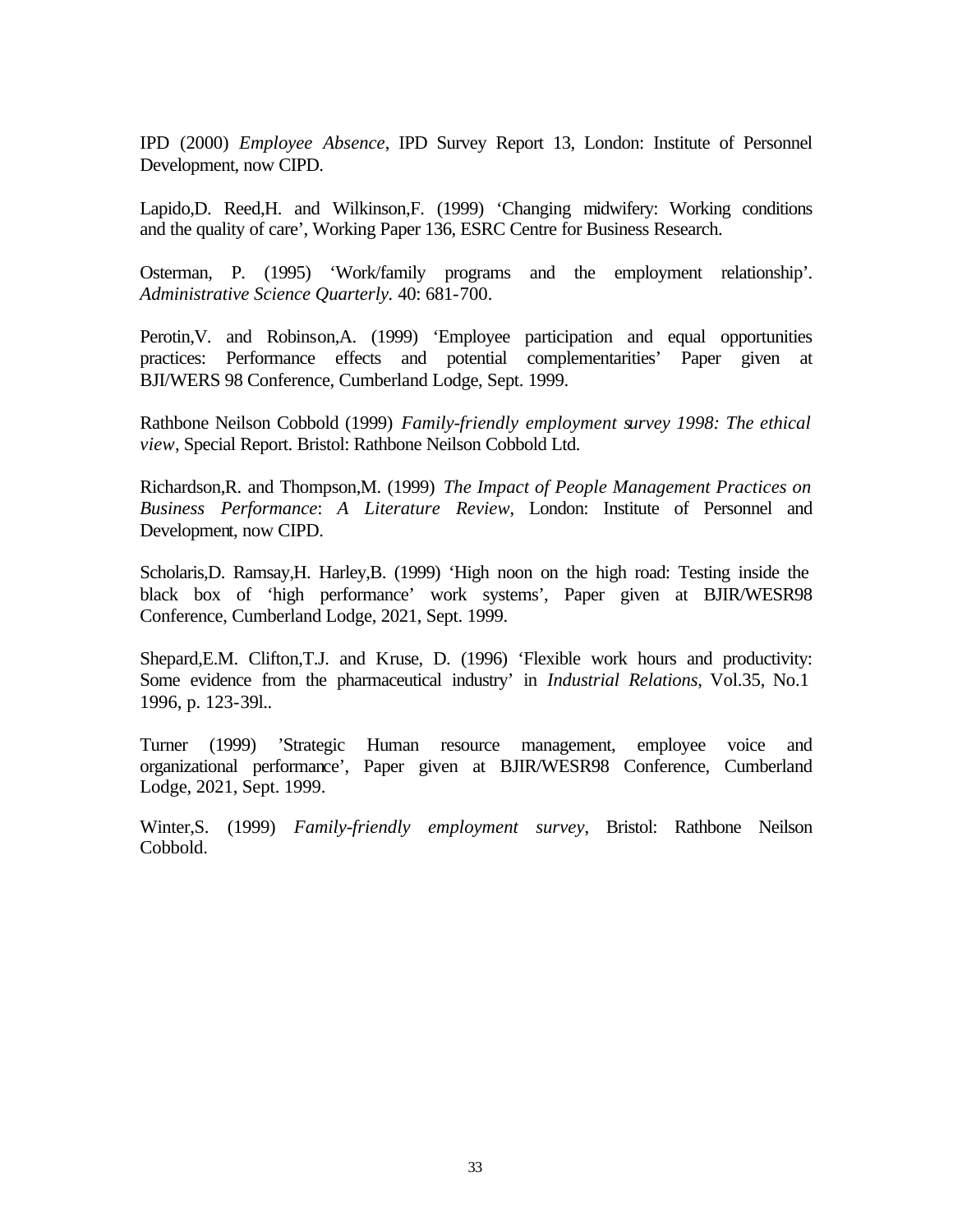# **Appendix Table A1. WERS Variable Definitions**

| <b>Variable</b>        | <b>Mean</b> | <b>SD</b> | <b>Definition and WERS source variable</b>                                                                        |
|------------------------|-------------|-----------|-------------------------------------------------------------------------------------------------------------------|
|                        |             |           |                                                                                                                   |
|                        |             |           | <i>Employers' Family-friendly practice variables:</i>                                                             |
| Parental leave         | 0.434       | 0.496     | Entitlement to non-managerial employees of parental leave 0/1 (ifamily 1-80)                                      |
| Homework               | 0.182       | 0.386     | Entitlement to non-managerial employees of working at or from home in                                             |
|                        |             |           | normal working hours 0/1 (ifamily 1-8)                                                                            |
| Term time              | 0.205       | 0.404     | Entitlement to non-managerial employees of term-time only contracts 0/1                                           |
|                        |             |           | $(ifamily 1-8)$                                                                                                   |
| FT-PT                  | 0.586       | 0.493     | Entitlement to non-managerial employees switching from full-time to part-time<br>employment 0/1 (ifamily 1-8)     |
| Jobshare               | 0.389       | 0.488     | Entitlement to non-managerial employees of job sharing schemes 0/1                                                |
|                        |             |           | $(ifamily 1-8)$                                                                                                   |
| Nursery                | 0.079       | 0.27      | Entitlement to non-managerial employees of workplace nursery or nursery<br>linked with workplace 0/1 (ifamily1-8) |
| Childcare              | 0.068       | 0.251     | Entitlement to non-managerial employees of financial help/subsidy to parents                                      |
|                        |             |           | for child care 0/1 (ifamily 1-8)                                                                                  |
| Flexitime              | 0.272       | 0.445     | Employer has flexitime for some non-managerial employees $0/1$ (jtimear1-8)                                       |
| Emergency              | 0.402       | 0.49      | If employee has need to take time off at short notice, there is special leave or                                  |
|                        |             |           | leave without pay to cover this $0/1$ , (if moff)                                                                 |
| Paternity              | 0.648       | 0.478     | Employer has written policy giving male employees entitlement to specific                                         |
| leave                  |             |           | period of leave when their children are born, or has another arrangement: 0/1,                                    |
|                        |             |           | (imaleoff)                                                                                                        |
| Paternity/<br>parental | 0.687       | 0.464     | Either has parental leave or paternity leave variables 0/1                                                        |
| Number of              | 2.857       | 1.972     | Number of family-friendly policies, up to 9.                                                                      |
| policies               |             |           |                                                                                                                   |
|                        |             |           |                                                                                                                   |
|                        |             |           | Structural and performance variables                                                                              |
| Estab 0-24             | 0.12        | 0.325     | Reference group. Establishment size 0-24 employees, (Zallemps)                                                    |
| Estab 25-49            | 0.181       | 0.385     | Establishment size 23-49 employees, 0/1 (Zallemps)                                                                |
| Estab 50-99            | 0.179       | 0.384     | Establishment size 50-99 employees<br>$0/1$ (Zallemps)                                                            |
| Estab 100-199          | 0.177       | 0.381     | Establishment size $=<100$ employees and less than 199,<br>$0/1$ (Zallemps)                                       |
| Estab 200-499          | 0.208       | 0.406     | Establishment size = < 200 employees and less than 499,<br>$0/1$ (Zallemps)                                       |
| Estab 500plus          | 0.136       | 0.342     | Establishment size $=<500$ employees<br>$0/1$ (Zallemps)                                                          |
| Org 10-499             | 0.351       | 0.477     | Reference group. size of organisation 10-499 employees, (Auktot)                                                  |
| Org 500-1999           | 0.144       | 0.351     | size of organisation 500-1999 employees, 0/1 (Auktot)                                                             |
| Org 2k-9999            | 0.211       | 0.408     | size of organisation 2000-9999 employees, 0/1 (Auktot)                                                            |
| Org 10k-               | 0.15        | 0.357     | size of organisation 10000-49999 employees, 0/1 (Auktot)                                                          |
| 49999<br>Org $50k+$    | 0.144       | 0.351     | size of organisation $50000 +$ employees, $0/1$ (Auktot)                                                          |
| Industry               |             |           |                                                                                                                   |
| categories:            |             |           |                                                                                                                   |
| Community              | 0.051       | 0.219     | Reference group. Other community services (asic)                                                                  |
| Manufacture            | 0.136       | 0.343     | 0/1<br>(asic)                                                                                                     |
| Energy/                | 0.037       | 0.188     | (asic)<br>0/1                                                                                                     |
| Utilities              |             |           |                                                                                                                   |
| Construction           | 0.051       | 0.22      | 0/1<br>(asic)                                                                                                     |
| Wholesale/             | 0.147       | 0.354     | 0/1<br>(asic)                                                                                                     |
| retail                 |             |           |                                                                                                                   |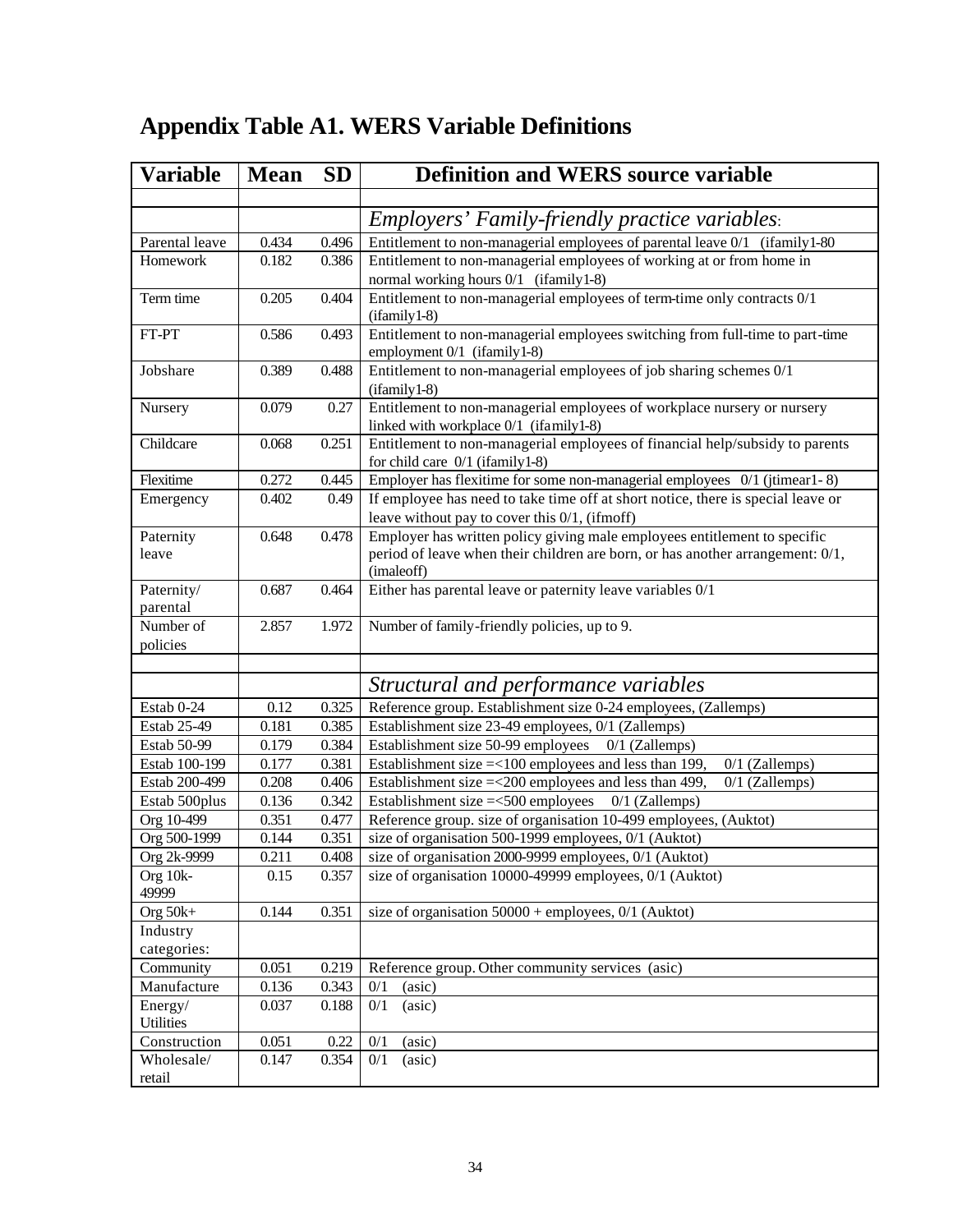| Hotel                           | 0.058 | 0.234 | (asic)<br>0/1                                                                                                 |
|---------------------------------|-------|-------|---------------------------------------------------------------------------------------------------------------|
| <b>&amp;catering</b>            | 0.062 | 0.241 | 0/1<br>(asic)                                                                                                 |
| Transport<br>Financial          | 0.046 | 0.21  | 0/1<br>(a <sub>sic</sub> )                                                                                    |
|                                 |       |       |                                                                                                               |
| servs<br><b>Business</b>        | 0.104 | 0.305 |                                                                                                               |
| servs                           |       |       | 0/1<br>(asic)                                                                                                 |
| Public                          | 0.084 | 0.277 | 0/1<br>(asic)                                                                                                 |
| authorities                     |       |       |                                                                                                               |
| Education                       | 0.111 | 0.315 | 0/1<br>(asic)                                                                                                 |
| Health                          | 0.114 | 0.317 | 0/1<br>(a <sub>sic</sub> )                                                                                    |
| Public                          | 0.309 | 0.462 | Public sector organisation 0/1 (astatus)                                                                      |
| Foreign                         | 0.103 | 0.304 | foreign controlled: If private sector - foreign owned/controlled                                              |
|                                 |       |       | or predominantly foreign owned $(51\% \text{ or more})$ 0/1 (astatus and acontrol)                            |
| Owner                           | 0.129 | 0.335 | owner controlled: If private sector but not PLC, and single individual or family                              |
|                                 |       |       | have controlling interest over the company (i.e. at least 50 percent ownership)                               |
|                                 |       |       | $0/1$ (astatus and aconint)                                                                                   |
| Multinational                   | 0.22  | 0.415 | multinational: organisation owns or controls subsidiary companies or                                          |
|                                 |       |       | establishments outside the UK 0/1 (asubsid)                                                                   |
| Recognised                      | 0.559 | 0.497 | union recognised by management for negotiating pay and conditions for any                                     |
| union                           |       |       | section of the workforce in the establishment, (erecog01-10) and has employees                                |
|                                 |       |       | as members (Eanyemp), 0/1                                                                                     |
| Marketlocal                     | 0.428 | 0.495 | market for main product or service is primarily local or regional<br>0/1                                      |
|                                 |       |       | (kmarket)                                                                                                     |
| Market                          | 0.183 | 0.387 | Reference group                                                                                               |
| national                        |       |       | market for main product or service is primarily national 0/1 (kmarket)                                        |
| Market                          | 0.126 | 0.332 | market for main product or service is primarily international<br>$0/1$ (kmarket)                              |
|                                 |       |       |                                                                                                               |
|                                 |       |       |                                                                                                               |
| international<br>N <sub>o</sub> |       |       |                                                                                                               |
|                                 | 0.082 | 0.275 | Main competitors for main product (or service) are none 0/1 (Kcompet)                                         |
| competitors                     |       |       |                                                                                                               |
| Few                             | 0.246 | 0.431 | Main competitors for main product (or service) are few 0/1 (Kcompet)                                          |
| competitors                     |       |       |                                                                                                               |
| Many                            | 0.403 | 0.491 | Reference group.                                                                                              |
| competitors                     | 0.269 | 0.444 | Main competitors for main product (or service) are many. (Kcompet)                                            |
| Competitors                     |       |       | Main competitors for main product (or service) are missing. 0/1 (Kcompet)                                     |
| missing                         |       |       |                                                                                                               |
| Labour costs<br>50-75%          | 0.232 | 0.422 | proportion of establishment sales revenue / operating costs accounted for by                                  |
|                                 |       |       | wages, salaries and other labour costs like pensions and national insurance is<br>50-75%, 0/1, (kprosal)      |
| Labour costs                    | 0.217 | 0.412 |                                                                                                               |
| $75% +$                         |       |       | proportion of establishment sales revenue / operating costs accounted for by                                  |
|                                 |       |       | wages, salaries and other labour costs like pensions and national insurance is<br>75% or more, 0/1, (kprosal) |
| Labour costs                    | 0.092 | 0.289 | proportion of establishment sales revenue / operating costs accounted for by                                  |
| missing                         |       |       | wages, salaries and other labour costs like pensions and national insurance                                   |
|                                 |       |       | missing, $0/1$ (kprosal)                                                                                      |
| Labour costs                    | 0.458 | 0.498 | Reference group.                                                                                              |
| 1-50%                           |       |       | Proportion of establishment sales revenue / operating costs accounted for by                                  |
|                                 |       |       | wages, salaries and other labour costs like pensions and national insurance 1-                                |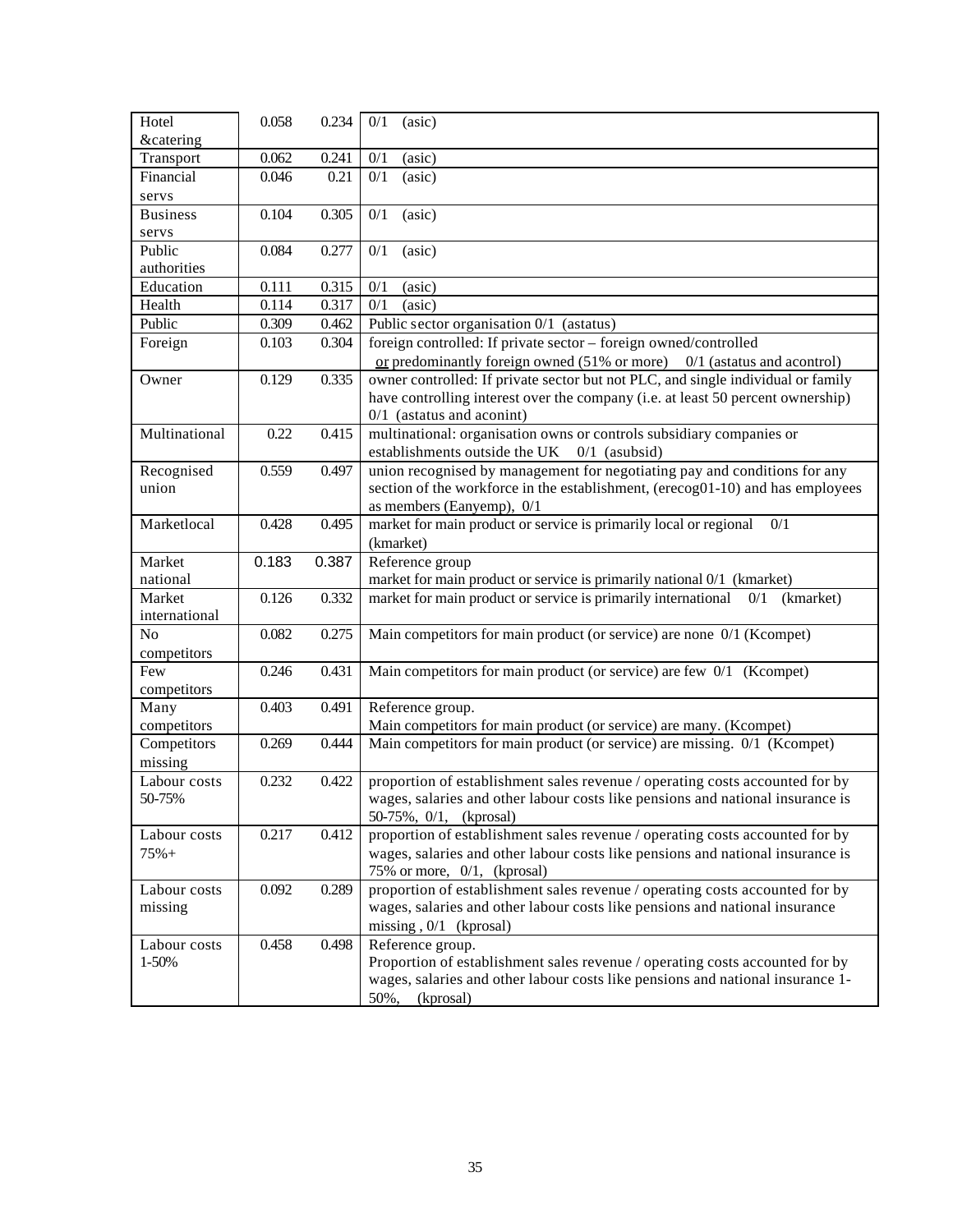| Workplace    | 3.813 | 2.209 | number of workplace changes introduced by management in the past 5 years (0               |
|--------------|-------|-------|-------------------------------------------------------------------------------------------|
| changes      |       |       | to 7) (Lmancha $1 - 8$ ) out of:                                                          |
|              |       |       | - changes in payment systems                                                              |
|              |       |       | - introduction of new technology                                                          |
|              |       |       | - changes in working time arrangements                                                    |
|              |       |       | - changes in the organisation of work                                                     |
|              |       |       | - changes in work techniques or procedures                                                |
|              |       |       | - introduction of initiatives to involve employees                                        |
|              |       |       | - introduction of new product or service                                                  |
| Turnover     | 0.208 | 0.221 | During last 12 months number of permanent employees (full and part time) who              |
|              |       |       | stopped working here as a proportion of all current employees,                            |
|              |       |       | (zresigne+zdismiss+zredund+zother)/zallemps)                                              |
| Absence      | 4.378 | 4.462 | Over last 12 months, work days lost through employee sickness or absence at               |
|              |       |       | this establishment. (zabsence)                                                            |
| Above        | 0.493 | 0.5   | Manager assesses workplace's financial performance as a lot better or, better             |
| average      |       |       | than average, $0/1$ (kestper1)                                                            |
| financial    |       |       |                                                                                           |
| performance  |       |       |                                                                                           |
| Labour       | 0.419 | 0.493 | Manager assesses workplace's labour productivity as a lot better or, better than          |
| productivity |       |       | average, $0/1$ (kestper2)                                                                 |
| Quality of   | 0.916 | 0.754 | Manager assesses workplace's quality of product or service as a lot better $(+2)$ ,       |
| product/     |       |       | better than average $(+1)$ , about average for industry $(0)$ , below average $(-1)$ or a |
| Service      |       |       | lot below average $(-2)$<br>(kestper3)                                                    |
| Sales value  | 0.385 | 0.487 | Over the last 12 months, value of sales for main product or service of this               |
|              |       |       | establishment has risen, $0/1$ , (kvalsal).                                               |

|                  |       |       | HR practice and workforce variables                                             |
|------------------|-------|-------|---------------------------------------------------------------------------------|
| Ethos            | 0.186 | 0.389 | Manager thinks it is up to individual employees to balance work/family          |
|                  |       |       | responsibilities: strongly agrees or agrees $= 1/0$ (aphras04)                  |
| <b>IiP</b> award | 0.335 | 0.472 | workplace/organisation accredited as an Investor in People 0/1 (baward)         |
| Performance      | 0.166 | 0.372 | performance related pay $-0/1$                                                  |
| related pay      |       |       | Has performance related pay and proportion of non-managerial employees at       |
|                  |       |       | workplace who received performance-related pay in the past 12 months was at     |
|                  |       |       | least 20 percent                                                                |
|                  |       |       | (ffacto01-12 and fpernon)                                                       |
| Other fringe     | 0.29  | 0.454 | other fringe benefits $- 0/1$                                                   |
| benefits         |       |       | Employees in largest occupational group entitled to any of the following non-   |
|                  |       |       | pay terms and conditions:                                                       |
|                  |       |       | company car or allowances or                                                    |
|                  |       |       | private health insurance                                                        |
|                  |       |       | (fothtit1 to fothtit6)                                                          |
| HR specialist    | 0.377 | 0.485 | HR specialist at establishment, 0/1. (brelate)                                  |
| at establish     |       |       |                                                                                 |
| HR specialist    | 0.535 | 0.499 | HR specialist at Head office (if multi-site) 0/1 (bsepar)                       |
| at HO            |       |       |                                                                                 |
| Consults on      | 0.425 | 0.495 | Whether workplace consultation committee discusses welfare services and         |
| FF and EO        |       |       | facilities (eg. child care) or equal opportunities, 0/1 (dwhich01 to dwhich12)  |
| Time to learn    | 0.269 | 0.444 | Reference group.                                                                |
| job 0-1 month    |       |       | Time to learn job for new employee in largest occupational group to job as well |
|                  |       |       | as more experienced employee already working here, up to one month,             |
|                  |       |       | (cstuckin)                                                                      |
| Time to learn    | 0.5   | 0.5   | Time to learn job for new employee in largest occupational group to job as well |
| job $1-6$        |       |       | as more experienced employee already working here, 1-6 months, 0/1              |
| months           |       |       | (cstuckin)                                                                      |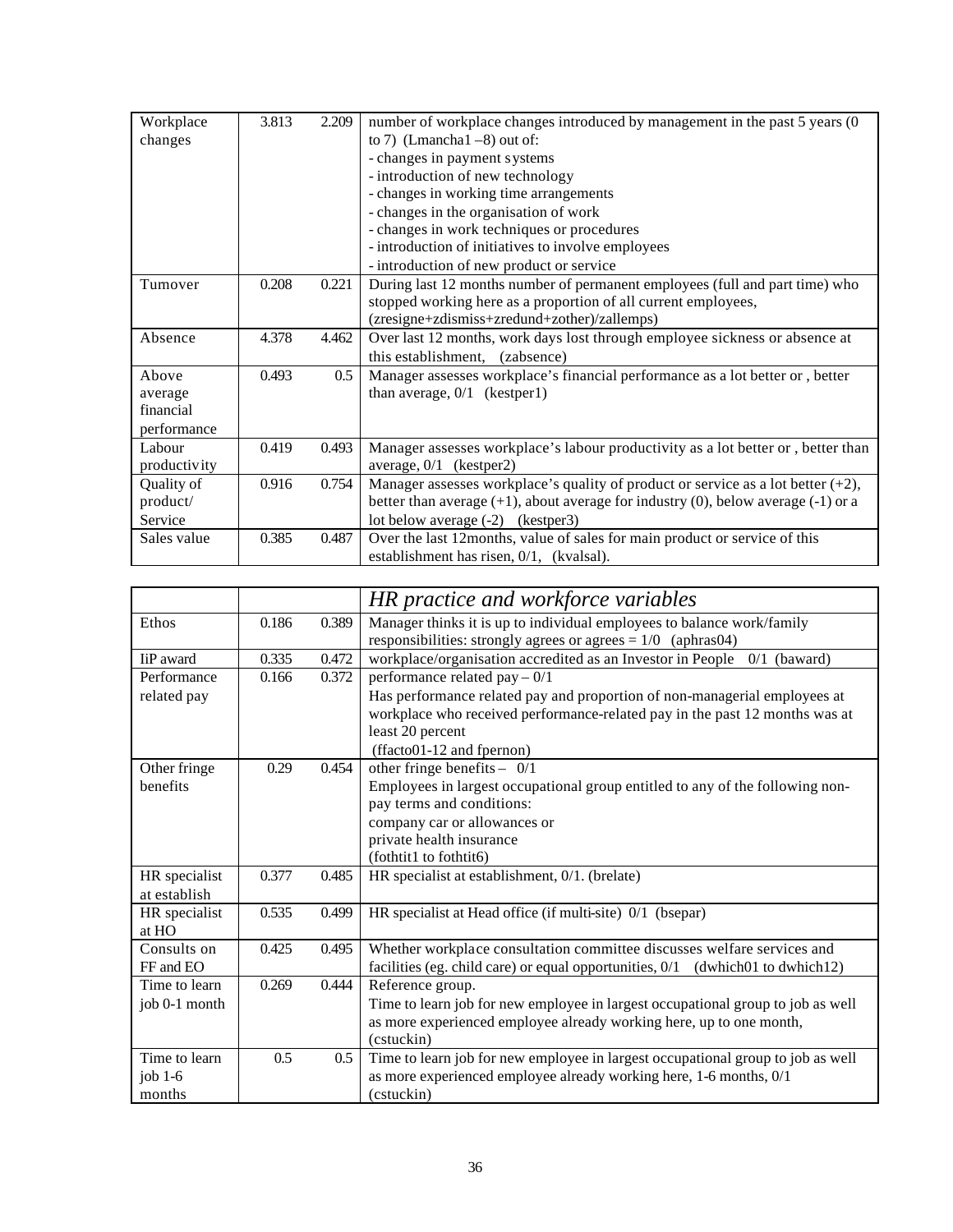| Time to learn     | 0.231 | 0.421 | Time to learn job for new employee in largest occupational group to job as well   |
|-------------------|-------|-------|-----------------------------------------------------------------------------------|
| job 6+months      |       |       | as more experienced employee already working here, more than 6 months, 0/1        |
|                   |       |       | (cstuckin)                                                                        |
| Difficult         | 0.55  | 0.498 | any recruitment difficulties across all occupational groups 0/1                   |
| recruitment       |       |       | (cavacdif1-9)                                                                     |
| any               |       |       |                                                                                   |
| Difficult         | 0.326 | 0.469 | difficulty recruiting in the following occupational groups: 0/1                   |
| recruitment       |       |       | managers and senior administrative; professional; technical and scientific        |
| high occs         |       |       | (cavacdif1-3)                                                                     |
| Non manager       | 0.769 | 0.237 | non-managerial level staff as proportion of all employees:                        |
| /professional     |       |       | managerial level staff includes the occupational groups, 'Managers and senior     |
| share             |       |       | administrative' and 'Professional'                                                |
|                   |       |       | (zcle_tot + zcrt_tot + zptc_tot +zsal_tot + zope_tot +zrou_tot / zallemps)        |
| Female            | 0.162 | 0.368 | encourage applications from women returning to work when filling vacancies        |
| returner          |       |       | $0/1$ (cspecial-6)                                                                |
| Employee          | 12.89 | 2.361 | Scale from aggregation of 4 manager attitude questions scored on 5 point scale    |
| involvement       |       |       | strongly agree to strongly disagree.                                              |
|                   |       |       | Those at the top are best placed to make decisions (aphras05)                     |
|                   |       |       | We do not introduce any changes here without first discussing the implications    |
|                   |       |       | with employees (aphras08)                                                         |
|                   |       |       | Most decisions at this workplace are made without consulting employees            |
|                   |       |       | $(\text{aphras}10)$                                                               |
|                   |       |       | We frequently ask employees at our workplace to help us in ways not specified     |
|                   |       |       | in their job (aphras01)                                                           |
| Recent bad        | 0.201 | 0.401 | Recent industrial action or disputes: 0/1                                         |
| Industrial        |       |       | Either Industrial action threatened or taken had a very/fairly important upward   |
| Relations         |       |       | effect on size of pay settlement or review (gacti001-011)                         |
|                   |       |       | or There has been a collective dispute with any group of workers over pay or      |
|                   |       |       | conditions in the last 12 months (gdispute)                                       |
|                   |       |       | or Any unions in workplace threatened to take the following action in the last 12 |
|                   |       |       | months: strike, overtime ban or restriction, work to rule, go slow, blacking of   |
|                   |       |       | work, work in / sit in, other industrial action (gpstyr1-7)                       |
|                   |       |       | or Unions in workplace have balloted their members to establish level of          |
|                   |       |       | support for industrial action in the last 12 months (gballot)                     |
| No Equal          | 0.142 | 0.35  | Reference group                                                                   |
| Opps              |       |       | No equal opportunity policy – (ipolicy, iwhynot1-7)                               |
|                   |       |       | Workplace (or organisation of which it is a part of) does not have a formal       |
|                   |       |       | written policy on equal opportunities or managing diversity excluding those       |
|                   |       |       | establishments which have a policy but have not written it down or who aim at     |
|                   |       |       | being an equal opportunities employer.                                            |
| <b>Equal Opps</b> | 0.340 | 0.474 | Workplace has a formal written policy on equal opportunities or managing          |
| medium            |       |       | diversity or workplace has a policy but not written it down No further action     |
|                   |       |       | taken. 0/1 (ipolicy, iwhynot1-7, ipracti1-7)                                      |
| <b>Equal Opps</b> | 0.514 | 0.5   | Workplace has a formal written policy on equal opportunities or managing          |
| high              |       |       | diversity or workplace has a policy but not written it down and one of following  |
|                   |       |       | done by workplace or applies to workplace:                                        |
|                   |       |       | Collect statistics on posts held by men and women                                 |
|                   |       |       | Monitor promotions by gender, ethnicity etc.                                      |
|                   |       |       | Review selection and other procedures to identify indirect discrimination         |
|                   |       |       | Review the relative pay rates of different groups                                 |
|                   |       |       | 0/1, (ipolicy, iwhynot1-7, ipracti1-7)                                            |
| % female          | 0.498 | 0.284 | Proportion of female to total employees in establishment                          |
| employees         |       |       | (zfemfull+zfemprt/zallemps)                                                       |
| High female       | 0.376 | 0.485 | Percent of part time in female workforce $>$ %.                                   |
| part time         |       |       | (Zfemprt/zfemfull+zfemprt)                                                        |
|                   |       |       |                                                                                   |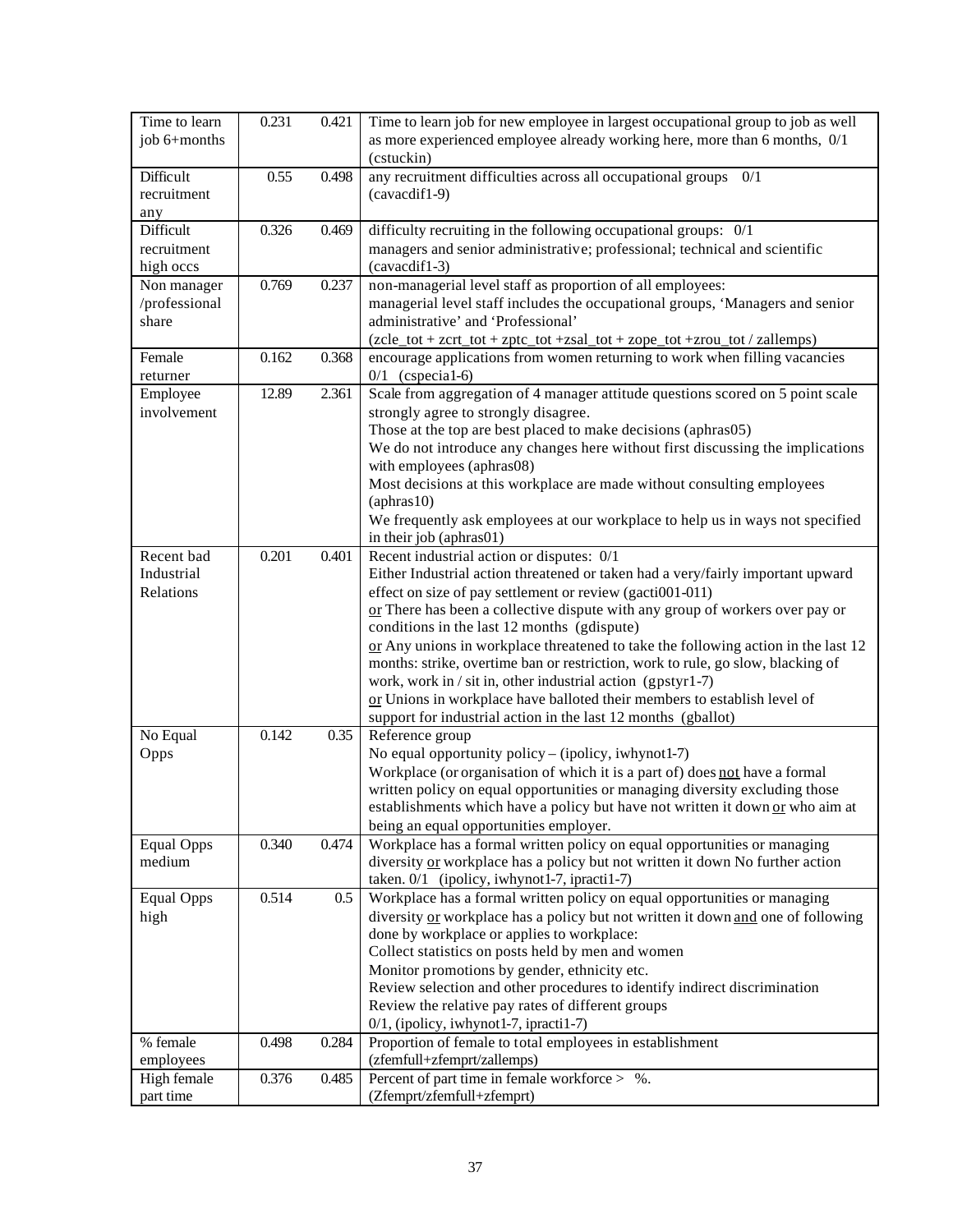| Discretion   | 0.215 | 0.411 | To what extent do employees in largest occupational group have discretion over   |
|--------------|-------|-------|----------------------------------------------------------------------------------|
| high         |       |       | how they do their work. Answer = a lot $0/1$ (cdiscret)                          |
| % on regular | 0.42  | 0.336 | Proportion of employees (in the largest occupational group) at this              |
| overtime     |       |       | establishment regularly working overtime or hours in excess of the normal        |
|              |       |       | working week, whether paid or unpaid -                                           |
|              |       |       | (use mid point of banded categories jovertim)                                    |
| Temp workers | 0.187 | 0.39  | Proportion of all employees at this workplace working on fixed term contracts is |
| $25% +$      |       |       | more than $25\%$ . $0/1$<br>(ifiterm)                                            |

|                 |       |       | <b>HR Practices - Factor Analysis variables</b>                                                                                                                                                                              |
|-----------------|-------|-------|------------------------------------------------------------------------------------------------------------------------------------------------------------------------------------------------------------------------------|
|                 |       |       | High Commitment Management Practices - first factor eigenvalue>1. Factor<br>score. Variables included, dummy variables 0/1                                                                                                   |
| <b>Teams</b>    | 0.743 | 0.437 | $\geq$ 40% of employees (in largest occupational group) working in formally<br>designated teams                                                                                                                              |
| <b>Briefing</b> | 0.894 | 0.308 | System of briefing for any section or sections of the workforce                                                                                                                                                              |
| Committee       | 0.328 | 0.469 | At least one committee of managers and employers at workplace primarily<br>concerned with consultation rather than negotiation and committee is very/fairly<br>influential on management's decisions affecting the workforce |
| Qualcirc        | 0.477 | 0.5   | Groups at workplace that solve specific problems or discuss aspects of<br>performance or quality                                                                                                                             |
| Survey          | 0.482 | 0.5   | Management conducted a formal survey of employees' views or opinions<br>during the past five years                                                                                                                           |
|                 |       |       | Other ways in which management communicates or consults with employees at<br>establishment:                                                                                                                                  |
| Othcons1        | 0.388 | 0.487 | Regular meetings with entire workforce present                                                                                                                                                                               |
| Othcons2        | 0.686 | 0.464 | Systematic use of management chain/cascading of information                                                                                                                                                                  |
| Othcons3        | 0.286 | 0.452 | Suggestion schemes                                                                                                                                                                                                           |
| Othcons4        | 0.636 | 0.481 | Regular newsletters distributed to all employees                                                                                                                                                                             |
| Manviews        | 0.234 | 0.661 | Management's general attitude towards trade union membership among<br>employees at establishment – scaled variable, -1 not in favour of it, 0 neutral, 1<br>in favour of it                                                  |
| N               | 2191  |       |                                                                                                                                                                                                                              |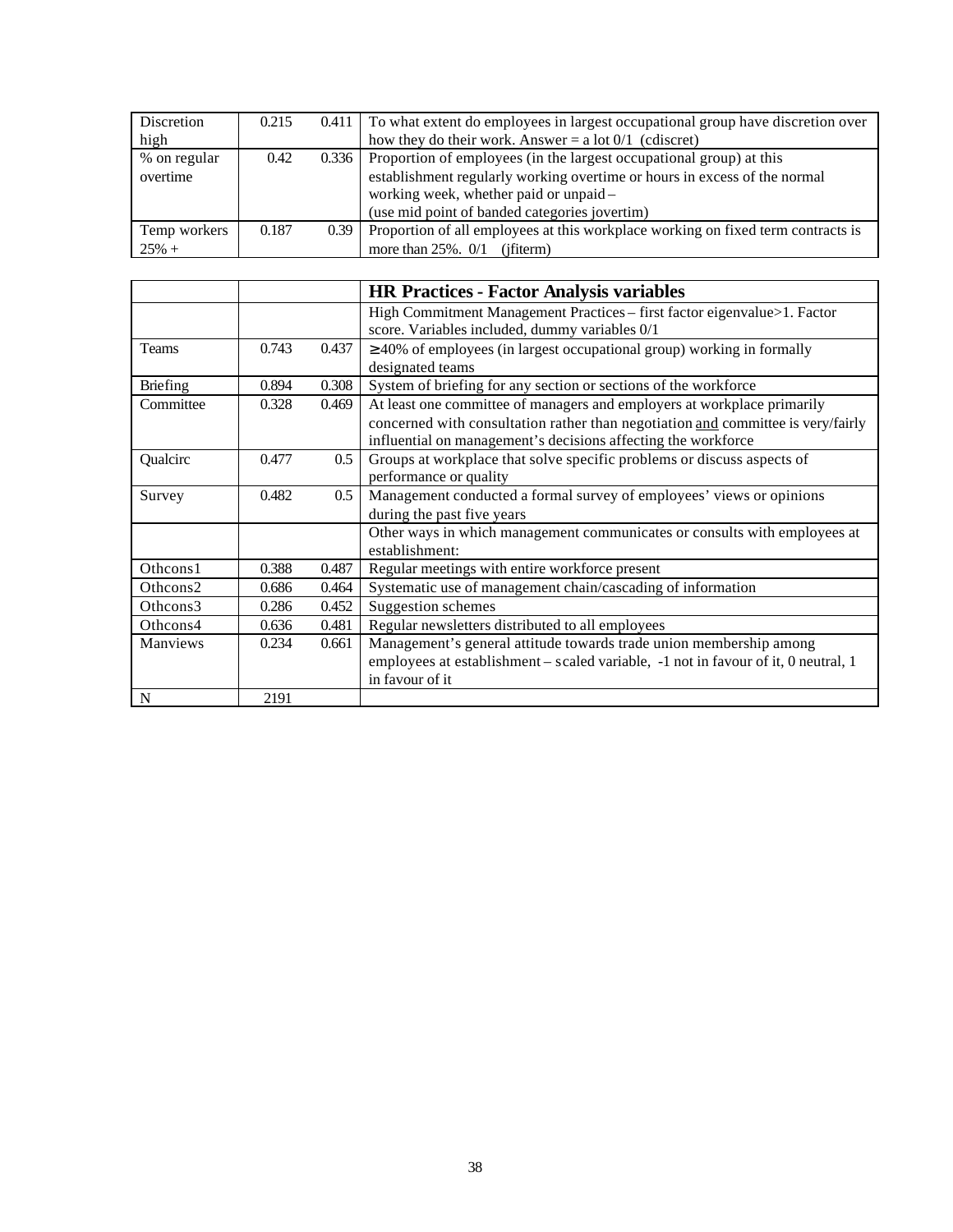| <b>Explanatory</b>    | Above average |                       |              | Above average labour | <b>Quality of</b> |                   |          | <b>Rising sales value</b> | <b>Labour turnover</b> |          | Absence  |          |
|-----------------------|---------------|-----------------------|--------------|----------------------|-------------------|-------------------|----------|---------------------------|------------------------|----------|----------|----------|
| variables             |               | financial performance | productivity |                      | performance       |                   |          |                           |                        |          |          |          |
|                       | Coeff.        | P >  t                | Coeff.       | P >  t               | Coeff.            | P >  t            | Coeff.   | P >  t                    | Coeff.                 | P >  t   | Coeff.   | P >  t   |
| Estab 25-49           | 0.370         | $0.08 *$              | $-0.053$     | 0.80                 | $-0.104$          | 0.38              | $-0.056$ | 0.81                      | $-0.057$               | $0.02**$ | $-0.520$ | 0.31     |
| Estab 50-99           | 0.442         | $0.04**$              | 0.015        | 0.94                 | $-0.022$          | 0.86              | $-0.046$ | 0.85                      | $-0.089$               | $0.00**$ | $-0.422$ | 0.44     |
| Estab 100-199         | 0.128         | 0.58                  | $-0.232$     | 0.32                 | 0.036             | 0.77              | 0.067    | 0.80                      | $-0.098$               | $0.00**$ | $-0.736$ | 0.20     |
| Estab 200-499         | 0.440         | $0.07*$               | 0.256        | 0.30                 | 0.148             | 0.27              | 0.128    | 0.65                      | $-0.079$               | $0.00**$ | $-0.424$ | 0.49     |
| Estab 500+            | 0.740         | $0.01**$              | 0.170        | 0.56                 | 0.020             | $\overline{0.90}$ | 0.092    | 0.78                      | $-0.065$               | $0.04**$ | $-0.281$ | 0.69     |
| Orgsize 500+          | $-0.162$      | 0.43                  | $-0.304$     | 0.15                 | $-0.029$          | 0.80              | $-0.183$ | 0.44                      | $-0.027$               | 0.23     | 0.377    | 0.45     |
| Org 2k-9999           | $-0.101$      | 0.62                  | 0.335        | 0.10                 | $-0.004$          | 0.97              | $-0.227$ | 0.33                      | $-0.008$               | 0.71     | 0.627    | 0.21     |
| Org 10k-49999         | $-0.099$      | 0.68                  | 0.382        | 0.11                 | $-0.132$          | 0.32              | $-0.009$ | 0.97                      | $-0.019$               | 0.47     | 0.643    | 0.27     |
| Org $50k+$            | 0.217         | 0.43                  | 0.602        | $0.03**$             | $-0.009$          | 0.95              | $-0.104$ | 0.73                      | $-0.021$               | 0.48     | 0.565    | 0.39     |
| Manufacturing         | $-0.289$      | 0.37                  | $-0.149$     | 0.64                 | $-0.060$          | 0.74              | $-1.084$ | $0.01**$                  | $-0.008$               | 0.81     | 1.171    | 0.13     |
| Energy/utilites       | 0.115         | 0.77                  | $-0.266$     | 0.51                 | 0.154             | 0.50              | $-1.875$ | $0.00**$                  | $-0.002$               | 0.96     | $-0.100$ | 0.92     |
| Construction          | 0.188         | 0.62                  | 0.259        | 0.49                 | 0.370             | $0.07 *$          | $-0.431$ | 0.36                      | $-0.041$               | 0.34     | 0.213    | 0.82     |
| Whole/retail          | $-0.128$      | 0.68                  | $-0.328$     | 0.30                 | $-0.137$          | 0.44              | $-0.864$ | $0.03$ **                 | 0.021                  | 0.54     | 1.015    | 0.18     |
| Hotel&Cat             | 0.426         | 0.22                  | 0.045        | 0.89                 | 0.139             | 0.47              | $-0.222$ | 0.60                      | 0.224                  | $0.00**$ | 1.039    | 0.22     |
| Transport             | $-0.396$      | 0.28                  | 0.212        | 0.56                 | 0.126             | 0.53              | $-0.779$ | $0.08 *$                  | 0.001                  | 0.98     | 1.390    | 0.12     |
| Financialservs        | $-0.735$      | $0.05*$               | $-0.797$     | $0.04$ **            | $-0.42$           | 0.04              | $-0.582$ | 0.19                      | $-0.026$               | 0.53     | 0.658    | 0.47     |
| <b>Business servs</b> | $-0.248$      | 0.43                  | $-0.057$     | 0.85                 | 0.183             | 0.31              | $-0.597$ | 0.12                      | 0.028                  | 0.43     | 1.417    | $0.07 *$ |
| Education             | 0.367         | 0.42                  | $-0.282$     | 0.55                 | 0.200             | 0.43              | $-0.539$ | 0.32                      | $-0.036$               | 0.48     | 0.617    | 0.59     |
| Health                | $-0.434$      | 0.24                  | $-0.030$     | 0.93                 | 0.236             | 0.26              | $-1.543$ | $0.00\;**$                | 0.040                  | 0.31     | 1.637    | $0.07 *$ |
| Foreign               | $-0.064$      | 0.72                  | 0.083        | 0.64                 | $-0.114$          | 0.25              | $-0.435$ | $0.03**$                  | 0.013                  | 0.50     | 0.569    | 0.18     |
| Owner                 | $-0.034$      | 0.84                  | $-0.042$     | 0.81                 | 0.145             | 0.12              | 0.010    | 0.95                      | $-0.016$               | 0.39     | 0.292    | 0.48     |
| Multinational         | 0.347         | $0.02**$              | 0.087        | 0.55                 | $-0.009$          | 0.92              | 0.108    | 0.52                      | $-0.012$               | 0.47     | 0.244    | 0.49     |
| Recognised            | $-0.069$      | 0.65                  | $-0.031$     | 0.83                 | $-0.169$          | $0.04$ **         | $-0.412$ | $0.02**$                  | $-0.047$               | $0.01**$ | 0.229    | 0.53     |
| union                 |               |                       |              |                      |                   |                   |          |                           |                        |          |          |          |
| Local market          | $-0.051$      | 0.75                  | $-0.159$     | 0.32                 | $-0.115$          | 0.19              | $-0.132$ | 0.44                      | 0.027                  | 0.12     | 0.287    | 0.47     |
| Internat markt        | $-0.191$      | 0.31                  | $-0.306$     | 0.10                 | 0.043             | 0.66              | $-0.152$ | 0.43                      | $-0.010$               | 0.62     | $-0.009$ | 0.98     |
| NoCompetitor          | 0.154         | 0.62                  | 0.014        | 0.96                 | $-0.036$          | 0.84              | 0.535    | 0.11                      | $-0.057$               | 0.11     | 0.387    | 0.59     |
| Few Competitor        | 0.100         | 0.48                  | $-0.014$     | 0.92                 | 0.039             | 0.61              | 0.147    | 0.31                      | $-0.023$               | 0.13     | 0.389    | 0.25     |
| Competitors           | $-0.006$      | 0.97                  | $-0.223$     | 0.27                 | $-0.002$          | 0.98              | $-4.390$ | $0.00**$                  | $-0.029$               | 0.19     | $-0.054$ | 0.91     |
| missing               |               |                       |              |                      |                   |                   |          |                           |                        |          |          |          |
| Lab costs50-<br>75%   | $-0.304$      | $0.04**$              | $-0.254$     | 0.10                 | 0.018             | 0.83              | $-0.344$ | $0.05*$                   | $-0.006$               | 0.73     | 0.404    | 0.29     |

**Table A2. Determinants of private sector establishment performance**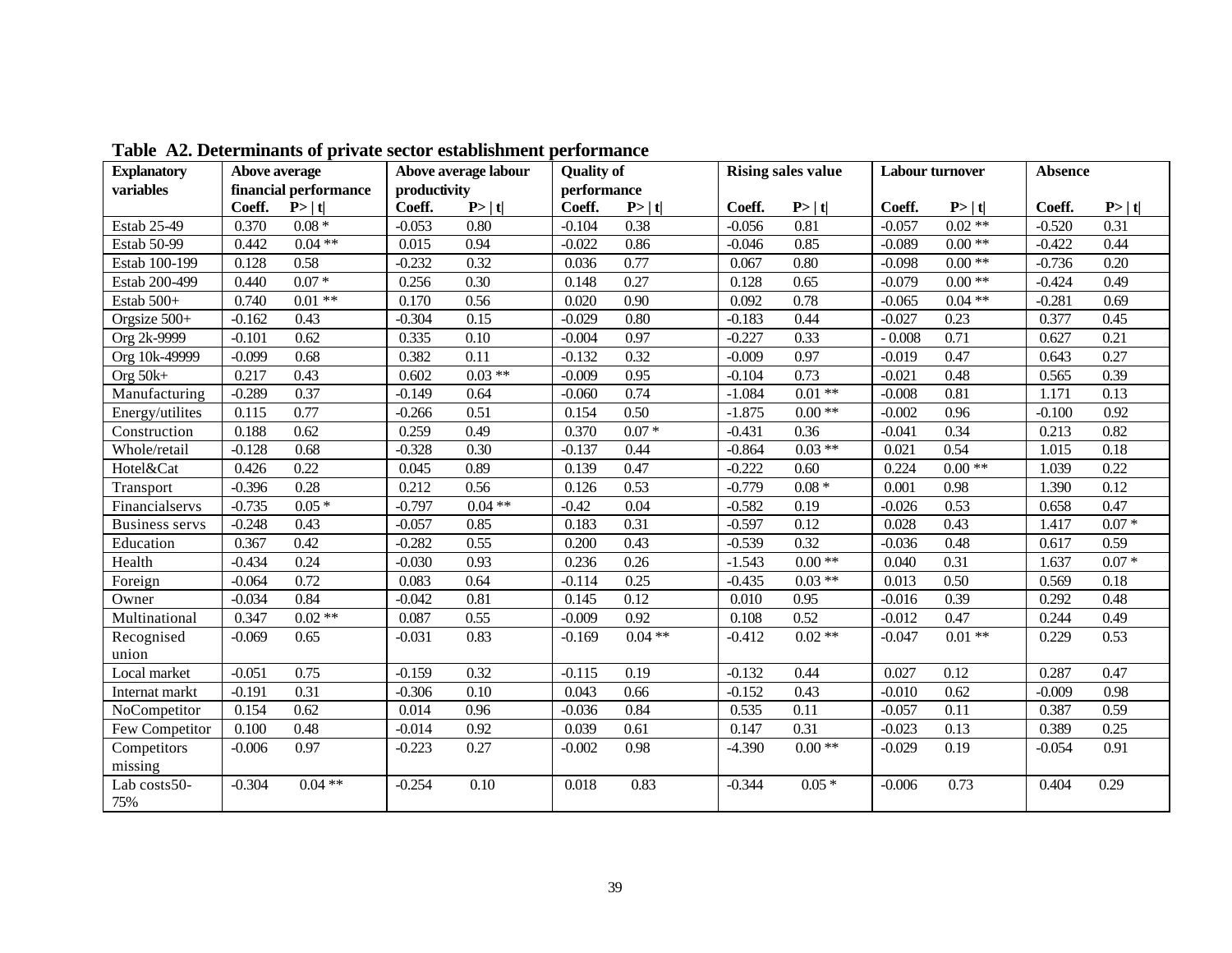| <b>Explanatory</b> | Above average |                       |              | Above average labour | <b>Quality of</b> |          |          | <b>Rising sales value</b> | <b>Labour turnover</b> |          | <b>Absence</b> |          |
|--------------------|---------------|-----------------------|--------------|----------------------|-------------------|----------|----------|---------------------------|------------------------|----------|----------------|----------|
| variables          |               | financial performance | productivity |                      | performance       |          |          |                           |                        |          |                |          |
|                    | Coeff.        | P >  t                | Coeff.       | P >  t               | Coeff.            | P >  t   | Coeff.   | P >  t                    | Coeff.                 | P> t     | Coeff.         | P >  t   |
| Lab costs $75% +$  | $-0.522$      | $0.02**$              | $-0.266$     | 0.25                 | 0.030             | 0.81     | $-0.294$ | 0.25                      | 0.015                  | 0.53     | $-0.089$       | 0.87     |
| Labour costs       | $-0.494$      | $0.03**$              | $-0.271$     | 0.23                 | 0.054             | 0.67     | $-0.160$ | 0.53                      | 0.018                  | 0.48     | 1.403          | $0.01**$ |
| missing            |               |                       |              |                      |                   |          |          |                           |                        |          |                |          |
| % female           | 0.510         | $0.08 *$              | 0.086        | 0.77                 | 0.330             | $0.04**$ | $-0.240$ | 0.47                      | $-0.039$               | 0.24     | 1.483          | $0.04**$ |
| employees          |               |                       |              |                      |                   |          |          |                           |                        |          |                |          |
| High Female        | $-0.283$      | $0.07*$               | 0.028        | 0.85                 | $-0.013$          | 0.87     | 0.249    | 0.16                      | 0.020                  | 0.24     | 0.224          | 0.57     |
| $\mathbf{PT}$      |               |                       |              |                      |                   |          |          |                           |                        |          |                |          |
| Share non-         | 0.512         | 0.17                  | 0.264        | 0.48                 | 0.410             | $0.05*$  | 0.821    | $0.08\; *$                | 0.026                  | 0.53     | 1.551          | $0.10*$  |
| man/prof           |               |                       |              |                      |                   |          |          |                           |                        |          |                |          |
| Recruit            | 0.137         | 0.25                  | $-0.063$     | 0.59                 | $-0.223$          | $0.00**$ | 0.405    | $0.00**$                  | 0.054                  | $0.00**$ | 0.617          | $0.03**$ |
| difficulties       |               |                       |              |                      |                   |          |          |                           |                        |          |                |          |
| Recruit returner   | 0.213         | 0.23                  | 0.198        | 0.26                 | $-0.044$          | 0.65     | 0.160    | 0.42                      | 0.005                  | 0.81     | 0.403          | 0.35     |
| female             |               |                       |              |                      |                   |          |          |                           |                        |          |                |          |
| Time to learn      | 0.263         | $0.05*$               | 0.289        | $0.03**$             | 0.226             | $0.00**$ | 0.361    | $0.02**$                  | $-0.030$               | $0.04**$ | $-0.401$       | 0.23     |
| job 1-6 mths       |               |                       |              |                      |                   |          |          |                           |                        |          |                |          |
| Time to learn      | 0.270         | 0.12                  | 0.390        | $0.03**$             | 0.124             | 0.20     | 0.162    | 0.40                      | $-0.069$               | $0.00**$ | $-0.292$       | 0.49     |
| job 6+mths         |               |                       |              |                      |                   |          |          |                           |                        |          |                |          |
| Discretion high    | 0.138         | 0.36                  | 0.338        | $0.02**$             | 0.252             | $0.00**$ | 0.023    | 0.89                      | $-0.045$               | $0.01**$ | $-0.621$       | $0.09*$  |
| Temp workers       | $-0.110$      | 0.51                  | $-0.077$     | 0.64                 | 0.019             | 0.83     | $-0.332$ | $0.08 *$                  | $-0.006$               | 0.73     | $-0.346$       | 0.38     |
| $25% +$            |               |                       |              |                      |                   |          |          |                           |                        |          |                |          |
| Family-friend      | 0.263         | $0.09*$               | 0.287        | $0.06 *$             | 0.166             | $0.06 *$ | 0.522    | $0.00\;**$                | $-0.021$               | 0.23     | 0.151          | 0.69     |
| ethos              |               |                       |              |                      |                   |          |          |                           |                        |          |                |          |
| Investor in        | 0.159         | 0.25                  | 0.041        | 0.76                 | 0.023             | 0.75     | 0.079    | 0.61                      | $-0.005$               | 0.75     | $-0.062$       | 0.85     |
| People             |               |                       |              |                      |                   |          |          |                           |                        |          |                |          |
| Performance        | 0.115         | 0.46                  | 0.009        | 0.95                 | 0.034             | 0.69     | 0.329    | $0.06*$                   | $-0.013$               | 0.43     | $-0.679$       | $0.07 *$ |
| <b>Related Pay</b> |               |                       |              |                      |                   |          |          |                           |                        |          |                |          |
| Other fringe       | $-0.015$      | 0.90                  | 0.156        | 0.24                 | 0.073             | 0.32     | 0.174    | 0.26                      | 0.013                  | 0.38     | $-0.317$       | 0.31     |
| benefits           |               |                       |              |                      |                   |          |          |                           |                        |          |                |          |
| % on regular       | 0.018         | 0.92                  | $-0.038$     | 0.84                 | $-0.112$          | 0.29     | 0.429    | $0.04**$                  | $-0.017$               | 0.42     | 0.379          | 0.42     |
| Overtime           |               |                       |              |                      |                   |          |          |                           |                        |          |                |          |
| HR specialist at   | 0.094         | 0.55                  | $-0.276$     | $0.09 *$             | $-0.104$          | 0.24     | 0.302    | 0.10                      | 0.040                  | $0.02**$ | 0.358          | 0.37     |
| establish          |               |                       |              |                      |                   |          |          |                           |                        |          |                |          |
|                    |               |                       |              |                      |                   |          |          |                           |                        |          |                |          |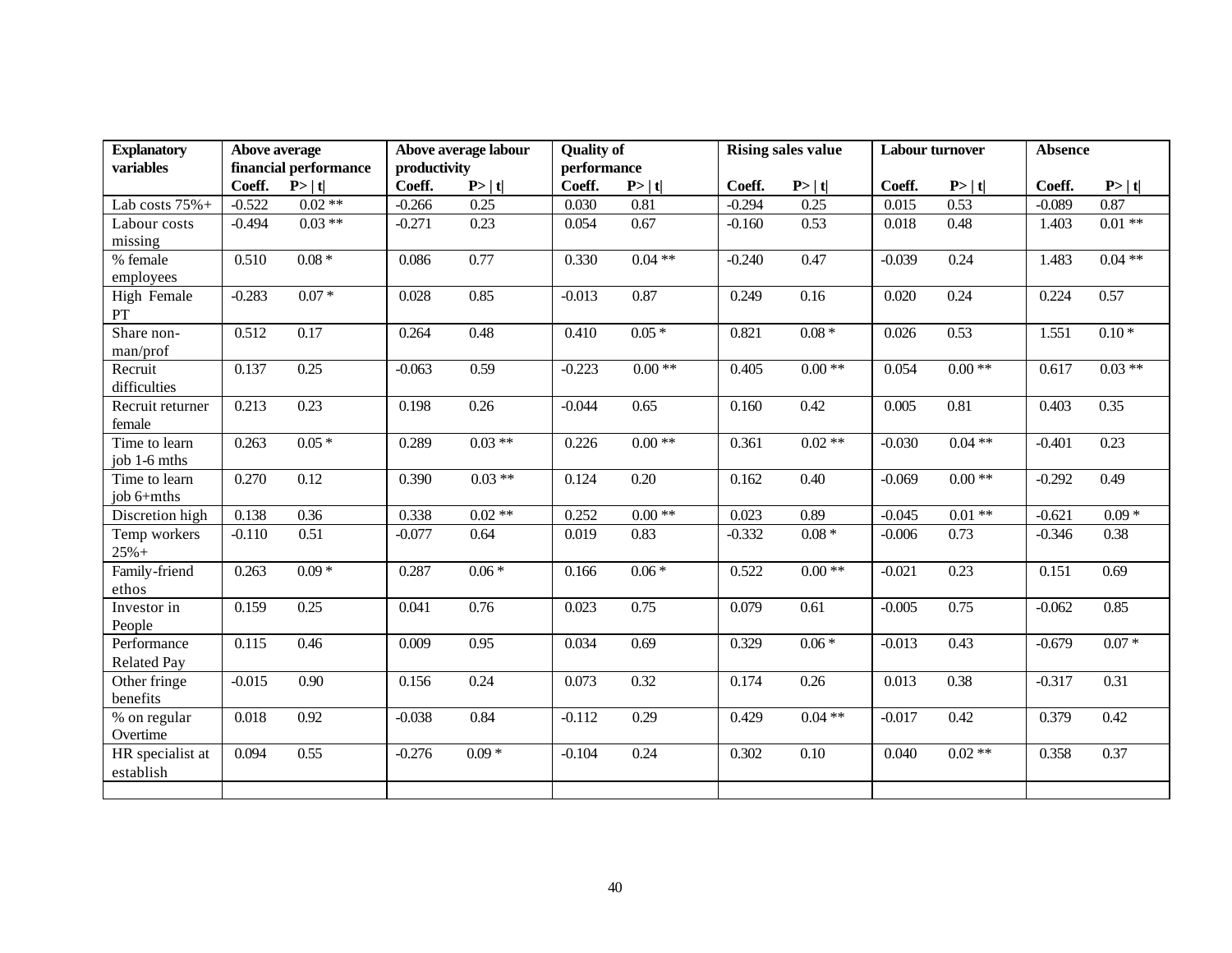| <b>Explanatory</b>               | <b>Above average</b> |                       |              | Above average labour | <b>Quality of</b> |          |           | <b>Rising sales value</b> | <b>Labour turnover</b> |           | <b>Absence</b> |          |
|----------------------------------|----------------------|-----------------------|--------------|----------------------|-------------------|----------|-----------|---------------------------|------------------------|-----------|----------------|----------|
| variables                        |                      | financial performance | productivity |                      | performance       |          |           |                           |                        |           |                |          |
|                                  | Coeff.               | P> t                  | Coeff.       | P> t                 | Coeff.            | P >  t   | Coeff.    | P> t                      | Coeff.                 | P> t      | Coeff.         | P >  t   |
| HR specialist at<br>HO           | $-0.017$             | 0.89                  | $-0.080$     | 0.55                 | 0.033             | 0.65     | $-0.138$  | 0.37                      | $-0.002$               | 0.89      | 0.003          | 0.99     |
| Consults on FF<br>and EO         | $-0.177$             | 0.19                  | $-0.244$     | $0.07 *$             | $-0.075$          | 0.32     | $-0.019$  | 0.90                      | $-0.021$               | 0.17      | 0.791          | $0.02**$ |
| Equal opps<br>medium             | 0.054                | 0.75                  | 0.097        | 0.57                 | $-0.022$          | 0.82     | 0.049     | 0.79                      | 0.068                  | $0.00$ ** | 0.122          | 0.77     |
| Equal opps high                  | $-0.035$             | 0.85                  | 0.008        | 0.96                 | $-0.001$          | 0.98     | 0.238     | 0.25                      | 0.051                  | $0.01**$  | $-0.187$       | 0.68     |
| Recent bad ind<br>relations      | $-0.345$             | $0.05*$               | 0.042        | 0.81                 | $-0.112$          | 0.25     | $-0.312$  | 0.11                      | 0.022                  | 0.26      | 0.087          | 0.84     |
| High commit<br>management        | 0.224                | $0.02**$              | 0.286        | $0.00**$             | 0.111             | $0.03**$ | 0.203     | $0.05*$                   | $-0.021$               | $0.04**$  | $-0.188$       | 0.41     |
| Employee<br>involvement          | $-0.039$             | 0.12                  | 0.021        | 0.04                 | 0.039             | $0.00**$ | $-0.015$  | 0.61                      | $-0.005$               | $0.07 *$  | 0.030          | 0.62     |
| Constant                         | $-0.250$             | 0.67                  | $-0.669$     | 0.26                 |                   |          | 0.069     | 0.92                      | 0.333                  | $0.00**$  | $-0.254$       |          |
| N                                | 1389                 |                       | 1389         |                      | 1302              |          | 1389      |                           | 1329                   |           | 1159           |          |
| Loglikelihood/<br>R <sub>2</sub> | $-905.53$            |                       | $-909.69$    |                      | $-1349.74$        |          | $-738.77$ |                           | 0.221                  |           | 0.076          |          |
| Estimation                       | logit                |                       | logit        |                      | Ordered probit    |          | logit     |                           | <b>OLS</b>             |           | <b>OLS</b>     |          |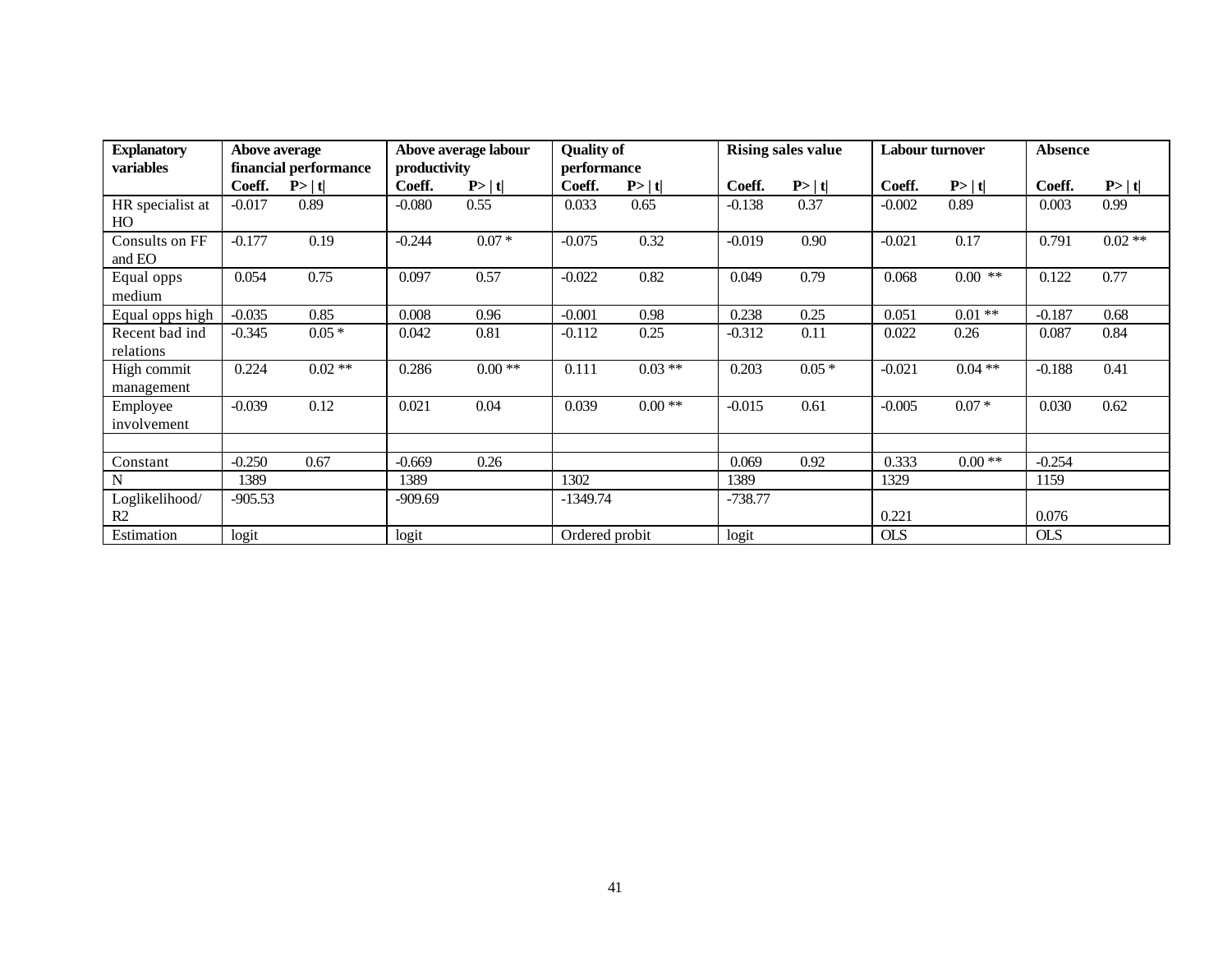## **APPENDIX A3**

## **Factor Analysis to construct Good Employer variable.**

Observations=1949

## **Principal factors**; 1 factor retained

| Factor                      | Eigenvalue Difference Proportion Cumulative |         |        |        |  |
|-----------------------------|---------------------------------------------|---------|--------|--------|--|
|                             | 2.11402                                     | 1.16311 | 0.5474 | 0.5474 |  |
| $\mathcal{D}_{\mathcal{L}}$ | 0.95090                                     | 0.03826 | 0.2462 | 0.7936 |  |
| $\mathcal{F}$               | 0.91264                                     | 0.44187 | 0.2363 | 1.0300 |  |
| $\overline{4}$              | 0.47078                                     | 0.12746 | 0.1219 | 1.1519 |  |

## **Factor Loadings**

| <b>Variable</b>                 | Factor 1.  | <b>Uniqueness</b> |  |
|---------------------------------|------------|-------------------|--|
| <b>HCM</b>                      | 0.61510    | 0.62166           |  |
| Time to learn job 1-6           | 0.03030    | 0.99908           |  |
| months                          |            |                   |  |
| Time to learn job 6 months+     | 0.16255    | 0.97358           |  |
| Recruits female returners       | 0.24351    | 0.94070           |  |
| High fixed term temp            | 0.26019    | 0.93230           |  |
| <b>High discretion</b>          | 0.01914    | 0.99963           |  |
| Has HR specialist at Estab      | 0.24075    | 0.94204           |  |
| Has HR specialist at HO.        | 0.33060    | 0.89071           |  |
| Involves employees              | 0.22236    | 0.95056           |  |
| Family-friendly ethos           | 0.16936    | 0.97132           |  |
| Uses other fringe benefits      | 0.07716    | 0.99405           |  |
| <b>Equal Opportunities</b>      | $-0.60067$ | 0.63919           |  |
| medium                          |            |                   |  |
| Equal opportunities - high      | 0.81096    | 0.34235           |  |
| Investor in People award        | 0.12233    | 0.98504           |  |
| Performance related pay         | 0.18507    | 0.96575           |  |
| <b>Bad Industrial relations</b> | 0.19491    | 0.96201           |  |
| Consults on Equal Opps and      | 0.44582    | 0.80125           |  |
| welfare                         |            |                   |  |
| High use of overtime            | 0.02627    | 0.99931           |  |
| Pay above average               | 0.08151    | 0.99336           |  |
| Profit sharing scheme           | 0.13372    | 0.98212           |  |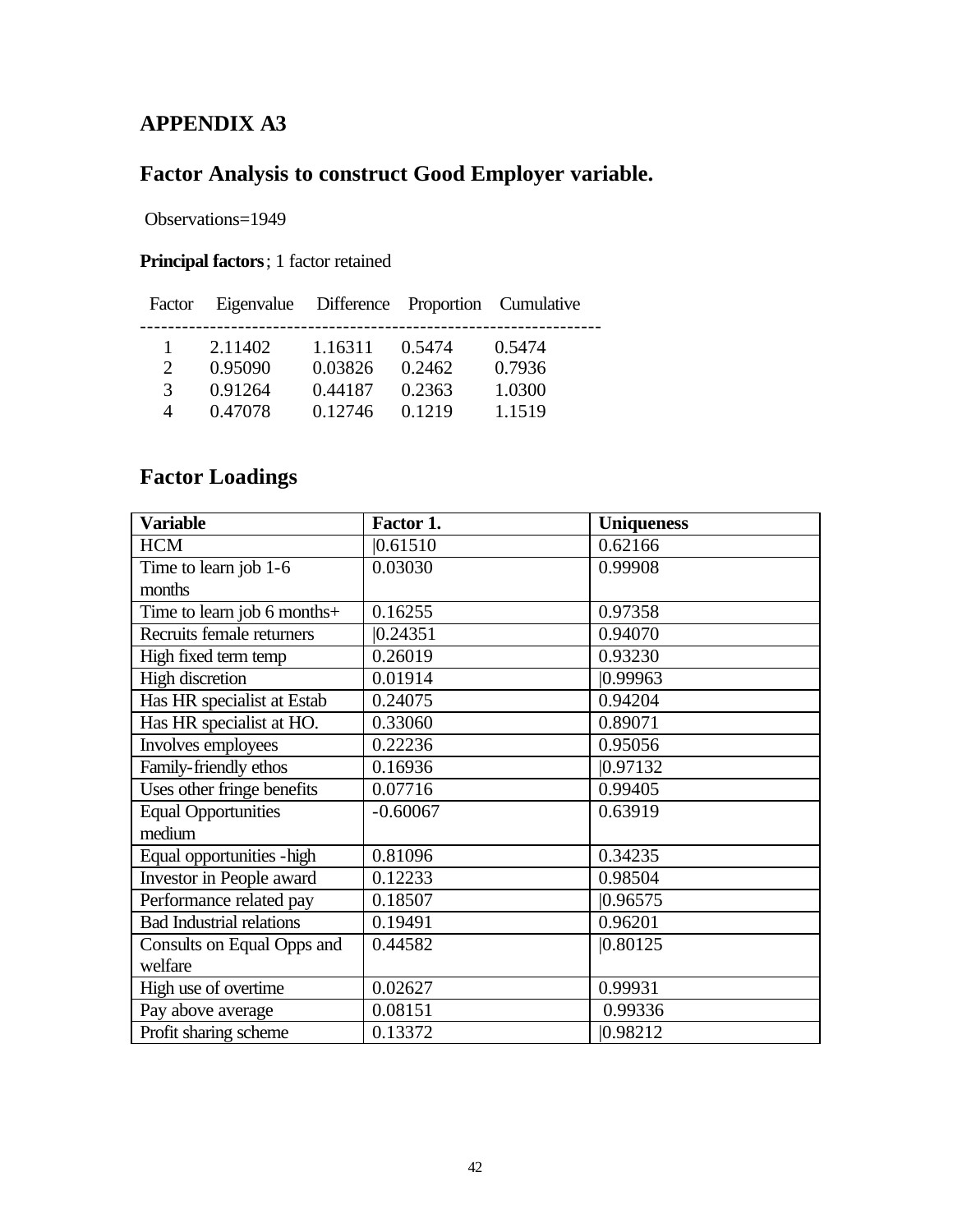# **Score good emp1oyer**

| <b>Variable</b>                   | <b>Scoring Coefficients</b> |
|-----------------------------------|-----------------------------|
| <b>HCM</b>                        | 0.23683                     |
| Time to learn job 1-6 months      | 0.01145                     |
| Time to learn job 6 months+       | 0.05062                     |
| Recruits female returners         | 0.05454                     |
| High fixed term temp              | 0.06500                     |
| <b>High discretion</b>            | 0.00759                     |
| Has HR specialist at Estab        | 0.04964                     |
| Has HR specialist at HO.          | 0.06769                     |
| Involves employees                | 0.05101                     |
| Family-friendly ethos             | 0.04536                     |
| Uses other fringe benefits        | 0.01516                     |
| <b>Equal Opportunities medium</b> | $-0.14893$                  |
| Equal opportunities - high        | 0.48955                     |
| Investor in People award          | 0.02949                     |
| Performance related pay           | 0.04771                     |
| <b>Bad Industrial relations</b>   | 0.04384                     |
| Consults on Equal Opps and        | 0.12490                     |
| welfare                           |                             |
| High use of overtime              | 0.00626                     |
| Pay above average                 | 0.01568                     |
| Profit sharing scheme             | 0.04892                     |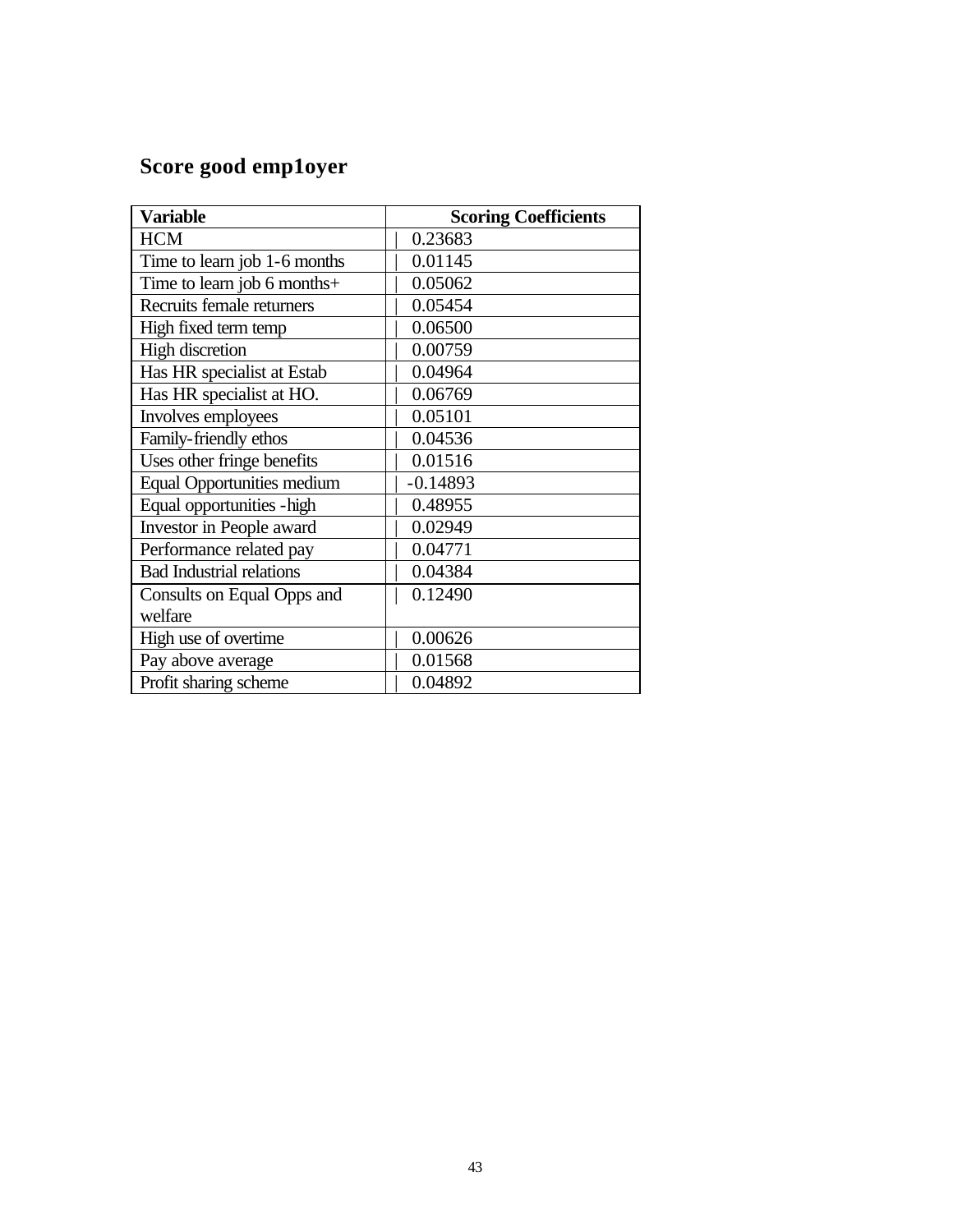| Table A4. Comparison of coefficients of good employer and family-friendly policies |  |
|------------------------------------------------------------------------------------|--|
| (employer's information) in the model containing structural set of variables only. |  |

|                                          | <b>Financial</b>          | Labour                    | <b>Quality</b> | <b>Sales value</b>        | Labour         | <b>Absence</b> |
|------------------------------------------|---------------------------|---------------------------|----------------|---------------------------|----------------|----------------|
|                                          | performane                | productivity              | performane     |                           | turnover       |                |
| <b>Good Emp</b><br><b>Without FF</b>     | 0.110(0.18)               | 0.129(0.11)               | 0.097(0.03)    | $\overline{0.264}$ (0.00) | $-0.028(0.00)$ | $-0.261(0.21)$ |
|                                          |                           |                           |                |                           |                |                |
| Good Emp<br>$(+$ PL $)$                  | 0.097(0.25)               | 0.099(0.23)               | 0.088(0.05)    | 0.284(0.00)               | $-0.027(0.00)$ | $-0.191(0.36)$ |
| $PL (+ Good)$<br>Emp)                    | 0.076(0.55)               | $\overline{0.233}$ (0.07) | 0.072(0.31)    | $-0.203(0.16)$            | $-0.004(0.80)$ | $-0.100(0.75)$ |
| PL without<br>Good Emp                   | 0.081(0.49)               | 0.234(0.04)               | 0.064(0.33)    | $-0.052(0.69)$            | $-0.014(0.31)$ | $-0.172(0.57)$ |
| Good Emp<br>(+ Paternity)                | $0.069$ $(0.41)$          | 0.097(0.23)               | 0.105(0.02)    | 0.233(0.01)               | $-0.028(0.00)$ | $-0.261(0.27)$ |
| Paternity (+<br>Good Emp)                | 0.285(0.02)               | 0.300(0.02)               | $-0.049(0.48)$ | 0.047(0.73)               | 0.003(0.84)    | 0.352(0.26)    |
| Pat without<br>Good Emp                  | 0.225(0.05)               | 0.216(0.07)               | $-0.051(0.44)$ | 0.129(0.32)               | $-0.008(0.56)$ | 0.329(0.27)    |
|                                          |                           |                           |                |                           |                |                |
| Good Emp<br>$(+$ Job share)              | 0.071(0.39)               | 0.110(0.19)               | 0.088(0.06)    | 0.206(0.03)               | $-0.026(0.00)$ | $-0.251(0.23)$ |
| Job share $(+)$<br>Good Emp)             | 0.273(0.06)               | 0.134(0.35)               | 0.066(0.41)    | 0.462(0.01)               | $-0.011(0.51)$ | 0.372(0.30)    |
| JS without<br>Good Emp                   | 0.311(0.02)               | 0.179(0.17)               | 0.102(0.17)    | 0.589(0.00)               | $-0.031(0.04)$ | 0.296(0.38)    |
| Good Emp                                 | 0.109(0.19)               | 0.133(0.10)               | 0.082(0.07)    | 0.264(0.00)               | $-0.030(0.00)$ | $-0.259(0.21)$ |
| (+ Termtime)<br>Termtime (+<br>Good Emp) | $-0.069(0.72)$            | $-0.127(0.51)$            | 0.274(0.01)    | $-0.113(0.59)$            | 0.048(0.03)    | 1.091(0.02)    |
| TT without<br>Good Emp                   | 0.045(0.80)               | $-0.008(0.96)$            | 0.316(0.00)    | $-0.024(0.90)$            | 0.033(0.11)    | 1.053(0.02)    |
|                                          |                           |                           |                |                           |                |                |
| Good Emp<br>$(+$ Full/part)              | 0.105(0.21)               | 0.104(0.21)               | 0.082(0.07)    | 0.215(0.02)               | $-0.029(0.00)$ | $-0.190(0.36)$ |
| Full/part (+<br>Good Emp)                | $\overline{0.005}$ (0.96) | 0.205(0.10)               | 0.141(0.04)    | 0.381(0.01)               | 0.015(0.30)    | $-0.127(0.67)$ |
|                                          |                           |                           |                |                           |                |                |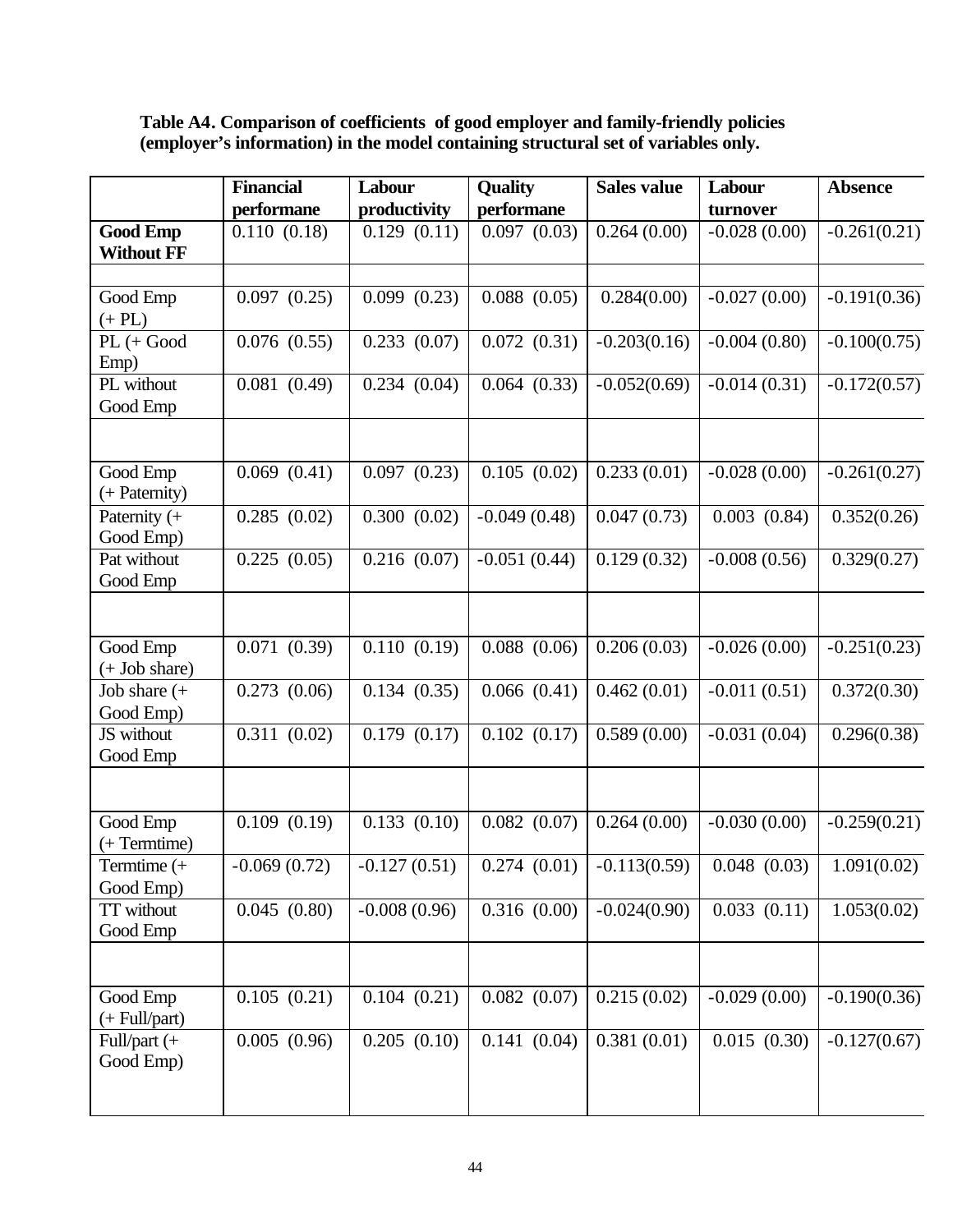|                            | <b>Financial</b> | Labour           | <b>Quality</b>            | <b>Sales value</b> | Labour         | <b>Absence</b>           |
|----------------------------|------------------|------------------|---------------------------|--------------------|----------------|--------------------------|
|                            | performane       | productivity     | performane                |                    | turnover       |                          |
| FT/PT without              | 0.122(0.29)      | 0.294(0.01)      | 0.182(0.01)               | 0.427(0.00)        | 0.012(0.36)    | 0.025(0.93)              |
| Good Emp                   |                  |                  |                           |                    |                |                          |
|                            |                  |                  |                           |                    |                |                          |
| Good Emp                   | 0.119(0.15)      | 0.132(0.11)      | $\overline{0.097}$ (0.03) | 0.276(0.00)        | $-0.026(0.00)$ | $-0.288(0.17)$           |
| (+ Flexitime)              |                  |                  |                           |                    |                |                          |
| Flexitime (+               | $-0.211(0.19)$   | $-0.052(0.74)$   | $-0.009(0.92)$            | $-0.250(0.18)$     | $-0.042(0.02)$ | 0.546(0.18)              |
| Good Emp)                  |                  |                  |                           |                    |                |                          |
| Flexiwithout               | $-0.274(0.07)$   | $-0.111(0.46)$   | 0.017(0.84)               | $-0.170(0.31)$     | $-0.043(0.01)$ | 0.567(0.14)              |
| Good Emp                   |                  |                  |                           |                    |                |                          |
|                            |                  |                  |                           |                    |                |                          |
| Good Emp                   | $0.108$ $(0.19)$ | 0.129(0.11)      | 0.102(0.02)               | 0.251(0.01)        | $-0.027(0.00)$ | $-0.206(0.32)$           |
| $(+$ Nursery $)$           |                  |                  |                           |                    |                |                          |
| Nursery $(+)$<br>Good Emp) | $-0.132(0.66)$   | $-0.165(0.59)$   | $-0.276(0.10)$            | 0.369(0.29)        | $-0.036(0.31)$ | 0.120(0.87)              |
| Nurs without               | $-0.030(0.92)$   | $-0.068(0.82)$   | $-0.251(0.12)$            | 0.554(0.10)        | $-0.042(0.21)$ | 0.073(0.92)              |
| Good Emp                   |                  |                  |                           |                    |                |                          |
|                            |                  |                  |                           |                    |                |                          |
| Good Emp                   | 0.104(0.20)      | 0.129(0.11)      | $\overline{0.088}$ (0.05) | 0.254(0.01)        | $-0.027(0.00)$ | $-0.192(0.35)$           |
| (+ Childcare)              |                  |                  |                           |                    |                |                          |
| Childcare (+               | 0.038(0.89)      | $-0.103(0.70)$   | 0.244(0.12)               | 0.150(0.64)        | $-0.030(0.35)$ | $-0.375(0.58)$           |
| Good Emp)                  |                  |                  |                           |                    |                |                          |
| Child with-out<br>Good Emp | 0.071(0.78)      | $-0.030(0.91)$   | 0.297(0.04)               | 0.148(0.62)        | $-0.056(0.05)$ | $-0.052(0.93)$           |
|                            |                  |                  |                           |                    |                |                          |
|                            |                  |                  |                           |                    |                |                          |
| Good Emp                   | 0.105(0.19)      | 0.136(0.09)      | $0.103$ $(0.02)$          | 0.259(0.01)        | $-0.027(0.00)$ | $-0.253(0.22)$           |
| $(+Emergen)$               |                  |                  |                           |                    |                |                          |
| Emergency $(+)$            | $-0.025(0.83)$   | $0.109$ $(0.36)$ | 0.102(0.13)               | $-0.014(0.91)$     | 0.026(0.06)    | 0.231(0.44)              |
| Good Emp)                  |                  |                  |                           |                    |                |                          |
| Em without                 | $-0.053(0.63)$   | 0.111(0.33)      | 0.067(0.29)               | 0.059(0.62)        | 0.026(0.05)    | $\overline{0.361(0.21)}$ |
| Good Emp                   |                  |                  |                           |                    |                |                          |
|                            |                  |                  |                           |                    |                |                          |
| Good Emp                   | 0.103(0.21)      | 0.122(0.13)      | 0.091(0.04)               | 0.265(0.00)        | $-0.025(0.01)$ | $-0.173(0.40)$           |
| (+Homewk)                  |                  |                  |                           |                    |                |                          |
| Homework+                  | 0.029(0.85)      | 0.057(0.72)      | 0.098(0.28)               | $-0.109(0.56)$     | $-0.039(0.04)$ | $-0.464(0.25)$           |
| Good Emp                   |                  |                  |                           |                    |                |                          |
|                            |                  |                  |                           |                    |                |                          |
| Home with-out              | 0.073(0.63)      | 0.149(0.32)      | 0.095(0.27)               | 0.007(0.96)        | $-0.049(0.00)$ | $-0.524(0.18)$           |
| Good Emp                   |                  |                  |                           |                    |                |                          |
|                            |                  |                  |                           |                    |                |                          |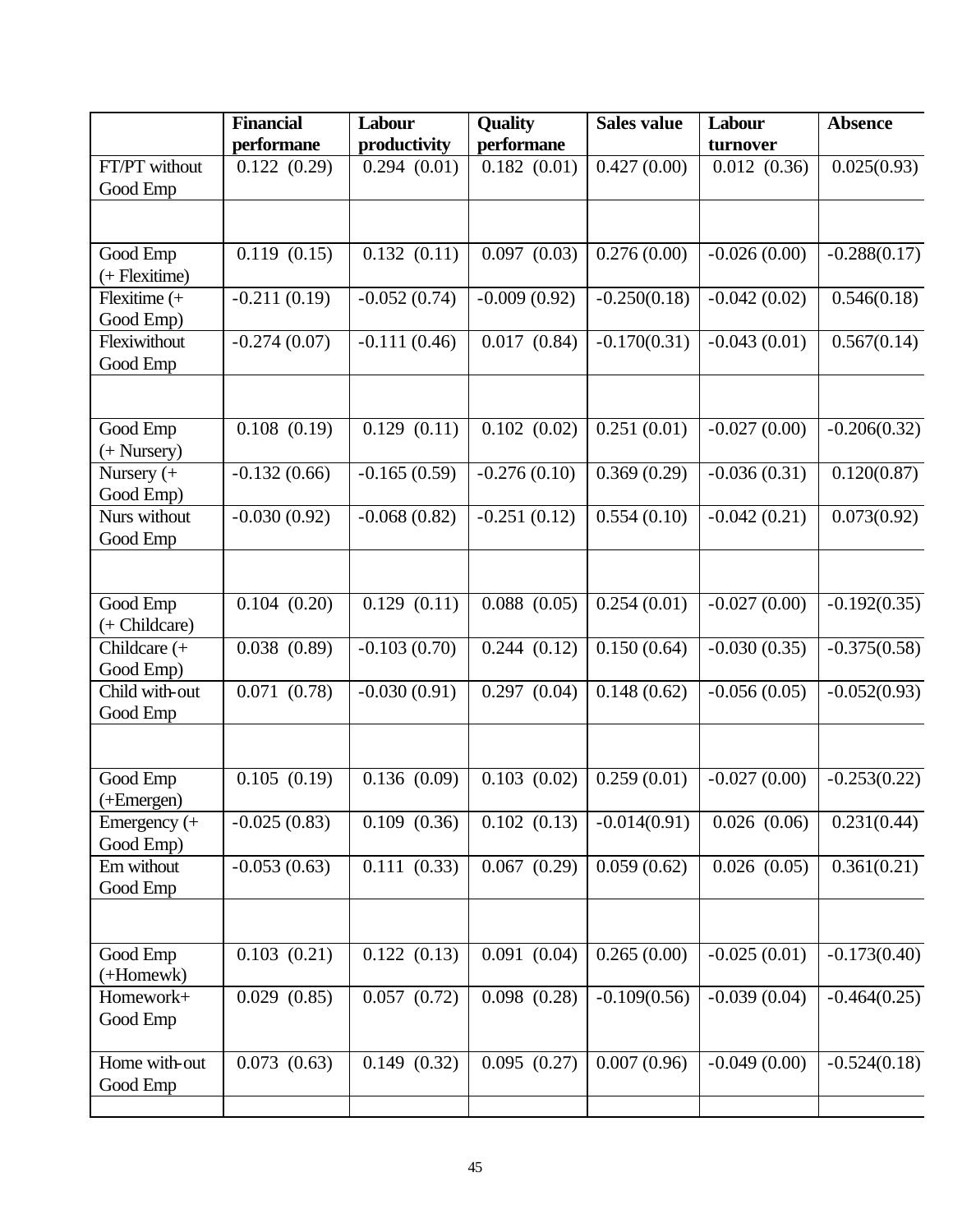|                      | <b>Financial</b> | Labour       | <b>Quality</b> | Sales value | Labour         | <b>Absence</b> |
|----------------------|------------------|--------------|----------------|-------------|----------------|----------------|
|                      | performane       | productivity | performane     |             | turnover       |                |
| Good Emp             | 0.099(0.24)      | 0.101(0.22)  | 0.076(0.10)    | 0.232(0.02) | $-0.027(0.00)$ | $-0.315(0.14)$ |
| $(+ N \text{ pols})$ |                  |              |                |             |                |                |
| N pols $(+)$         | 0.021(0.59)      | 0.054(0.16)  | 0.041(0.06)    | 0.061(0.17) | $-0.000(0.95)$ | 0.098(0.32)    |
| Good Emp)            |                  |              |                |             |                |                |
| N pols without       | 0.036(0.31)      | 0.073(0.04)  | 0.048(0.01)    | 0.111(0.01) | $-0.005(0.24)$ | 0.117(0.21)    |
| Good Emp             |                  |              |                |             |                |                |

 **Key.** Good employer/Good emp – Factor score from factor analysis to identify good employer PL \_ Parental leave Paternity(pat) Paternity leave Full/Part Ability to change from full to part-time hours TT – Term time work<br>Nusery (nurs) Provision of wor Provision of workplace or other nursery places Home Offers ability to work at or from home during normal working hours. Em Offers scheme for time off for emergencies. Child Offers financial help with child care<br>N pols Number of family-friendly working Number of family-friendly working arrangements out of 10.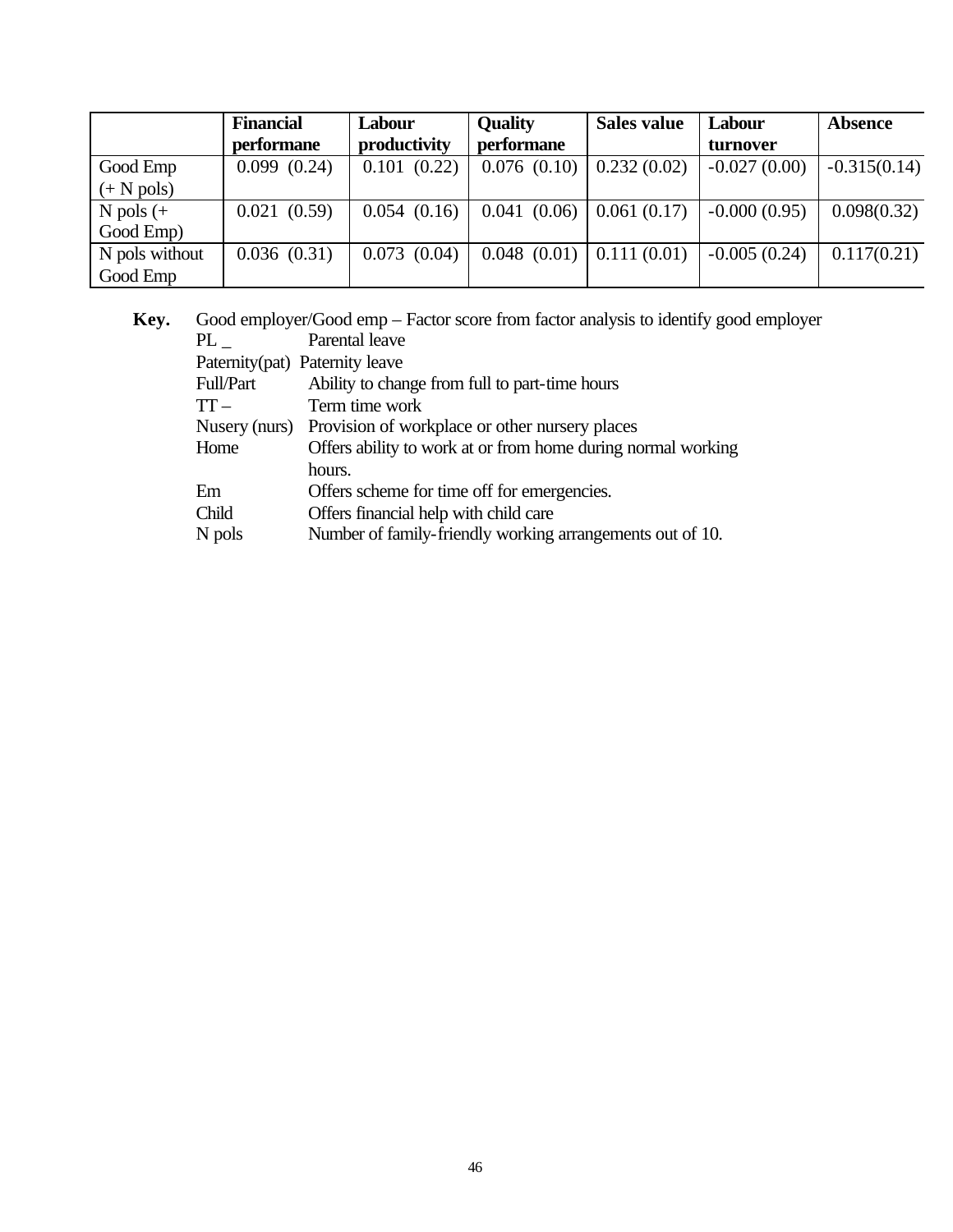**Table A5. Comparison of log likelihood values for models including good employer and family-friendly policies (employer's information) along with structural set of variables only (Private sector)**

|                       | <b>Financial</b> | Labour      | <b>Quality</b>        | <b>Sales</b> | Labour   | <b>Absence</b> |
|-----------------------|------------------|-------------|-----------------------|--------------|----------|----------------|
|                       | performan        | productivit | performan             | value        | turnover |                |
|                       | e                | y           | e                     |              |          |                |
| <b>Structural set</b> | $-1015.01$       | $-1018.69$  | $-1502.79$            | $-837.20$    | 0.152    | 0.012          |
| <b>Structural set</b> | $-902.79$        | $-912.07$   | $-135843$             | $-743.75$    | 0.152    | 0.021          |
| $+$ GE                |                  |             |                       |              |          |                |
|                       |                  |             |                       |              |          |                |
| <b>Parental leave</b> |                  |             |                       |              |          |                |
| with PL               | $-1009.79$       | $-1012.23$  | $-1498.20$            | $-833.38$    | 0.152    | 0.013          |
| withPL+GE             | $-901.42$        | $-908.95$   | $-1357.23$            | $-741.40$    | 0.151    | 0.022          |
| <b>Paternity</b>      |                  |             |                       |              |          |                |
| <b>leave</b>          |                  |             |                       |              |          |                |
| with PatL             | $-997.06$        | $-1001.95$  | $-1485.41$            | $-825.27$    | 0.153    | 0.015          |
| with PatL +GE         | $-887.01$        | $-896.72$   | $-1344.05$            | $-735.05$    | 0.152    | 0.023          |
| <b>Job share</b>      |                  |             |                       |              |          |                |
| with JS               | $-1007.31$       | $-1013.26$  | $-1497.72$            | $-826.02$    | 0.154    | 0.014          |
| withJS+GE             | $-899.88$        | $-910.21$   | $-1357.42$            | $-738.59$    | 0.152    | 0.022          |
| <b>Termtime</b>       |                  |             |                       |              |          |                |
| with $TT$             | $-1009.98$       | $-1014.17$  | $-1493.80$            | $-833.45$    | 0.153    | 0.018          |
| withTT+GE             | $-901.54$        | $-910.42$   | $-1354.50$            | $-742.26$    | 0.155    | 0.026          |
| <b>Full-part time</b> |                  |             |                       |              |          |                |
| change                |                  |             |                       |              |          |                |
| with FT/PT            | $-1009.46$       | $-1010.95$  | $-1494.72$            | $-827.97$    | 0.152    | 0.013          |
| With                  | $-901.60$        | $-909.28$   | $-1355.67$            | $-738.66$    | 0.152    | 0.022          |
| FT/PT+GE              |                  |             |                       |              |          |                |
| <b>Flexitime</b>      |                  |             |                       |              |          |                |
| with Flex             | $-1011.71$       | $-1016.91$  | $-1502.14$            | $-836.66$    | 0.155    | 0.014          |
| with $Flex + GE$      | $-901.93$        | $-912.02$   | $-1358.43$            | $-742.84$    | 0.155    | 0.021          |
| <b>Nursery</b>        |                  |             |                       |              |          |                |
| with Nurs             | $-1010.01$       | $-1014.15$  | $-1497.47$            | $-832.11$    | 0.152    | 0.013          |
| With Nurs +GE         | $-901.51$        | $-910.49$   | $-1356.\overline{41}$ | $-741.82$    | 0.152    | 0.022          |
| <b>Childcare</b>      |                  |             |                       |              |          |                |
| with ChildC           | $-1009.98$       | $-1014.17$  | $-1496.63$            | $-833.34$    | 0.153    | 0.013          |
| With                  | $-901.59$        | $-910.57$   | $-1356.53$            | $-742.29$    | 0.152    | 0.022          |
| ChildC+GE             |                  |             |                       |              |          |                |
|                       |                  |             |                       |              |          |                |
|                       |                  |             |                       |              |          |                |
|                       |                  |             |                       |              |          |                |

### **ADJUSTED R SQUARED**/ **LOG LIKELIHOODS**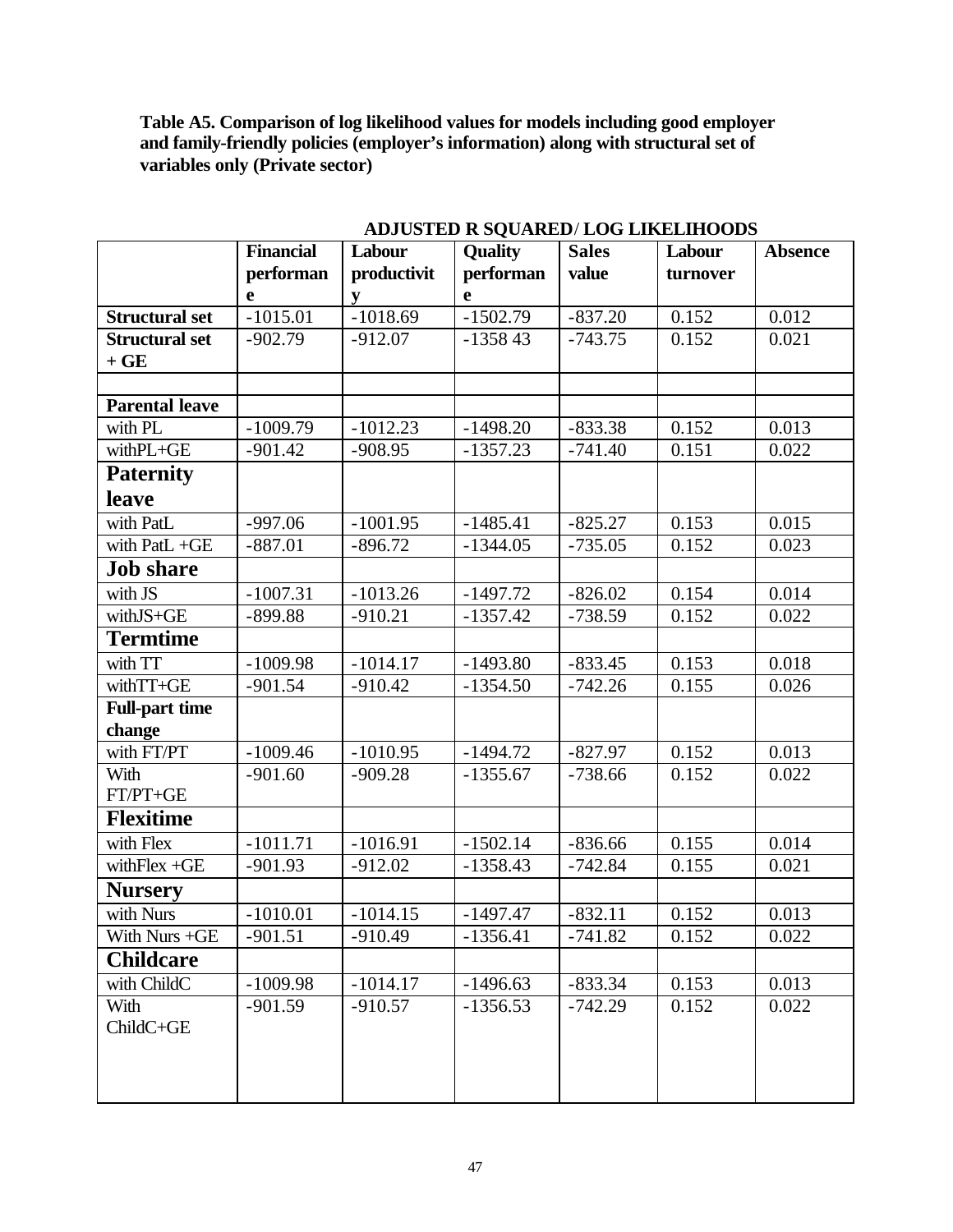|                    | <b>Financial</b><br>performan | Labour<br>productivit | <b>Quality</b><br>performan | <b>Sales</b><br>value | Labour<br>turnover | <b>Absence</b> |
|--------------------|-------------------------------|-----------------------|-----------------------------|-----------------------|--------------------|----------------|
|                    | e                             | y                     | e                           |                       |                    |                |
| <b>Emergency</b>   |                               |                       |                             |                       |                    |                |
| with Emerg         | $-1011.98$                    | $-1015.50$            | $-1499.20$                  | $-836.00$             | 0.154              | 0.013          |
| With               | $-901.08$                     | $-910.04$             | $-1354.13$                  | $-742.87$             | 0.154              | 0.021          |
| Emerg+GE           |                               |                       |                             |                       |                    |                |
| <b>Homework</b>    |                               |                       |                             |                       |                    |                |
| with Home          | $-1009.91$                    | $-1013.70$            | $-1498.07$                  | $-833.46$             | 0.156              | 0.015          |
| With Home          | $-901.58$                     | $-910.58$             | $-1357.18$                  | $-742.23$             | 0.154              | 0.023          |
| $+GE$              |                               |                       |                             |                       |                    |                |
| <b>N</b> policies  |                               |                       |                             |                       |                    |                |
| with Npols         | $-1013.35$                    | $-1015.48$            | $-1499.89$                  | $-833.42$             | 0.152              | 0.013          |
| With Npols         | $-902.64$                     | $-911.10$             | $-1356.66$                  | $-742.81$             | 0.151              | 0.021          |
| $+GE$              |                               |                       |                             |                       |                    |                |
|                    |                               |                       |                             |                       |                    |                |
| <b>Fit measure</b> | Loglikeli                     | Loglikeli             | Loglikeli                   | Log likeli            | Adj $R$            | Adj R          |
|                    |                               |                       |                             |                       | square             | square         |
| <b>Estimation</b>  | logit                         | logit                 | Ordered<br>probit           | logit                 | <b>OLS</b>         | <b>OLS</b>     |

**Key**. Npols – number of family-friendly policies

FF - any of the family friendly policies

GE/Good Emp – Good employer variable included

Home – Offers working from or at home during normal working hours.

ChildC - ofers financial help with child care

FT/PT - offers ability to change from full to part-time hours

TT offers term-time only hours

Flex - offers flexitime

Nurs - ofers workplace or other nursery.

JS – offers job share

PatL – offers paternity leave

PL offers parental leave (non-statutory)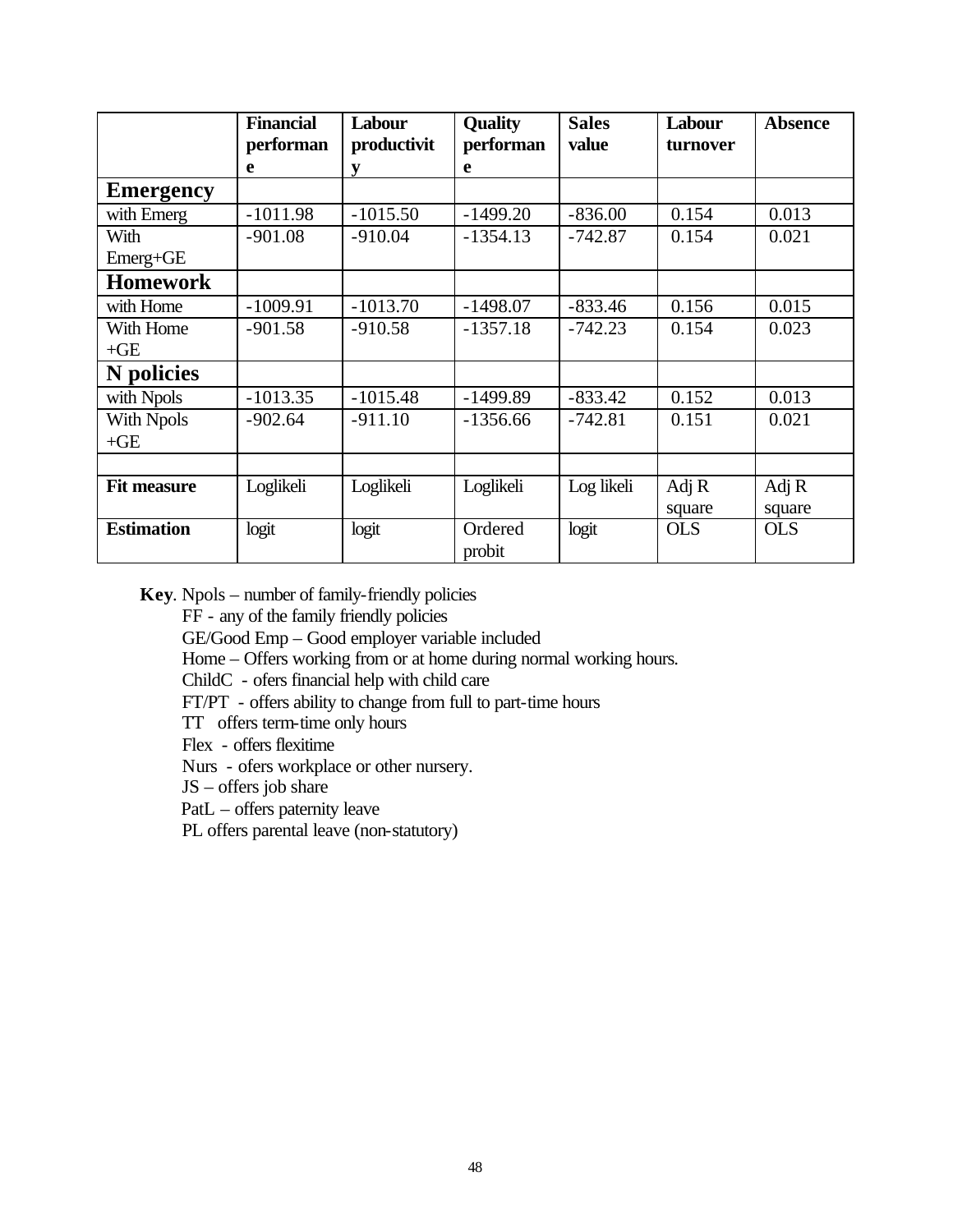# **Appendix A6.**

# **Summary results of determinants of financial performance 1998 FTse100 data**.

| Performance measure                     | Significant results $(p<0.1)$                                                                                                                                                                                                     |
|-----------------------------------------|-----------------------------------------------------------------------------------------------------------------------------------------------------------------------------------------------------------------------------------|
| Operating profit per capita             | Decreased with increases in labour intensity<br>Increased with stronger EO policies                                                                                                                                               |
|                                         | Increased with average salary $+$<br>Reduced in financial services sector $+$<br>Reduced in wholesale, retail and transport +<br>Reduced in energy $+$                                                                            |
| Average 98/99 operating profit per      | Decreased with increases in labour intensity                                                                                                                                                                                      |
| capita                                  | Increased with stronger EO policies                                                                                                                                                                                               |
| % change operating profit per<br>capita | Higher with higher average salary<br>Lower with higher change in average salary<br>Increases with higher labour intensity@<br>Higher in energy sector $(p=0.1)$<br>Higher in finance sector                                       |
|                                         | Increased with workplace nursery@<br>Reduced with teleworking@                                                                                                                                                                    |
| Return on capital 98                    | Lower in energy industry<br>Lower in transport and distribution sector<br>Increased with term time employment<br>Reduced with compassionate leave                                                                                 |
|                                         | Reduced with workplace nursery<br>Reduced with emergency leave $(p=0.1)$                                                                                                                                                          |
| Average 98/99 return on capital         | lower in energy industry<br>lower in transport and distribution sector<br>Increased with higher number of women non-exec<br>directors<br>Lower with stronger EO policies<br>Increased with part time employment<br>п<br>$(p=0.1)$ |
|                                         | Increased with term time employment<br>п<br>Reduced with compassionate leave<br>٠<br>Reduced with workplace nursery<br>٠<br>Reduced with emergency leave $(p=0.1)$<br>٠                                                           |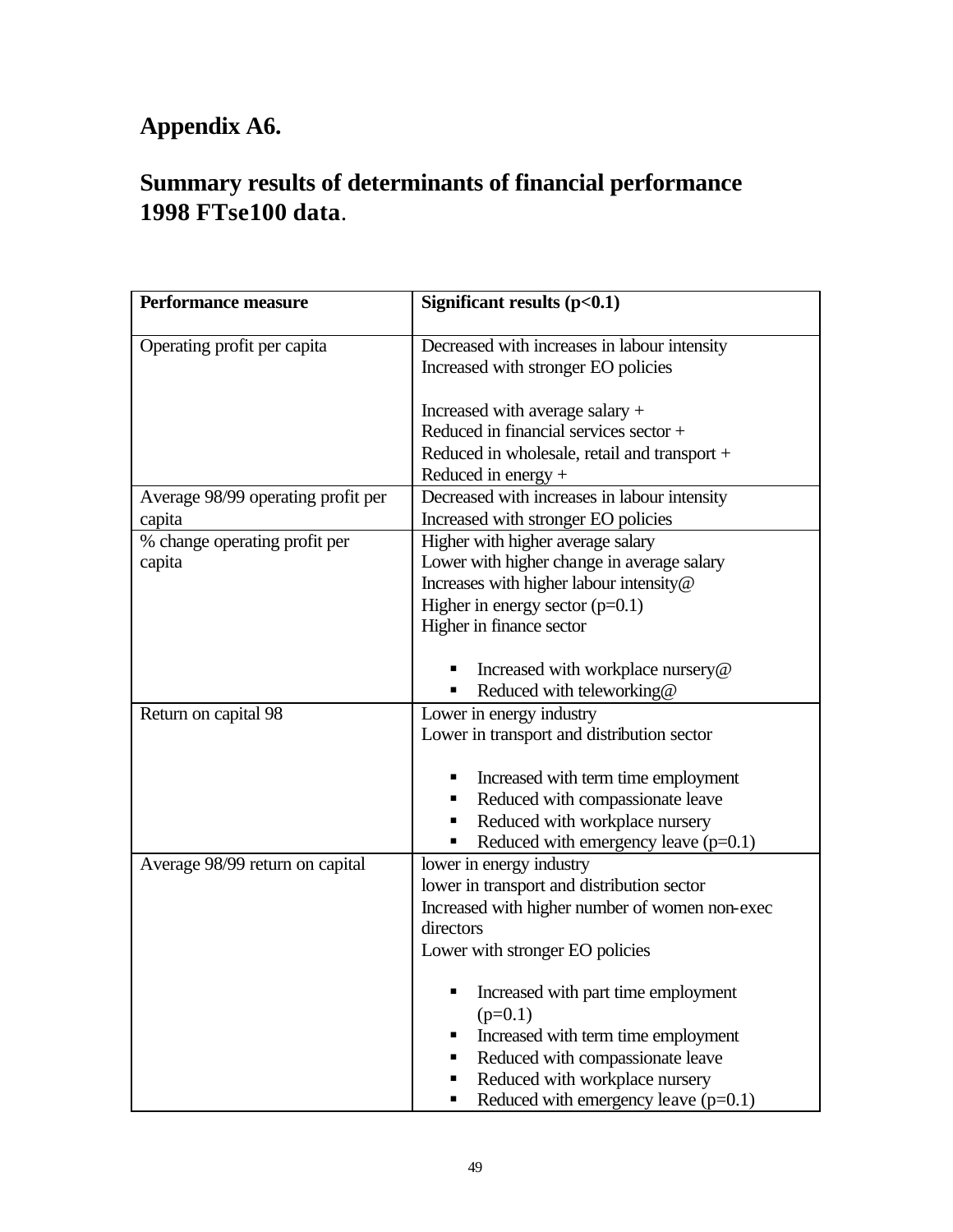| <b>Performance measure</b>                                                                                   | Significant results $(p<0.1)$                                                                                                                                                                                                                                                                                                                                                                                             |
|--------------------------------------------------------------------------------------------------------------|---------------------------------------------------------------------------------------------------------------------------------------------------------------------------------------------------------------------------------------------------------------------------------------------------------------------------------------------------------------------------------------------------------------------------|
| Change in book value per share 98<br>to 99                                                                   | Increased with higher percent female in senior<br>managers<br>Increased with number of family-friendly<br>policies (on margins of significance at<br>$p=0.1$ )                                                                                                                                                                                                                                                            |
| Dividend in 98                                                                                               | Reduced with enhanced maternity leave<br>Reduced with higher percentage increase in<br>employment 97-98                                                                                                                                                                                                                                                                                                                   |
| Change in dividend 98 to 99                                                                                  | Reduced with higher change in average salary 97 to<br>98                                                                                                                                                                                                                                                                                                                                                                  |
| % return on shareholder equity 98                                                                            | Increased with higher change in average salary 97<br>to 98                                                                                                                                                                                                                                                                                                                                                                |
| % change in value added                                                                                      | Increases with increases in average salary<br>Reduced by higher changes in average salary 97 to<br>98<br>Increased by higher labour intensity@<br>Higher in energy sector<br>Higher in transport and distribution sector<br>Higher in finance sector (on margins)<br>Increased with part time employment@<br>Increased with telework@<br>Increased with compassionate leave@<br>п<br>Increased with emergency leave@<br>п |
| Key:<br>@ Labour intensity and separate<br>policy measures interact and affect<br>each other's significance. | + significant in some models only, again through<br>interactions.                                                                                                                                                                                                                                                                                                                                                         |